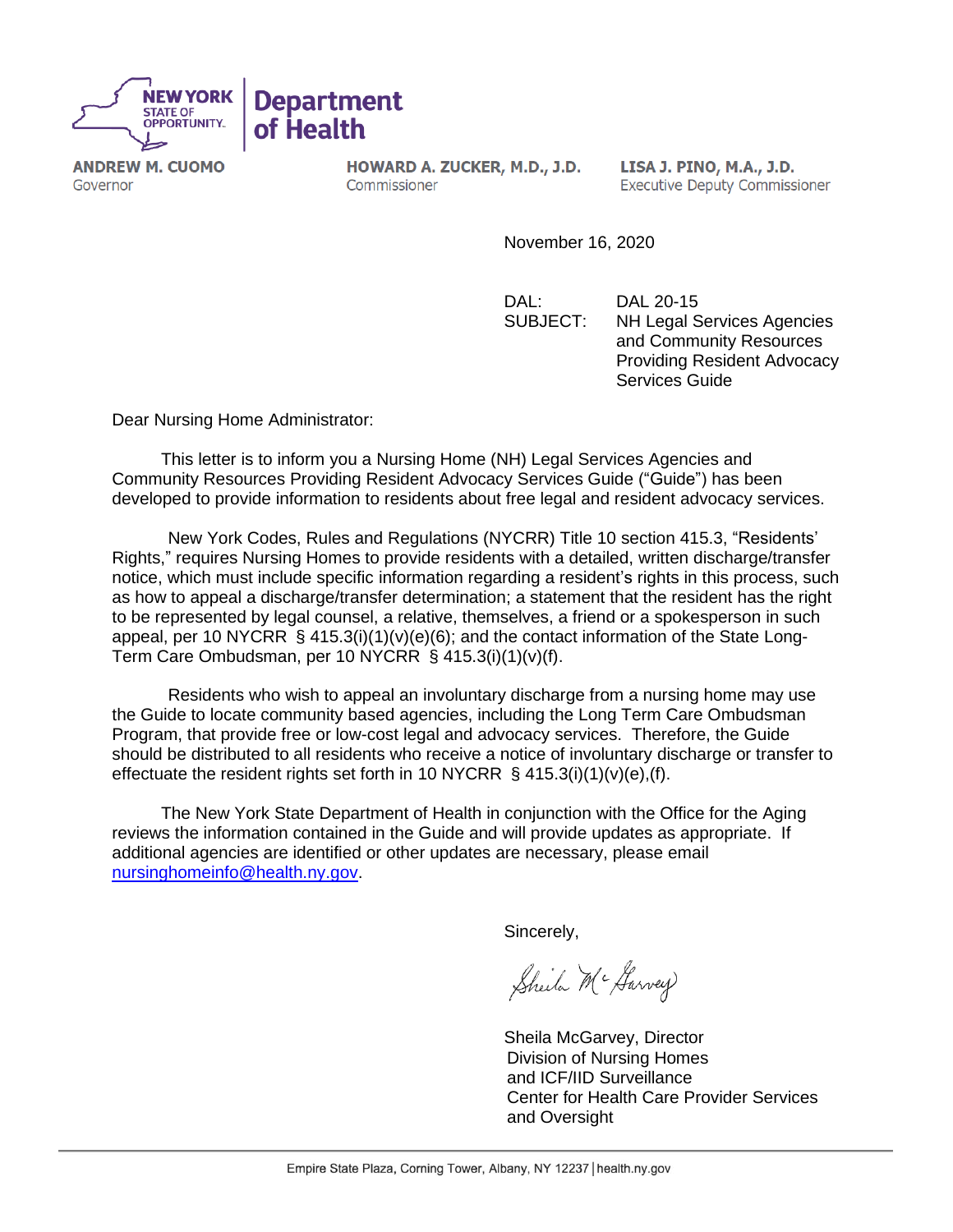Enclosure

cc: Claudette Royal – Director, Long Term Care Advocacy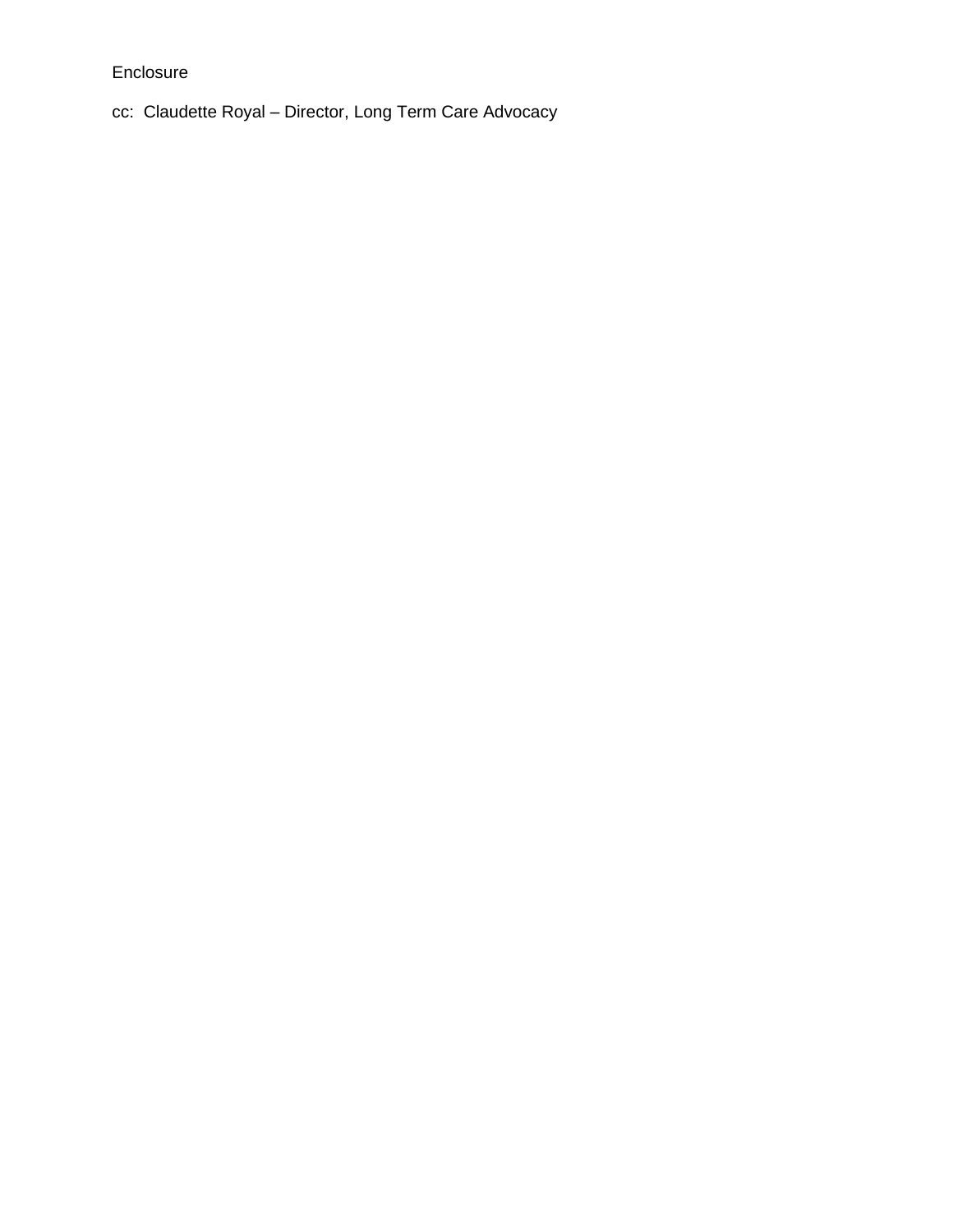

**ANDREW M. CUOMO** Governor

HOWARD A. ZUCKER, M.D., J.D. Commissioner

LISA J. PINO, M.A., J.D. **Executive Deputy Commissioner** 

## **LEGAL SERVICES AGENCIES**

## **AND**

## **COMMUNITY RESOURCES**

## **PROVIDING RESIDENT ADVOCACY SERVICES GUIDE**

Division of Nursing Home and ICF/IID Surveillance 875 Central Avenue Albany, New York 12206 [nursinghomeinfo@health.ny.gov](mailto:nursinghomeinfo@health.ny.gov) (518) 518-408-5372

September 2020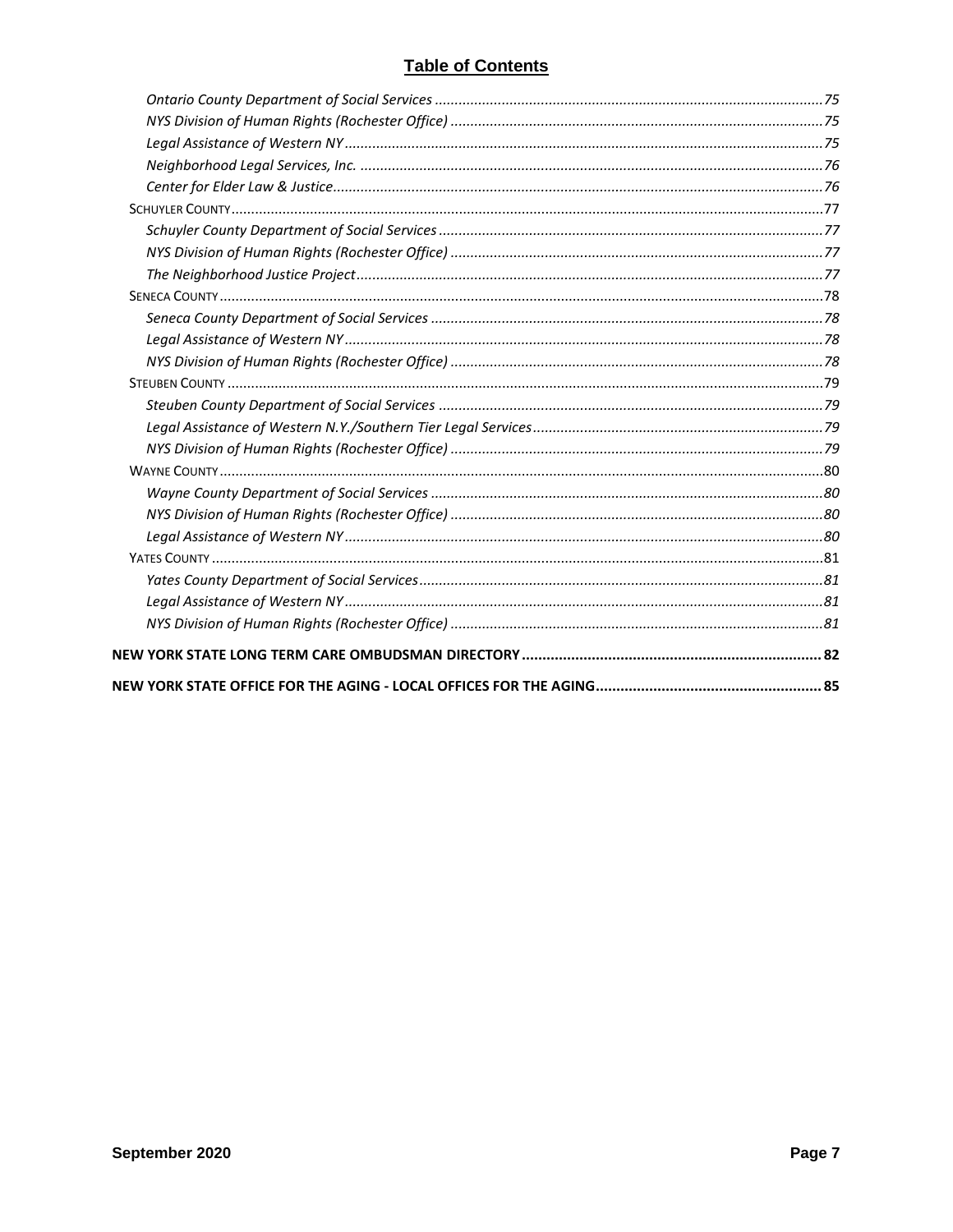## <span id="page-9-0"></span>How to Use this Document

- 1. This document is intended for those situations where the resident of a residential health care facility has received a notice of an involuntary discharge. If the resident chooses to protest that discharge, he or she must be given a chance to secure legal and advocacy services. DAL 20-15, 10 NYCRR section  $415.3(iv)(e)(6)$ . This document is designed to assist residents and their families in securing advocacy and legal services by listing persons and organizations which have indicated that they may be able to assist the resident.
- 2. **Residents who receive the above-mentioned notice must be given a copy of the list of legal and advocacy services for the county in which the residential health care facility residence is located and all contiguous counties**.
- 3. This list is set up by region (Capital District, Central New York, Long Island, Metropolitan Area, and Western New York Regional Offices), with regional counties listed alphabetically. Under each county is a list of those organizations and persons who have indicated that they are prepared to offer legal and advocacy services to residents.
- 4. Please note that this list is not exhaustive.
- 5. At the end of this document is the Changes to Legal and Advocacy Form. The purpose of this form is to help the Department update this document. If you find a person or organization who should be included in this listing, or information which needs to be updated, please send the organization's contact information to the Department via email to [nursinghomeinfo@health.ny.gov.](mailto:nursinghomeinfo@health.ny.gov)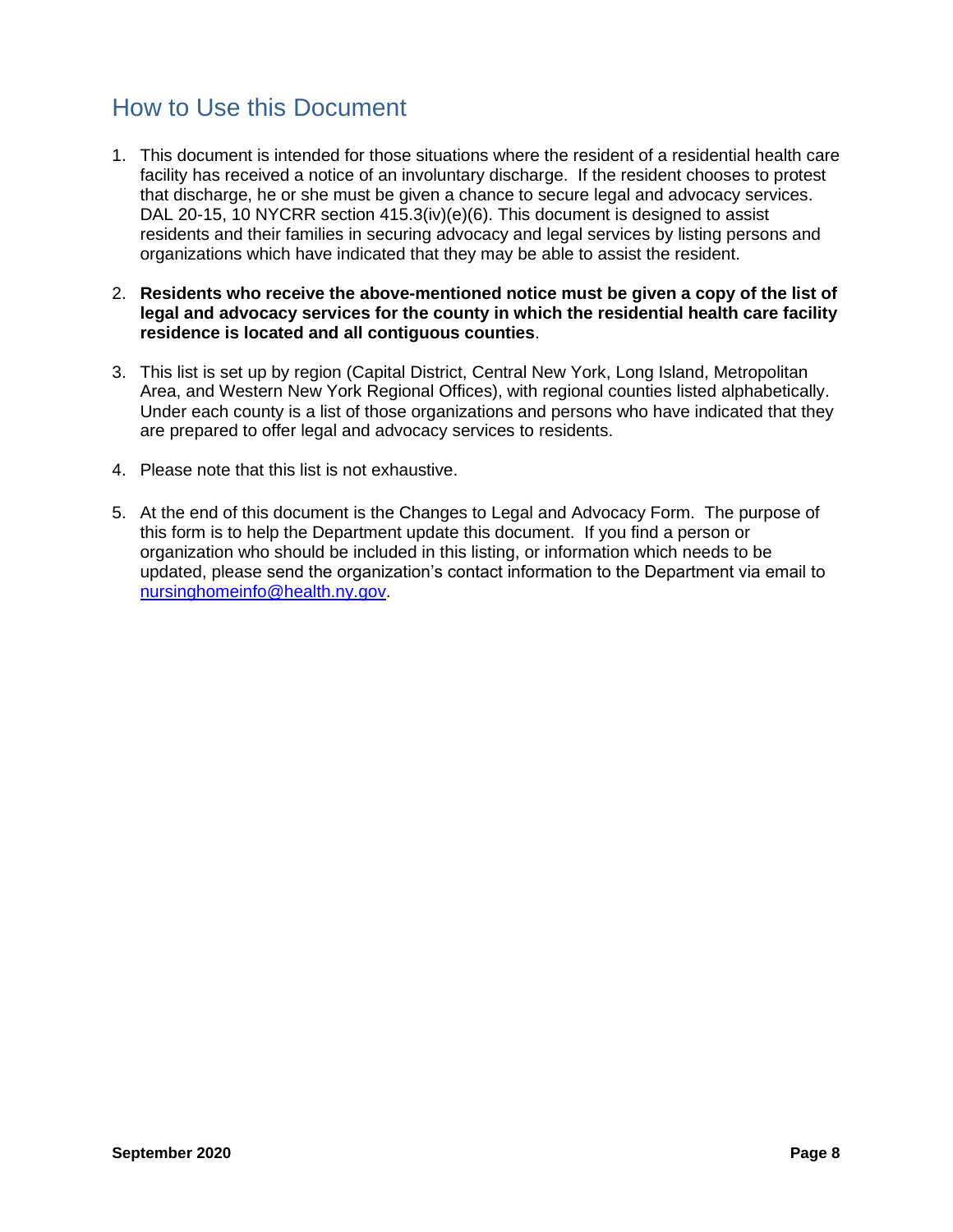The map below identifies each New York State county. Identify the county where your facility is located, and you will see the contiguous (i.e., surrounding) counties for which the facility should also provide information about available legal and advocacy services.

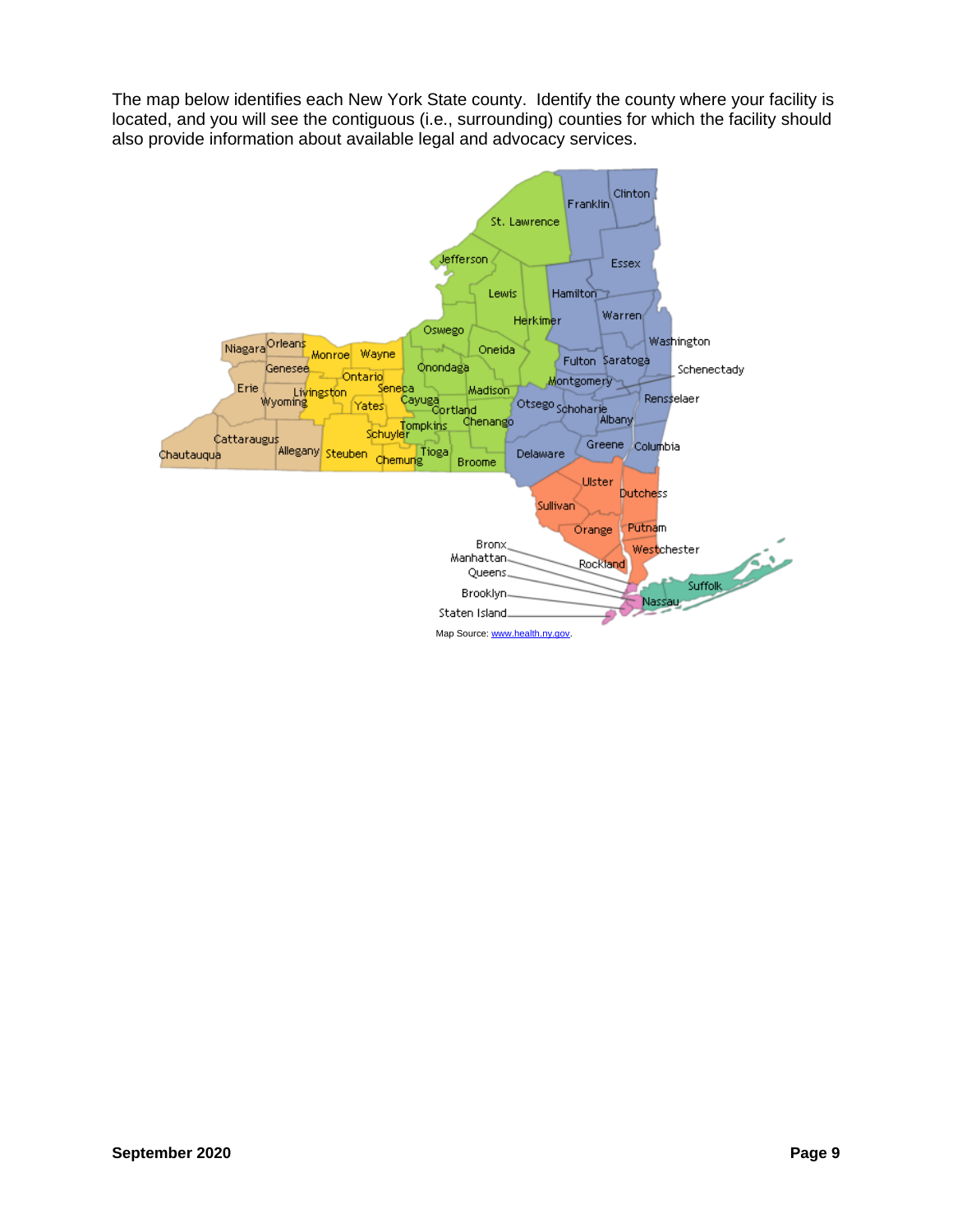## <span id="page-11-0"></span>All Upstate Counties

Senior Legal Advice Helpline 1-844-481-0973 Monday through Friday – 9:00 AM to 11:00 AM

Provides answers to brief legal questions and referrals to other legal resources in the individual's county of residence.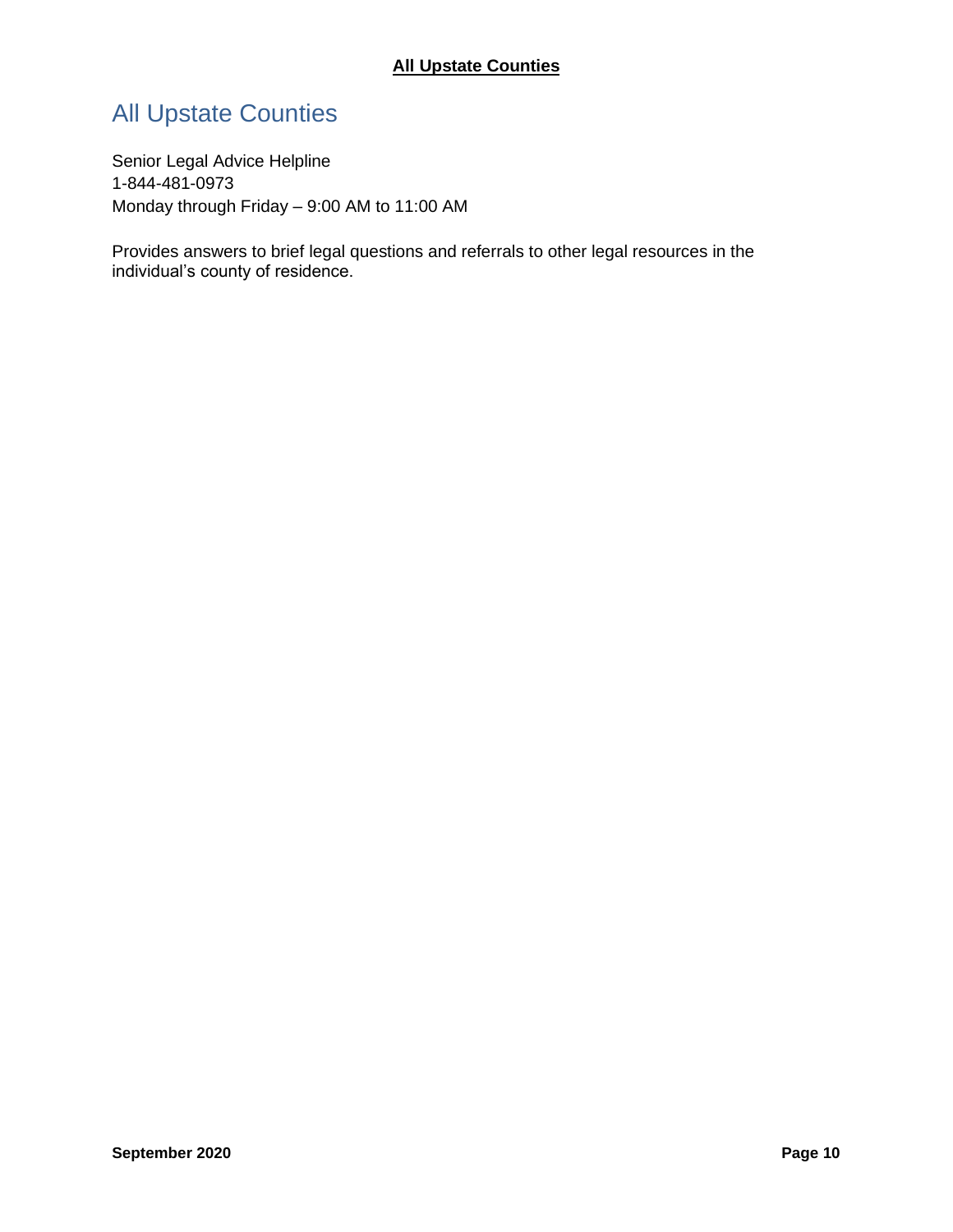## <span id="page-12-0"></span>Capital District Regional Office

Albany, Clinton, Columbia, Delaware, Essex, Franklin, Fulton, Greene, Hamilton, Montgomery, Otsego, Rensselaer, Saratoga, Schenectady, Schoharie, Warren and Washington Counties.

> Capital District Regional Office New York State Department of Health Nursing Home and ICF/IID Surveillance 875 Central Avenue Albany, New York 12206 *Phone: (518) 408-5372*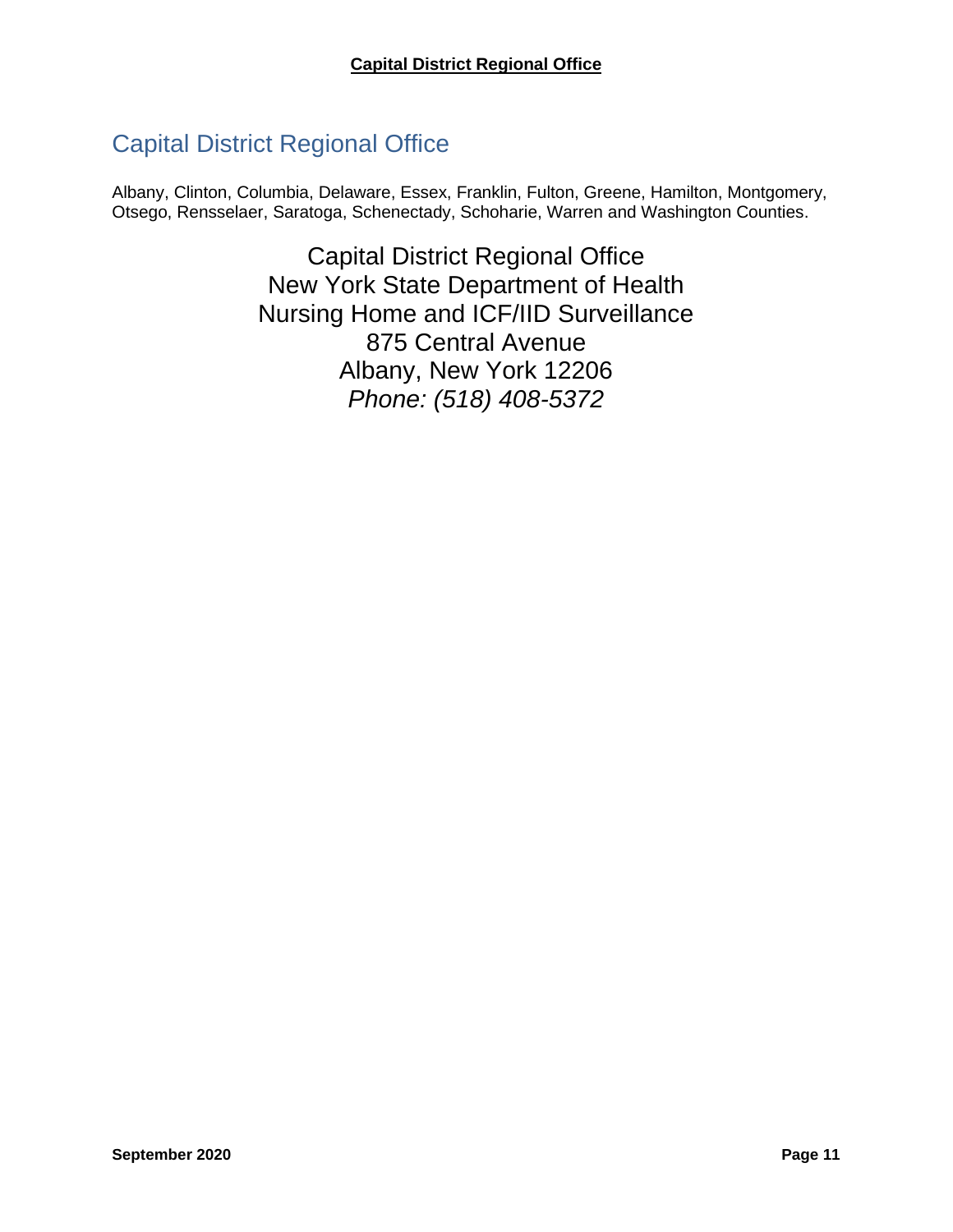<span id="page-13-0"></span>Albany County

## <span id="page-13-1"></span>Legal Aid Society of Northeastern NY (Albany Office)

95 Central Avenue Albany, NY 12206 1-800-462-2922 P: (518) 462-6765 F: (518) 427-8352 Legal Line 1-833-628-0087

*Serves Albany, Columbia, Greene, Rensselaer and Schenectady Counties*

<span id="page-13-2"></span>Albany County Department of Social Services 162 Washington Avenue Albany, NY 12210

P: (518) 447-7300 F: (518) 447-7722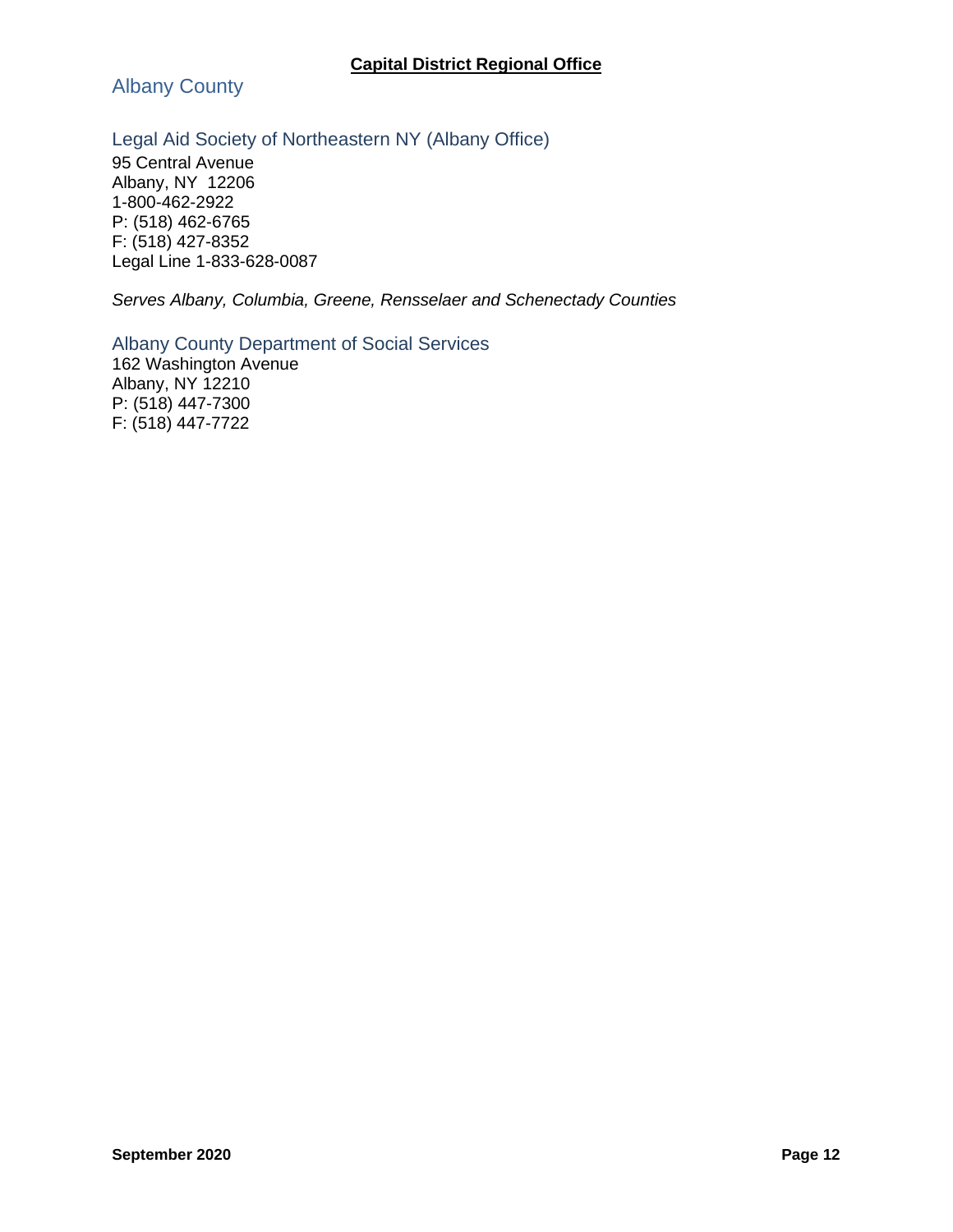<span id="page-14-0"></span>Clinton County

## <span id="page-14-1"></span>Clinton County Department of Social Services

13 Durkee Street Plattsburgh, NY 12901 P: (518) 565-3300 F: (518) 561-8101

## <span id="page-14-2"></span>Legal Aid Society of Northeastern NY (Plattsburgh Office)

100 Court Street Plattsburgh, NY 12901 P: (518) 563-4022 F: (518) 563-4058 Toll free: 1 (800) 722-7380 Legal Line 1-833-628-0087

*Serves Clinton, Essex, Franklin and Hamilton Counties*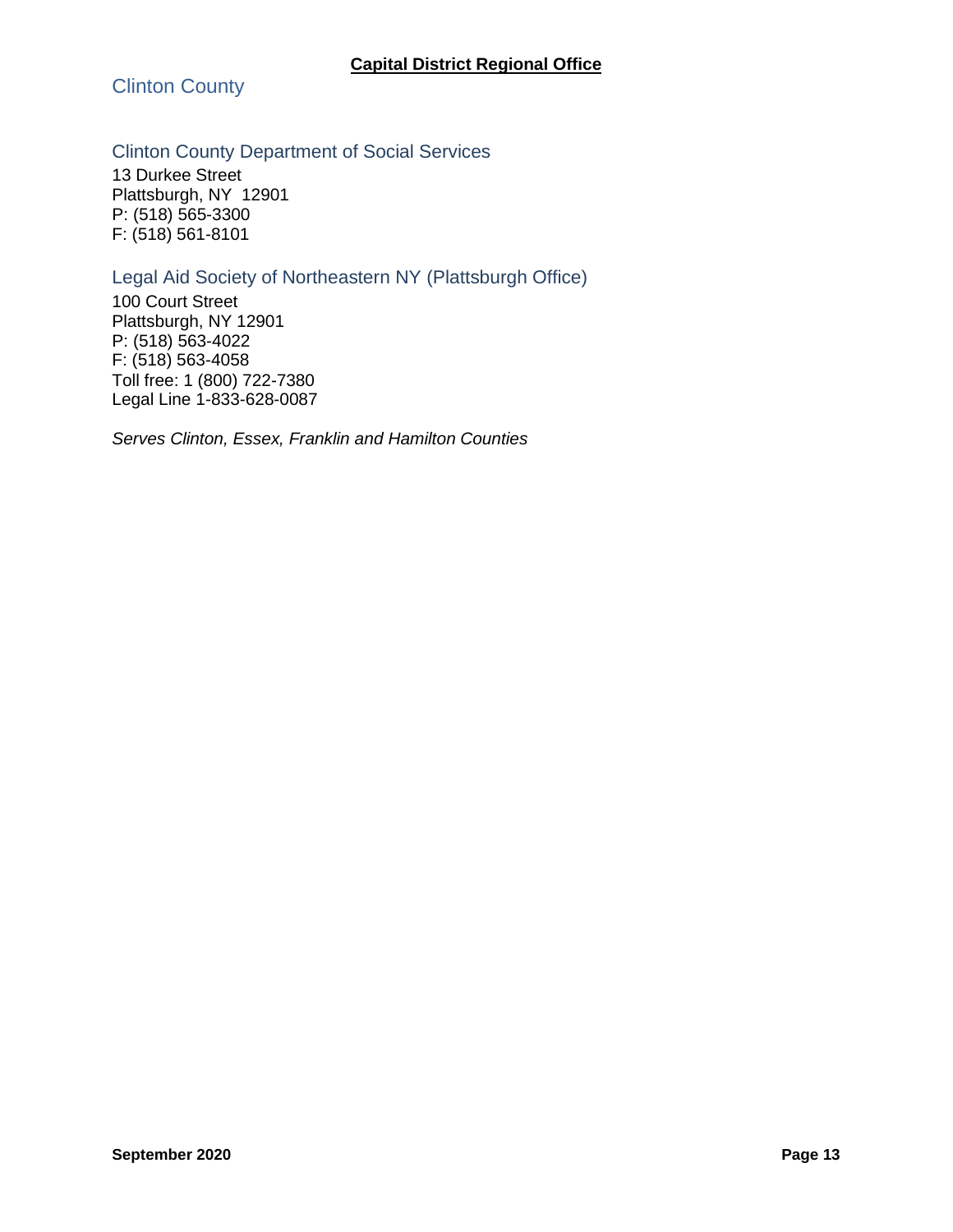## <span id="page-15-0"></span>Columbia County

#### <span id="page-15-1"></span>Columbia County Department of Social Services

25 Railroad Avenue, P.O. Box 458 Hudson, NY 12534 P: (518) 828-9411 F: (518) 828-5401

## <span id="page-15-2"></span>Legal Aid Society of Northeastern New York (Albany Office)

95 Central Avenue Albany, NY 12206 1 (800) 462-2922 P: (518) 462-6765 F: (518) 427-8352 Legal Line 1-833-628-0087

*Serves Albany, Columbia, Greene, Rensselaer and Schenectady Counties*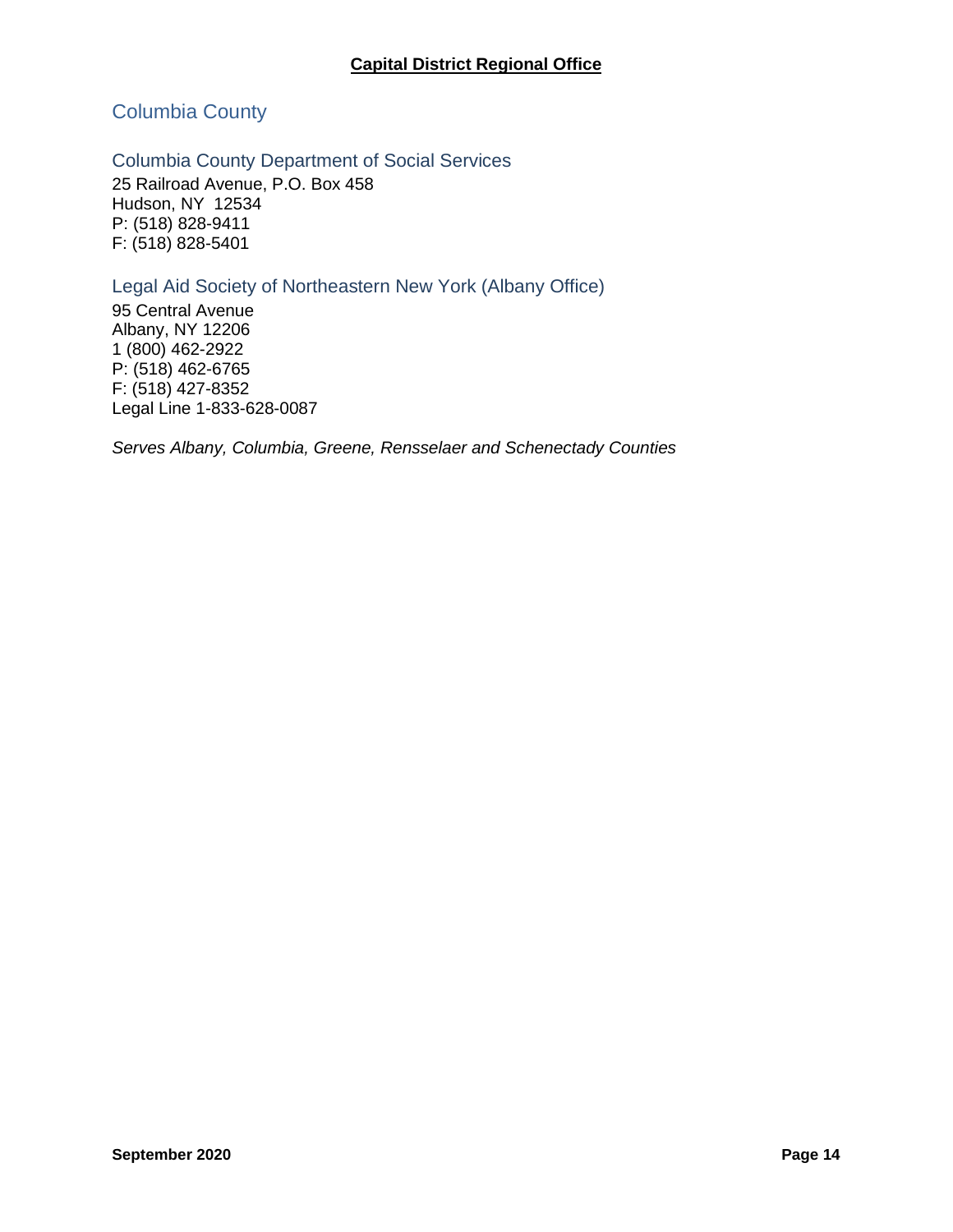<span id="page-16-0"></span>Delaware County

#### <span id="page-16-1"></span>Delaware County Department of Social Services

111 Main Street, Suite 4 Delhi, NY 13753 P: (607) 832-5300 F: (607) 832-6034

#### <span id="page-16-2"></span>Legal Aid Society of Mid-New York

189 Main Street P.O. Box 887 Oneonta, NY 13820 P: (607) 433-2220 F: (607) 433-1433 *Limited to Social Security & SSI Disability denials at this location*

#### <span id="page-16-3"></span>Legal Aid of Mid New York

120 Bleecker Street Utica, NY 13501 P: (315) 793–7000 F: (315) 732-3202 Toll Free: 1-877-203-1062

*With appointments available in Oneonta:*

189 Main Street Suite 301 Oneonta, NY 13820 Toll free: 1 (877) 777-6152 P: (315) 793-7000 ext. 1 F: (315) 732-3202 *Serves Delaware and Otsego Counties*

<span id="page-16-4"></span>Legal Aid Society of Mid New York (Binghamton Office) 168 Water Street, 2<sup>nd</sup> floor Binghamton, NY 13901 P: (607) 231-5900 F: (607) 724-7211 *Serves Delaware County*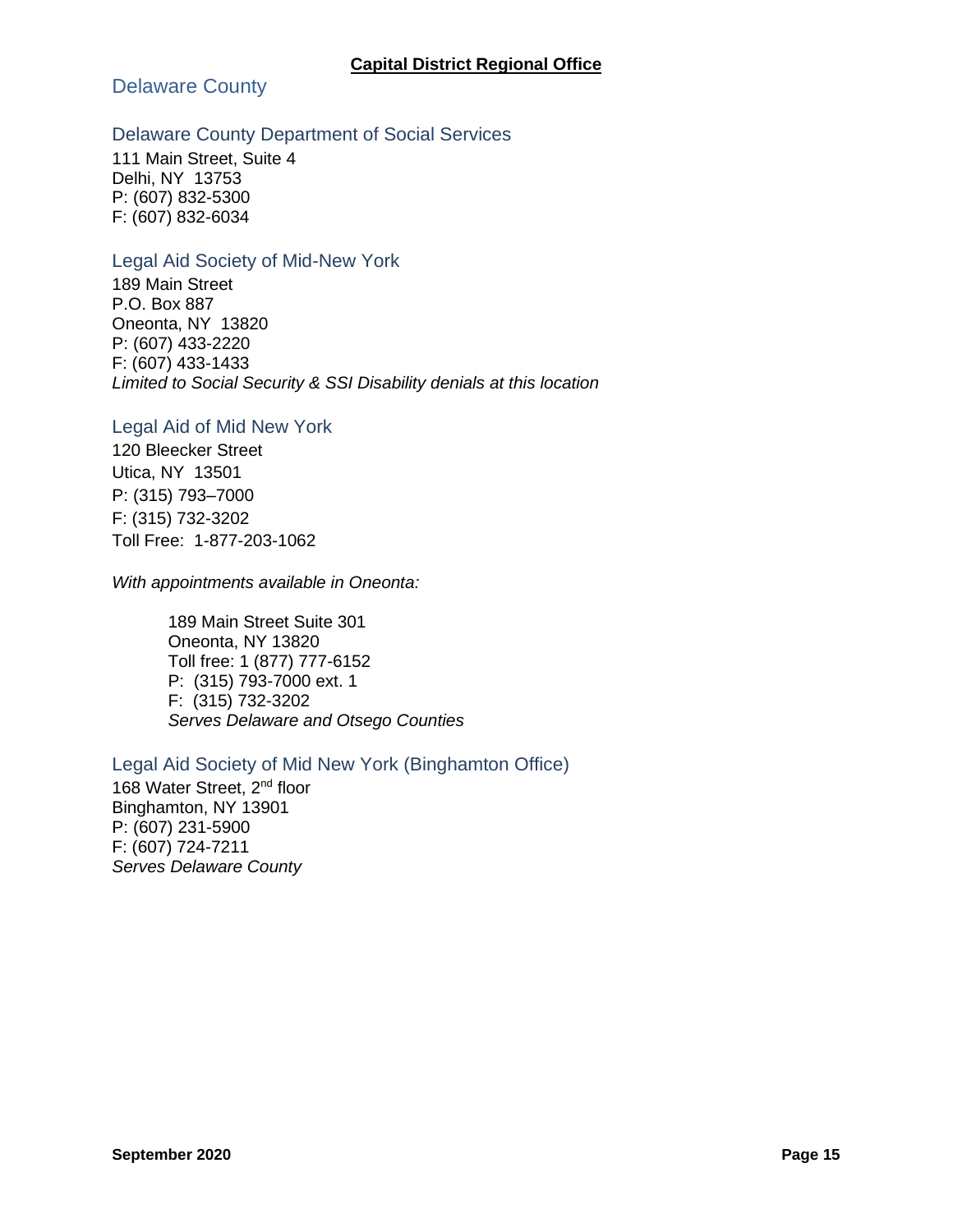<span id="page-17-0"></span>Essex County

<span id="page-17-1"></span>Essex County Department of Social Services

7551 Court Street, P.O. Box 217 Elizabethtown, NY 12932 P: (518) 873-3450 F: (518) 873-3472

## <span id="page-17-2"></span>Legal Aid Society of Northeastern NY (Plattsburgh Office)

100 Court Street Plattsburgh, NY 12901 P: (518) 563-4022 F: (518) 563-4058 Toll free: 1 (800) 722-7380 Legal Line 1-833-628-0087

*Serves Clinton, Essex, Franklin and Hamilton Counties*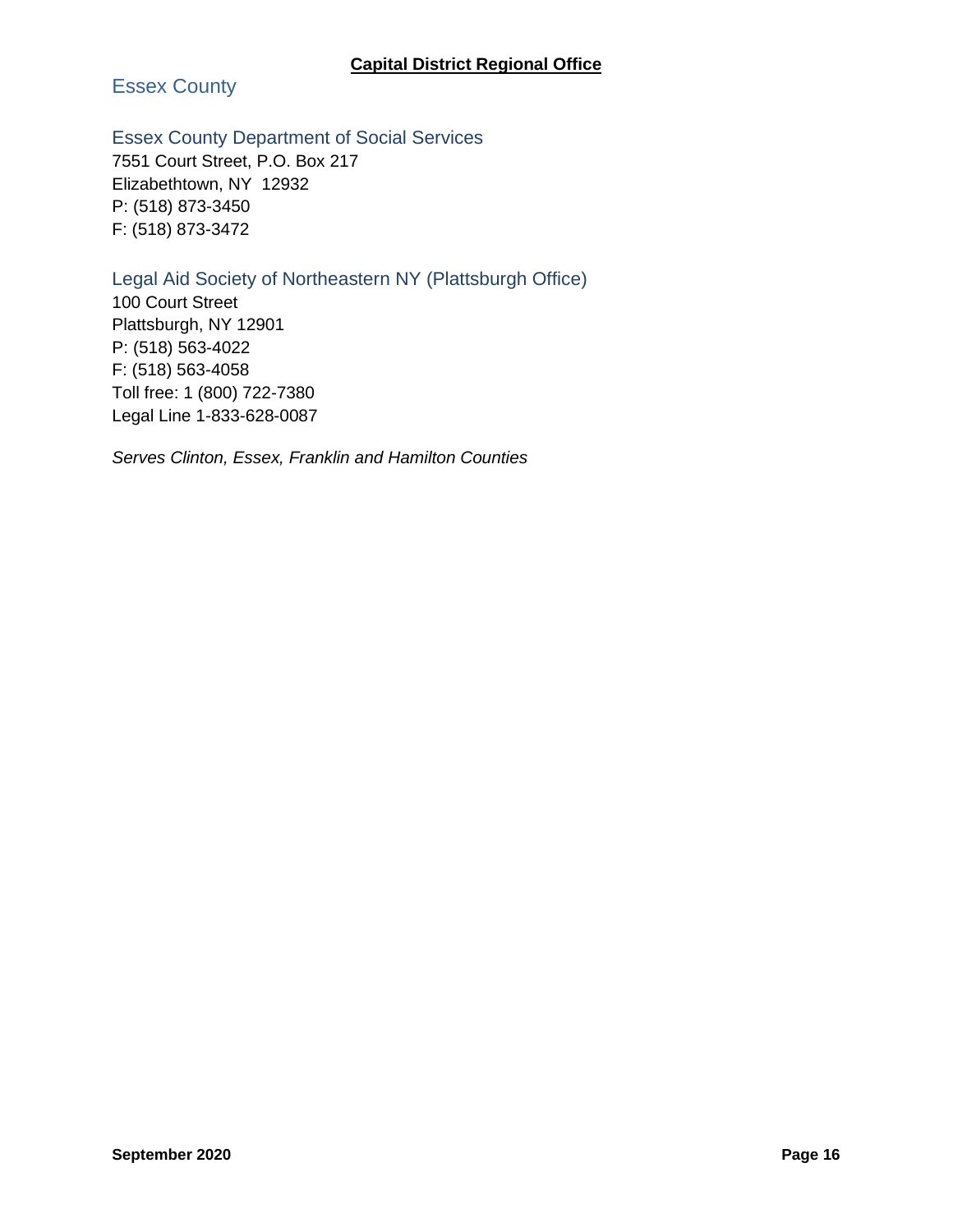## <span id="page-18-0"></span>Franklin County

<span id="page-18-1"></span>Franklin County Department of Social Services 184 Finney Blvd. Malone, NY 12953 P: (518) 481-1888 F: (518) 481-1424

## <span id="page-18-2"></span>Legal Aid Society of Northeastern NY (Plattsburgh Office)

100 Court Street Plattsburgh, NY 12901 P: (518) 563-4022 F: (518) 563-4058 Toll free: 1 (800) 722-7380 Legal Line 1-833-628-0087

*Serves Clinton, Essex, Franklin and Hamilton Counties*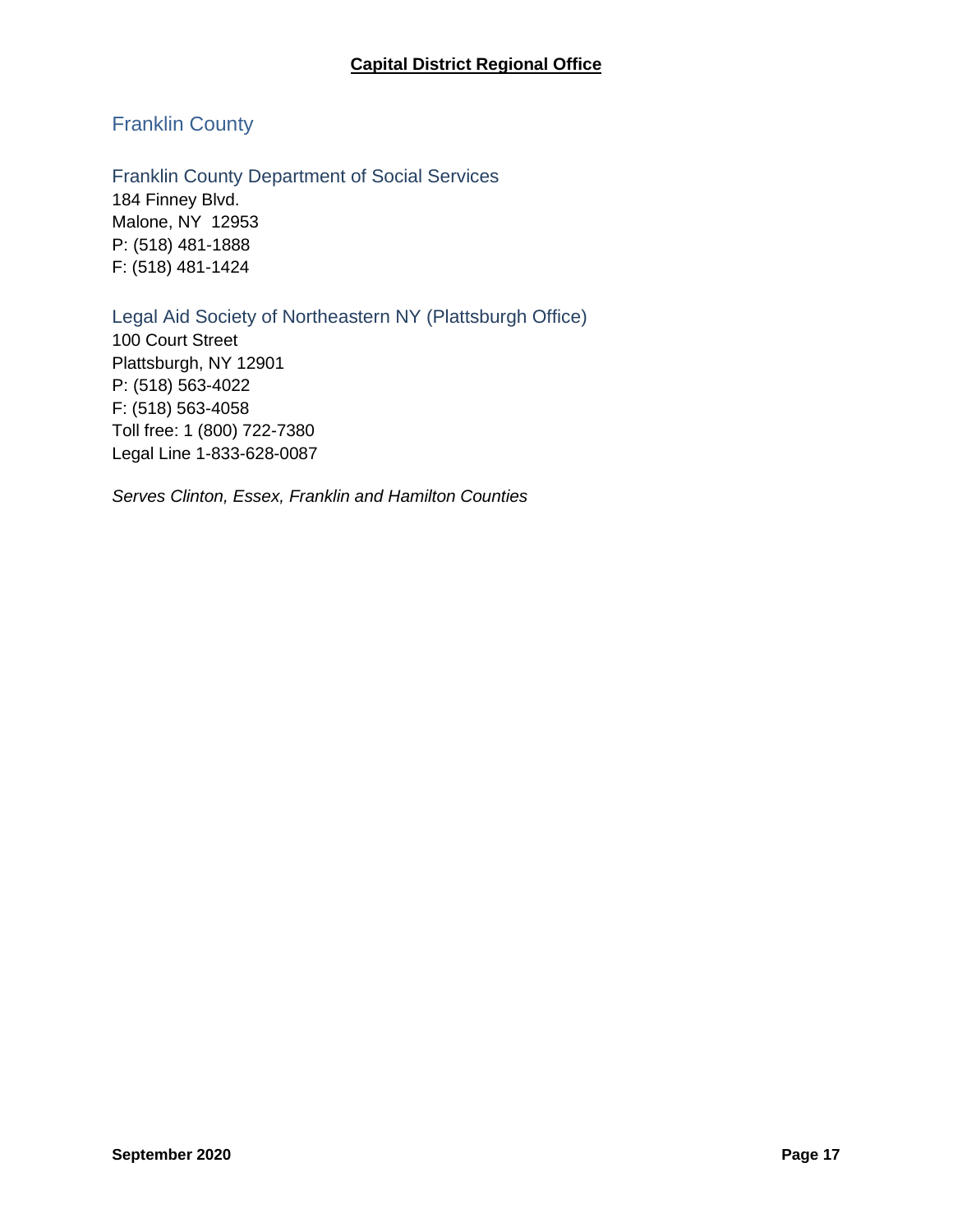## <span id="page-19-0"></span>Fulton County

#### <span id="page-19-1"></span>Fulton County Department of Social Services

4 Daisy Lane, P.O. Box 549 Johnstown, NY 12095 P: (518) 736-5600 F: (518) 762-0080

### <span id="page-19-2"></span>Legal Aid Society of Northeastern New York (Amsterdam Office)

6 Market Street Amsterdam, NY 12010 P: (518) 842-9466 F: (518) 843-1792 Legal Line 1-833-628-0087

*Serves Fulton, Montgomery and Schoharie Counties*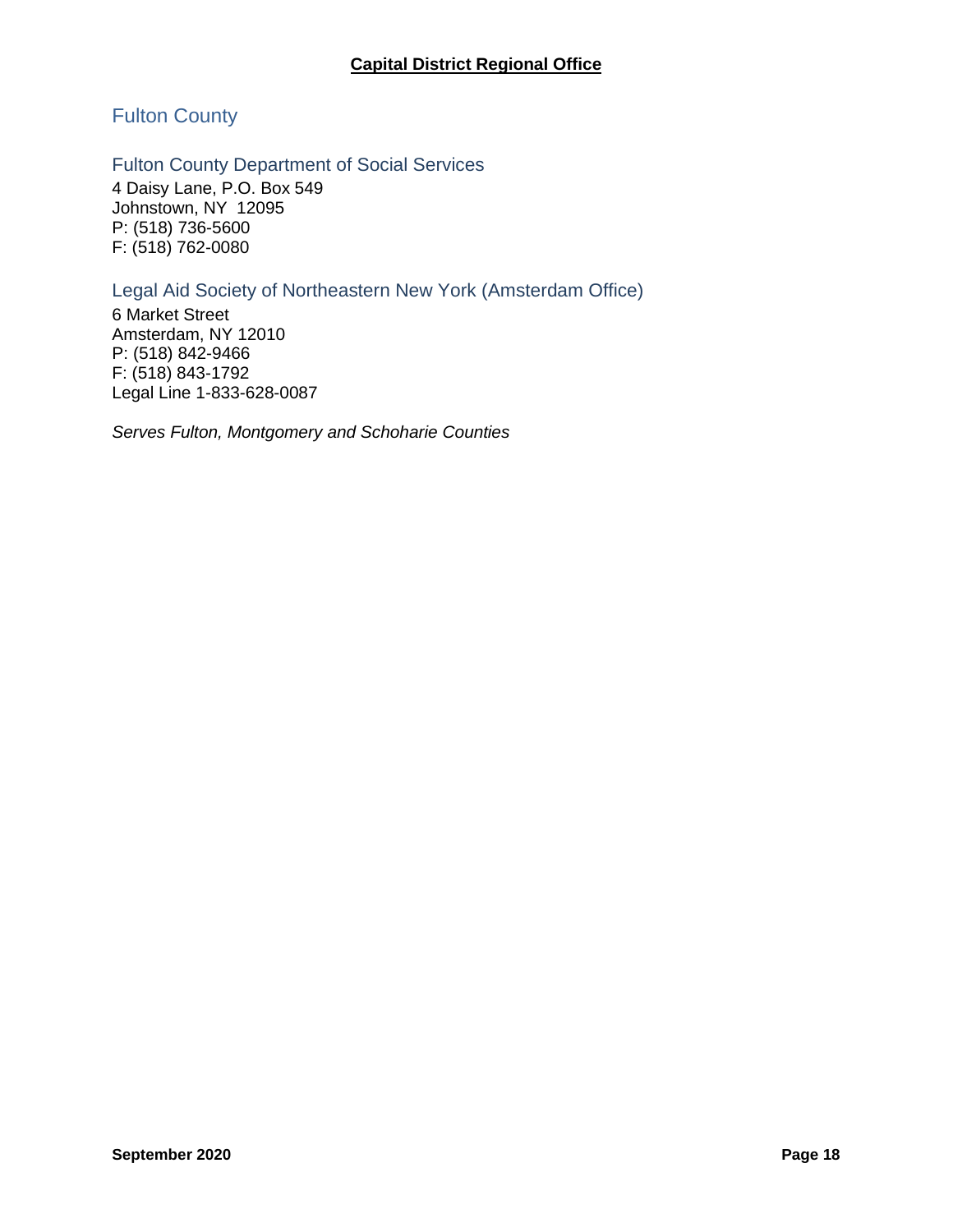## <span id="page-20-0"></span>Greene County

<span id="page-20-1"></span>Greene County Department of Social Services 411 Main Street, Suite 238 Catskill, NY 12414 P: (518) 719-3700 F: (518) 719-3695

## <span id="page-20-2"></span>Legal Aid Society of Northeastern New York (Albany Office)

95 Central Avenue Albany, NY 12206 1 (800) 462-2922 P: (518) 462-6765 F: (518) 427-8352 Legal Line 1-833-628-0087

*Serves Albany, Columbia, Greene, Rensselaer and Schenectady Counties*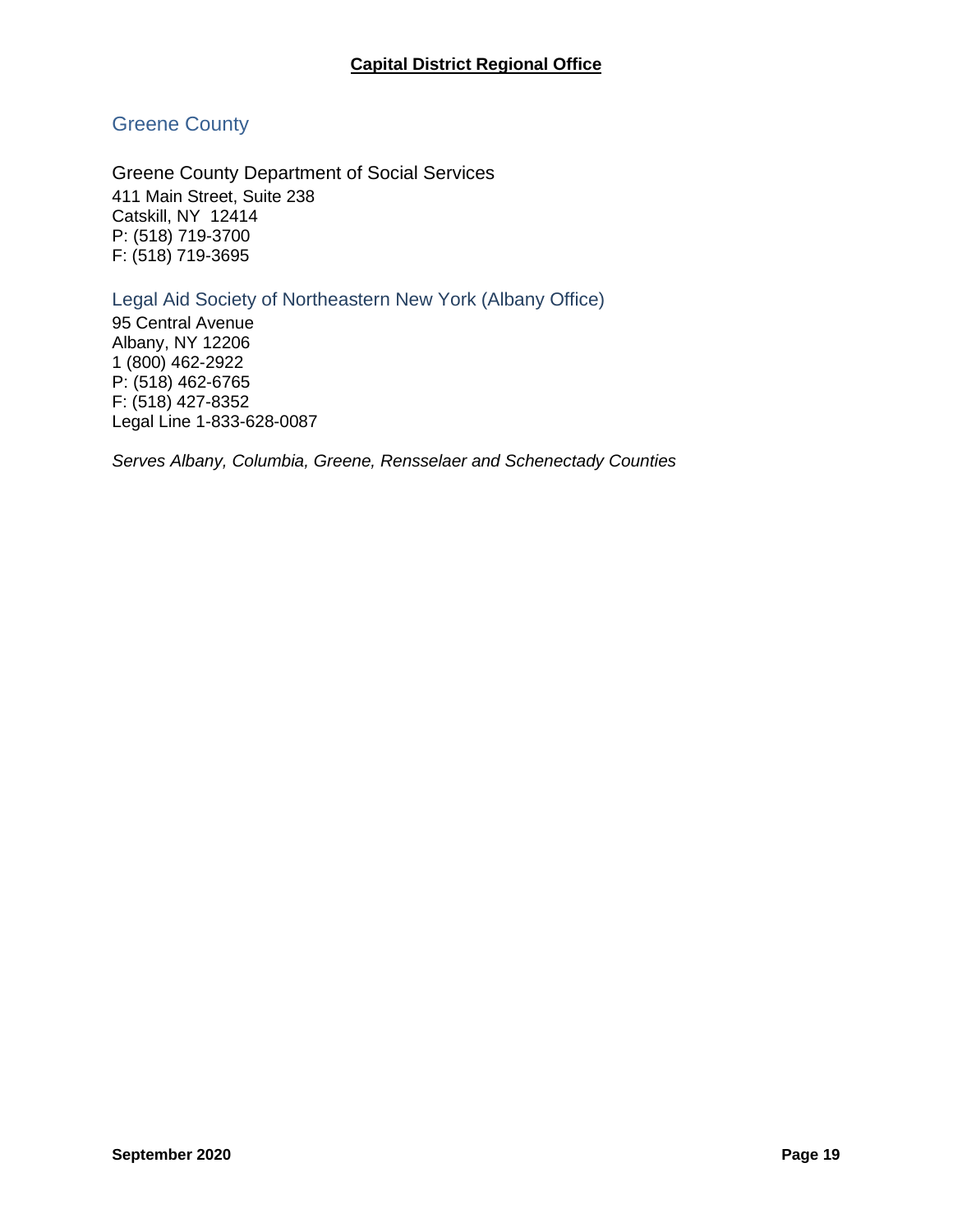## <span id="page-21-0"></span>Hamilton County

<span id="page-21-1"></span>Hamilton County Department of Social Services P.O. Box 725, 139 White Birch Lane Indian Lake, NY 12842 P: (518) 648-6131 F: (518) 648-5257

### <span id="page-21-2"></span>Legal Aid Society of Northeastern NY (Plattsburgh Office)

100 Court Street Plattsburgh, NY 12901 P: (518) 563-4022 F: (518) 563-4058 Toll free: 1 (800) 722-7380 Legal Line 1-833-628-0087

*Serves Clinton, Essex, Franklin and Hamilton Counties*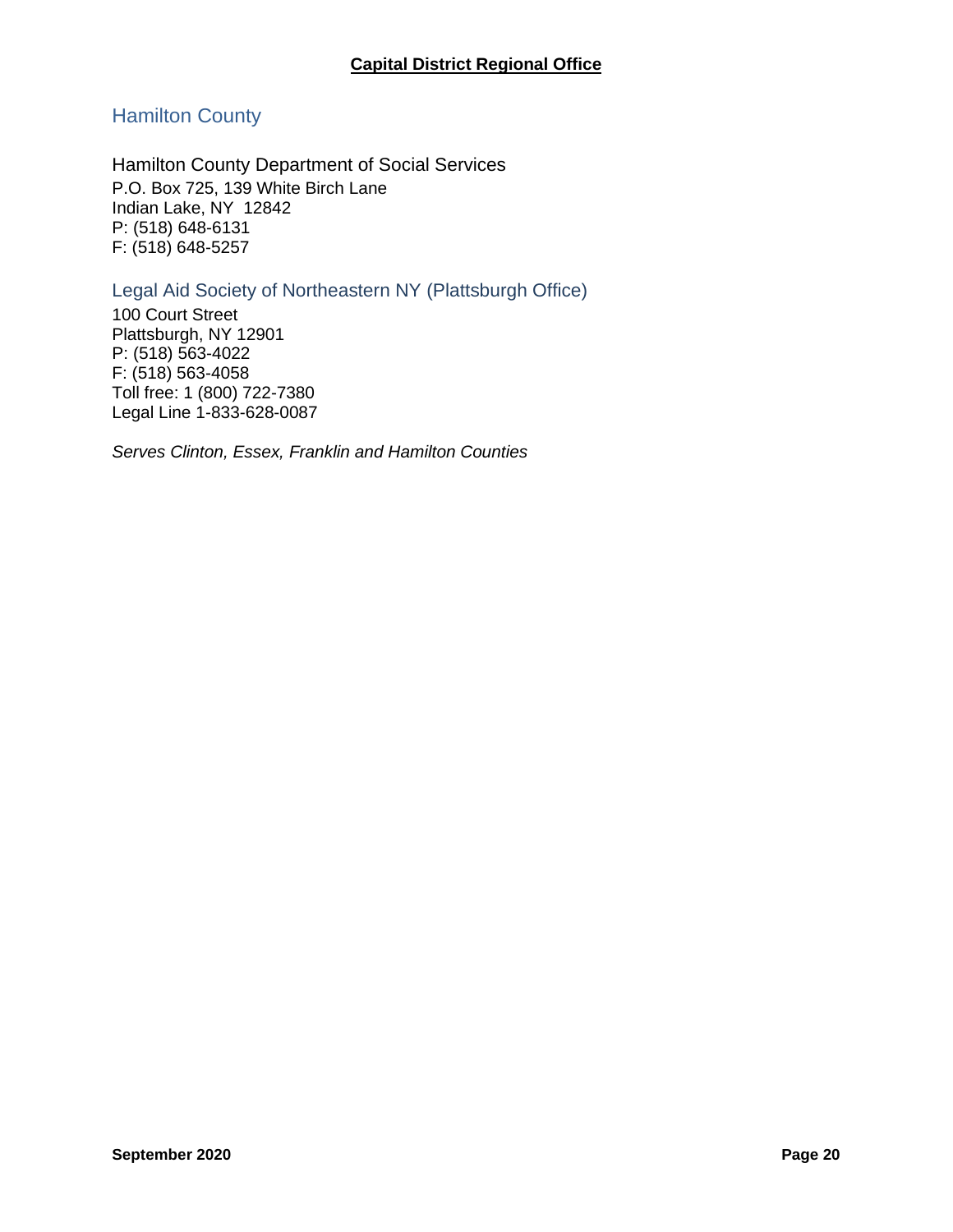## <span id="page-22-0"></span>Montgomery County

<span id="page-22-1"></span>Montgomery County Department of Social Services P O Box 745 – 64 Broadway Fonda, NY 12068-0745 P: (518) 853-4646 F: (518) 853-8327

Amsterdam Satellite Office 1290 Riverfront Center Amsterdam, NY 12010 Phone: 518-212-5778 Fax: [518-212-5780](fax:1-518-212-5780)

<span id="page-22-2"></span>Legal Aid Society of Northeastern New York (Amsterdam Office) 6 Market Street Amsterdam, NY 12010 P: (518) 842-9466 F: (518) 843-1792 Toll free: 1-800-821-8347 Legal Line 1-833-628-0087

*Serves Montgomery, Fulton and Schoharie Counties*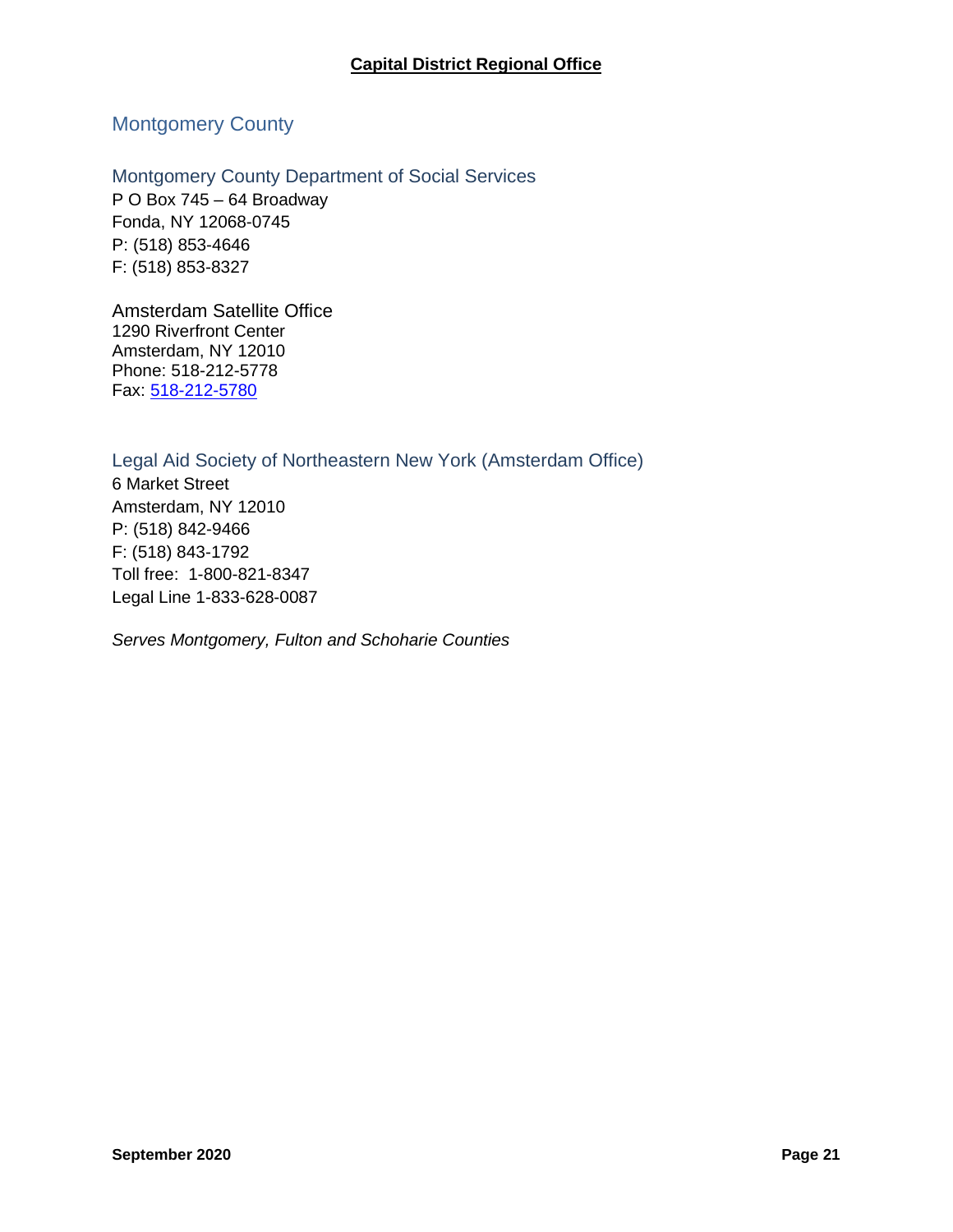## <span id="page-23-0"></span>Otsego County

#### <span id="page-23-1"></span>Otsego County Department of Social Services

County Office Building 197 Main Street Cooperstown, NY 13326 P: (607) 547-4355 F: (607) 547-6437

### <span id="page-23-2"></span>Legal Aid Society of Mid New York (Utica Office)

120 Bleecker Street Utica, NY 13501 P: (315) 793-7000 F: (315) 732-3202 Toll Free (877) 203-1062 Serves Otsego and Delaware Counties

*With appointments available in Oneonta:*

189 Main Street Suite 301 Oneonta, NY 13820 P: 1 (315) 793-7000 ext. 1 F: 1 (315) 732-3202 Toll Free: 1 (877) 777-6152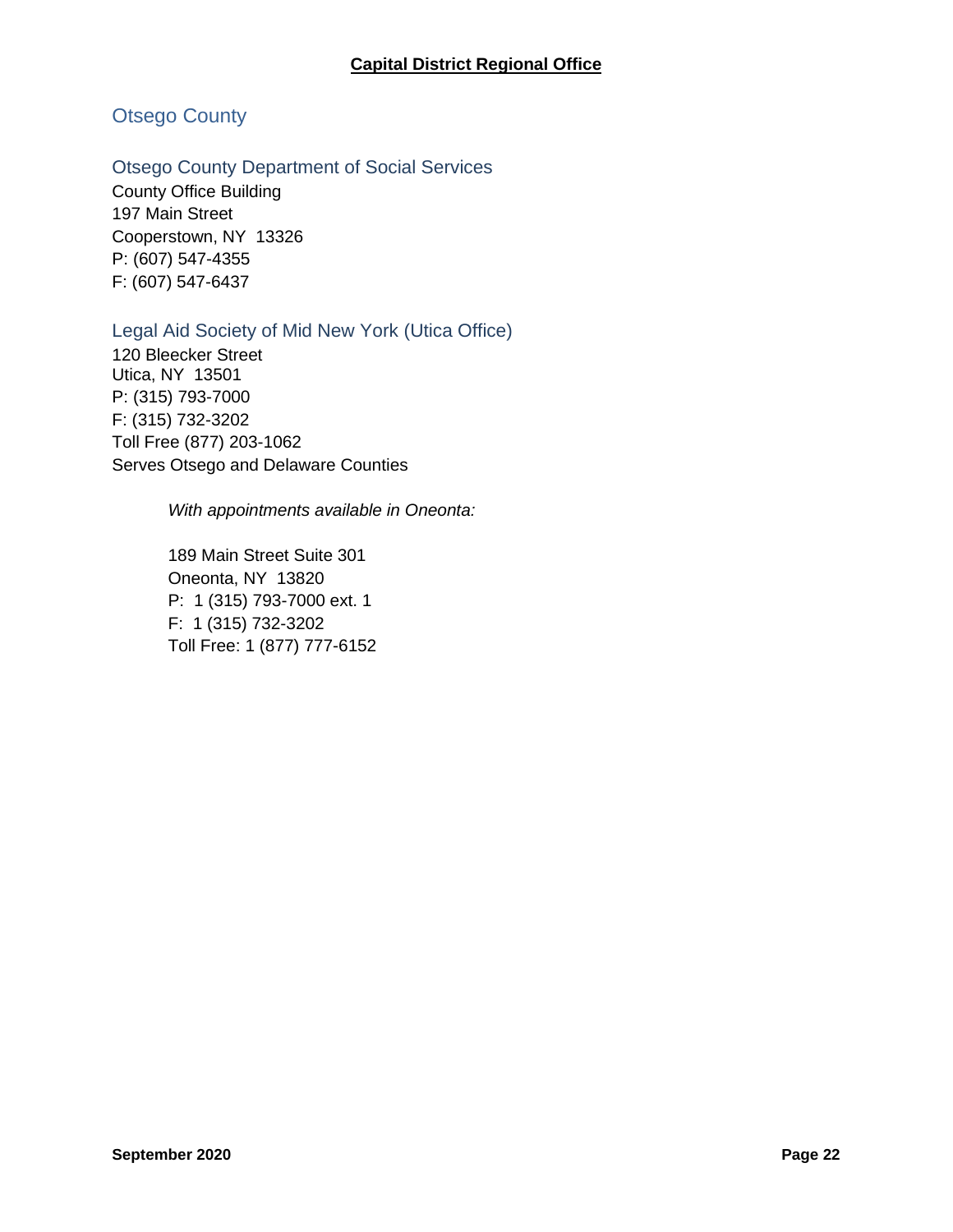<span id="page-24-0"></span>Rensselaer County

<span id="page-24-1"></span>Rensselaer County Department of Social Services 127 Bloomingrove Drive Troy, NY 12180 P: (518) 833-6000 F: (518) 833-6186

<span id="page-24-2"></span>Legal Aid Society of Northeastern New York (Albany Office)

95 Central Ave. Albany, NY 12206 1 (800) 462-2922 P: (518) 462-6765 F: (518) 427-8352 Legal Line 1-833-628-0087

*Serves Albany, Columbia, Greene, Rensselaer and Schenectady Counties*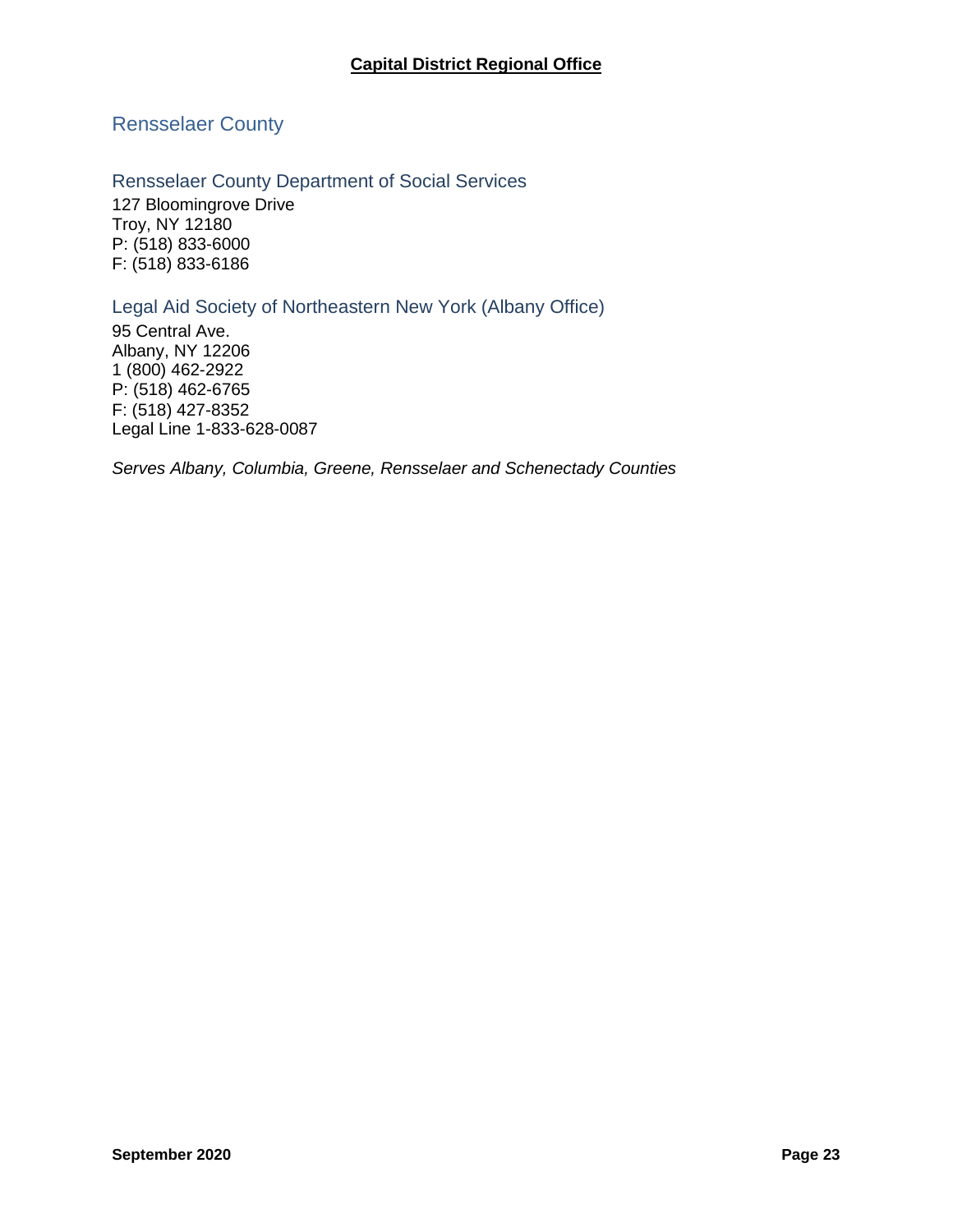## <span id="page-25-0"></span>Saratoga County

### <span id="page-25-1"></span>Saratoga County Department of Social Services

County Complex 152 West High Street Ballston Spa, NY 12020 P: (518) 884-4140 F: (518) 884-4199

## <span id="page-25-2"></span>Legal Aid Society of Northeastern New York (Saratoga Springs Office)

40 New Street Saratoga Springs, NY 12866 P: (518) 587-5188 F: (518) 587-0959 Legal Line 1-833-628-0087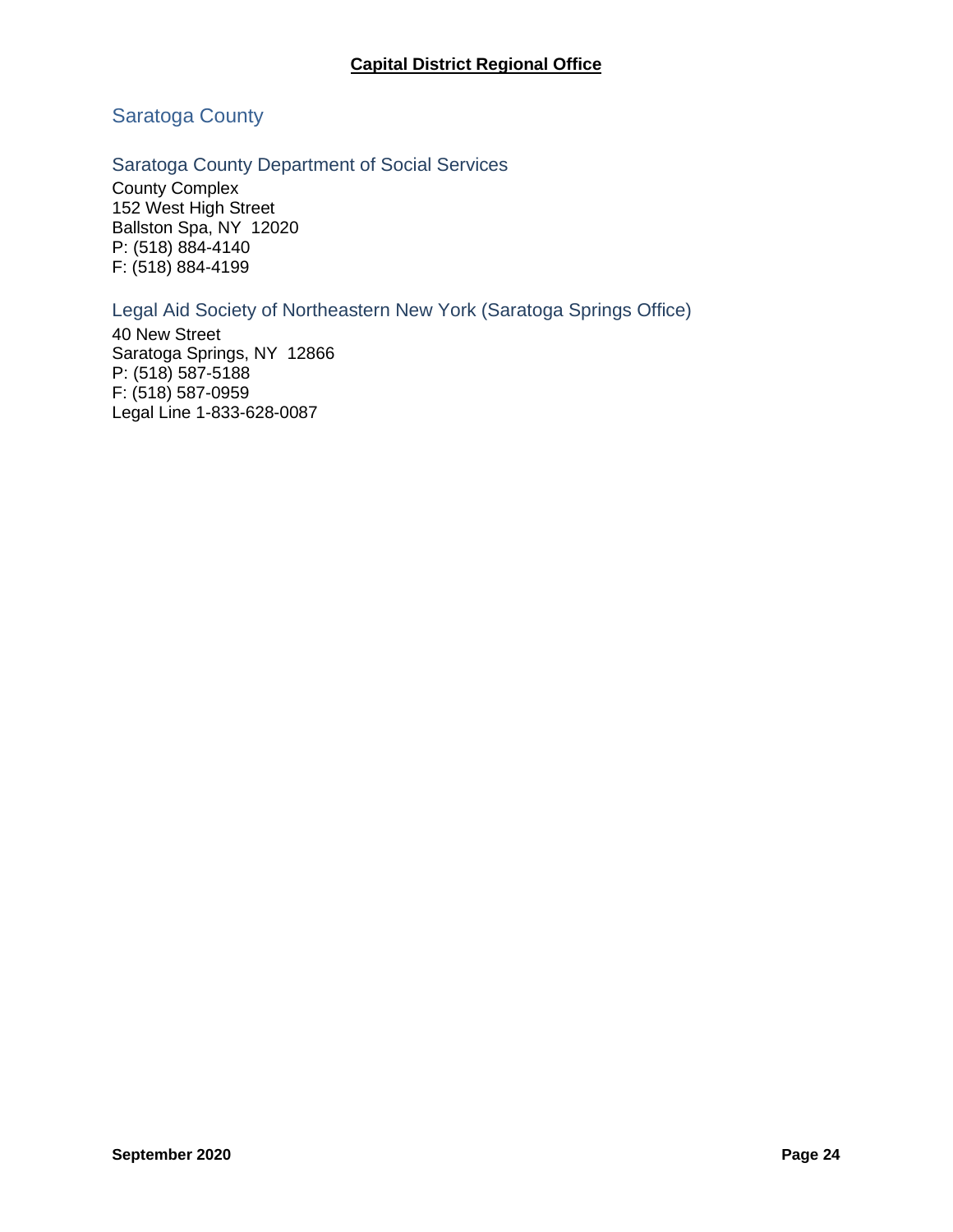## <span id="page-26-0"></span>Schenectady County

## <span id="page-26-1"></span>Schenectady County Department of Social Services

797 Broadway # 301 Schenectady, NY 12305 P: (518) 388-4470 F: (518) 388-4644

## <span id="page-26-2"></span>Legal Aid Society of Northeastern New York (Albany Office)

95 Central Avenue Albany, NY 12206 1 (800) 462-2922 P: (518) 462-6765 F: (518) 427-8352 Legal Line 1-833-628-0087

*Serves Albany, Columbia, Greene, Rensselaer and Schenectady Counties*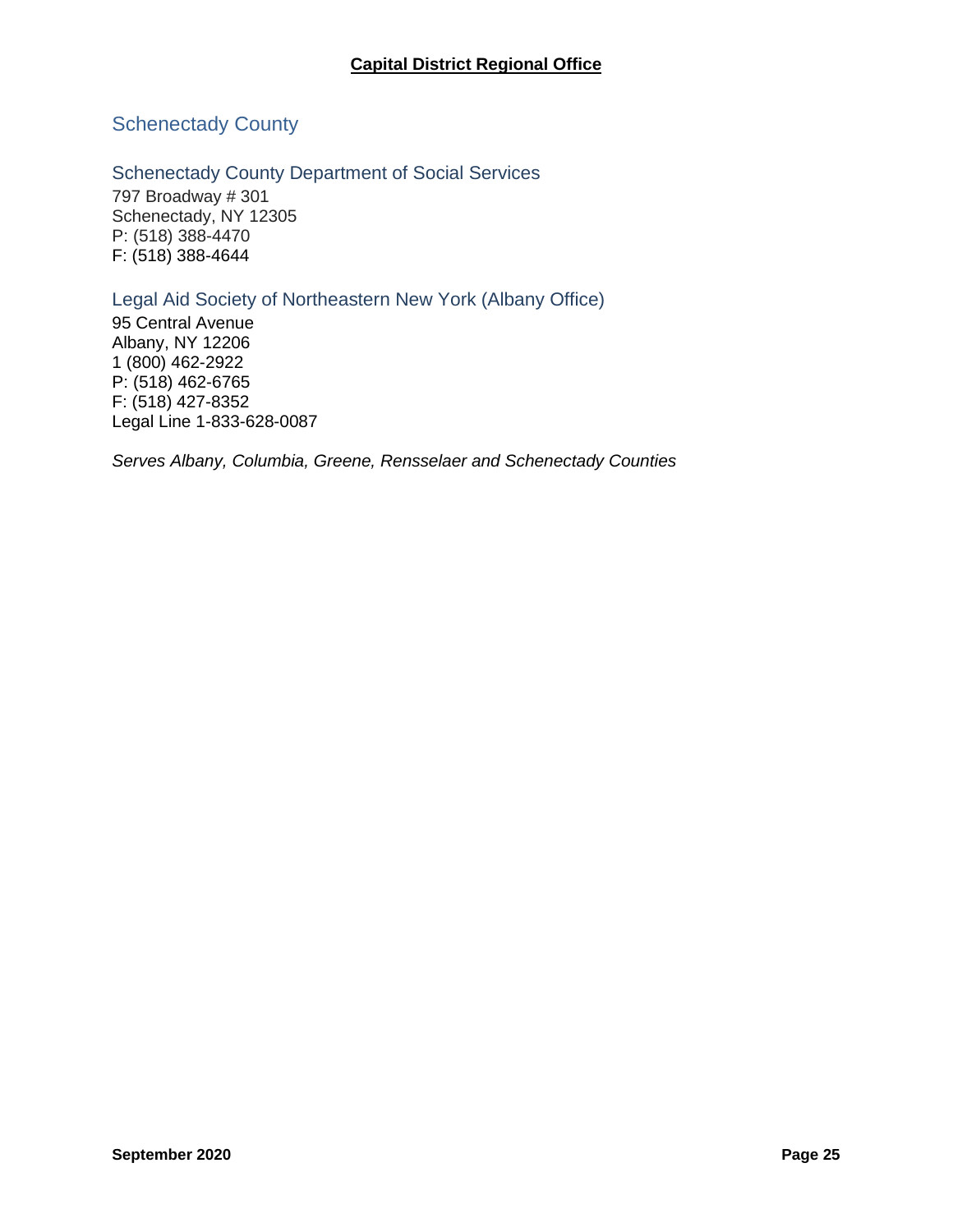## <span id="page-27-0"></span>Schoharie County

## <span id="page-27-1"></span>Schoharie County Department of Social Services

County Office Building 2nd Floor 284 Main Street, P.O. Box 687 Schoharie, NY 12157 P: (518) 295-8334 F: (518) 295-8492

## <span id="page-27-2"></span>Legal Aid Society of Northeastern New York (Amsterdam Office)

6 Market Street Amsterdam, NY 12010 P: (518) 842-9466 F: (518) 843-1792 Legal Line 1-833-628-0087

*Serves Fulton and Schoharie Counties*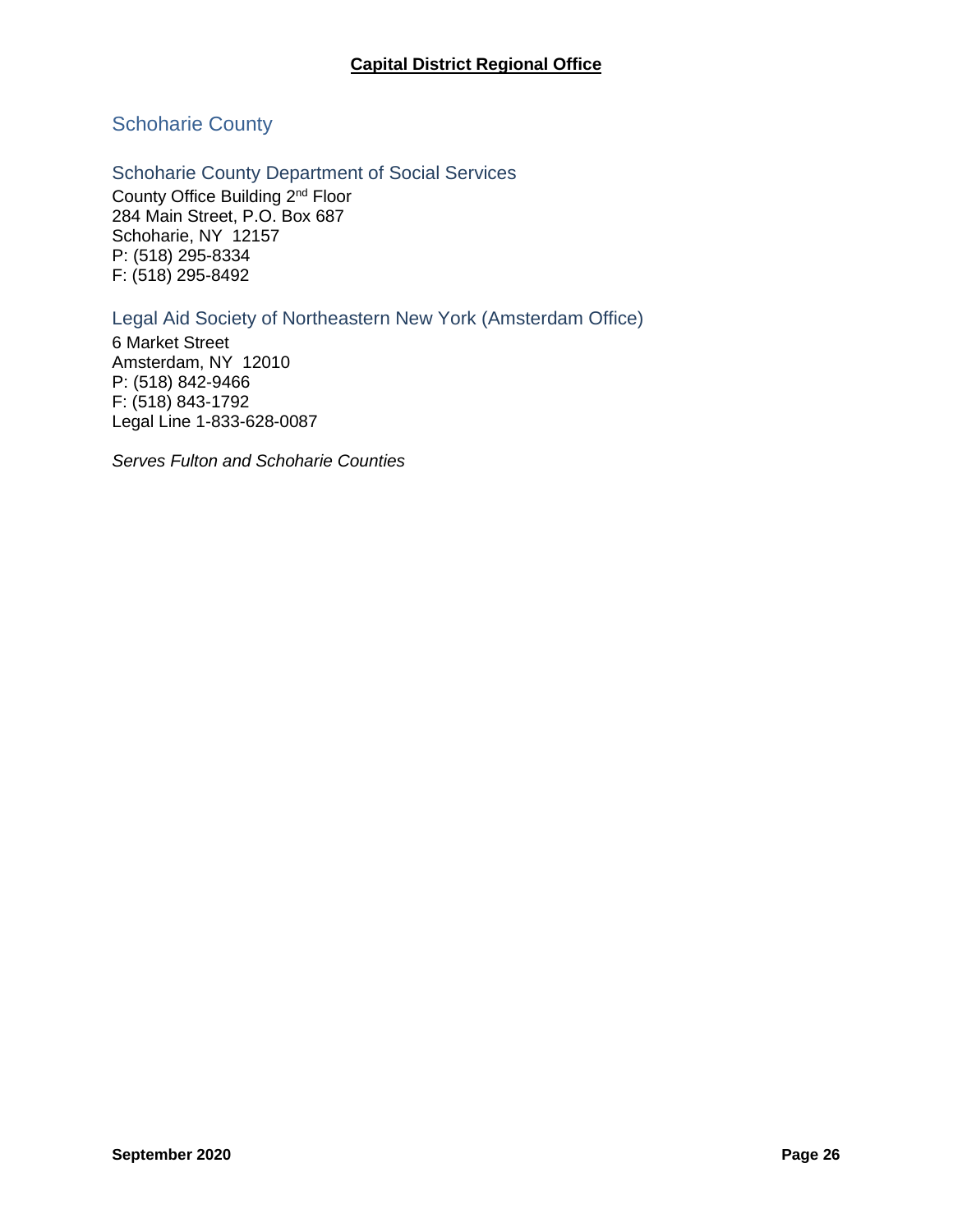<span id="page-28-0"></span>Warren County

## <span id="page-28-1"></span>Warren County Department of Social Services

Warren Co. Municipal Center-Annex Bldg. 1340 State Street, Route 9 Lake George, NY 12845 P: (518) 761-6300 F: (518) 824-8812

### <span id="page-28-2"></span>Legal Aid Society of Northeastern New York (Saratoga Springs Office)

40 New Street Saratoga Springs, NY 12866 P: (518) 587-5188 F: (518) 587-0959 Legal Line 1-833-628-0087

*Serves Saratoga, Washington, and Warren Counties*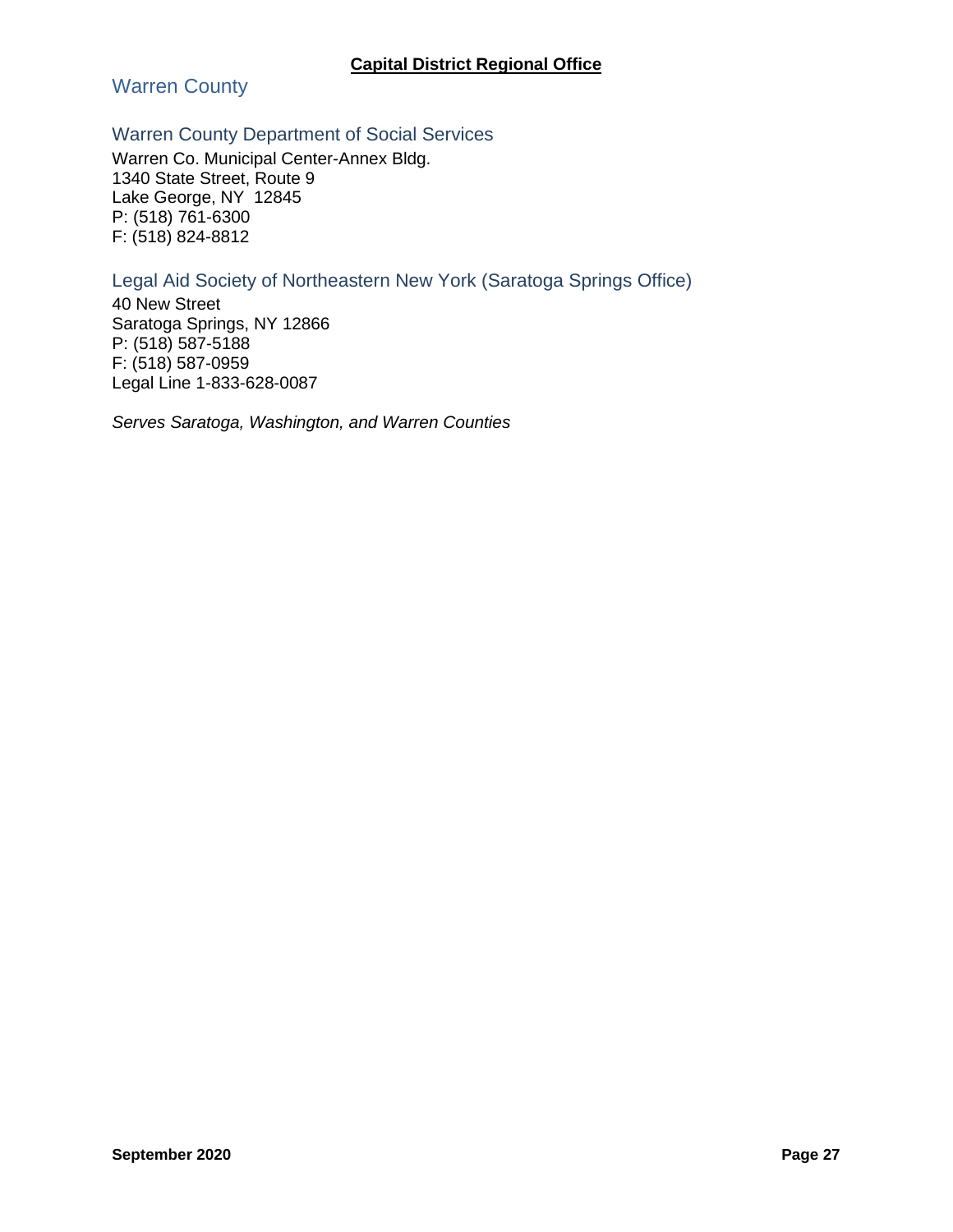## <span id="page-29-0"></span>Washington County

#### <span id="page-29-1"></span>Washington County Department of Social Services

383 Broadway, Building B Fort Edward, NY 12828 P: (518) 746-2300 F: (518) 746-2355

### <span id="page-29-2"></span>Legal Aid Society of Northeastern New York (Saratoga Springs Office)

40 New Street Saratoga Springs, NY 12866 P: (518) 587-5188 F: (518) 587-0959 Legal Line 1-833-628-0087

*Serves Saratoga, Washington, and Warren Counties*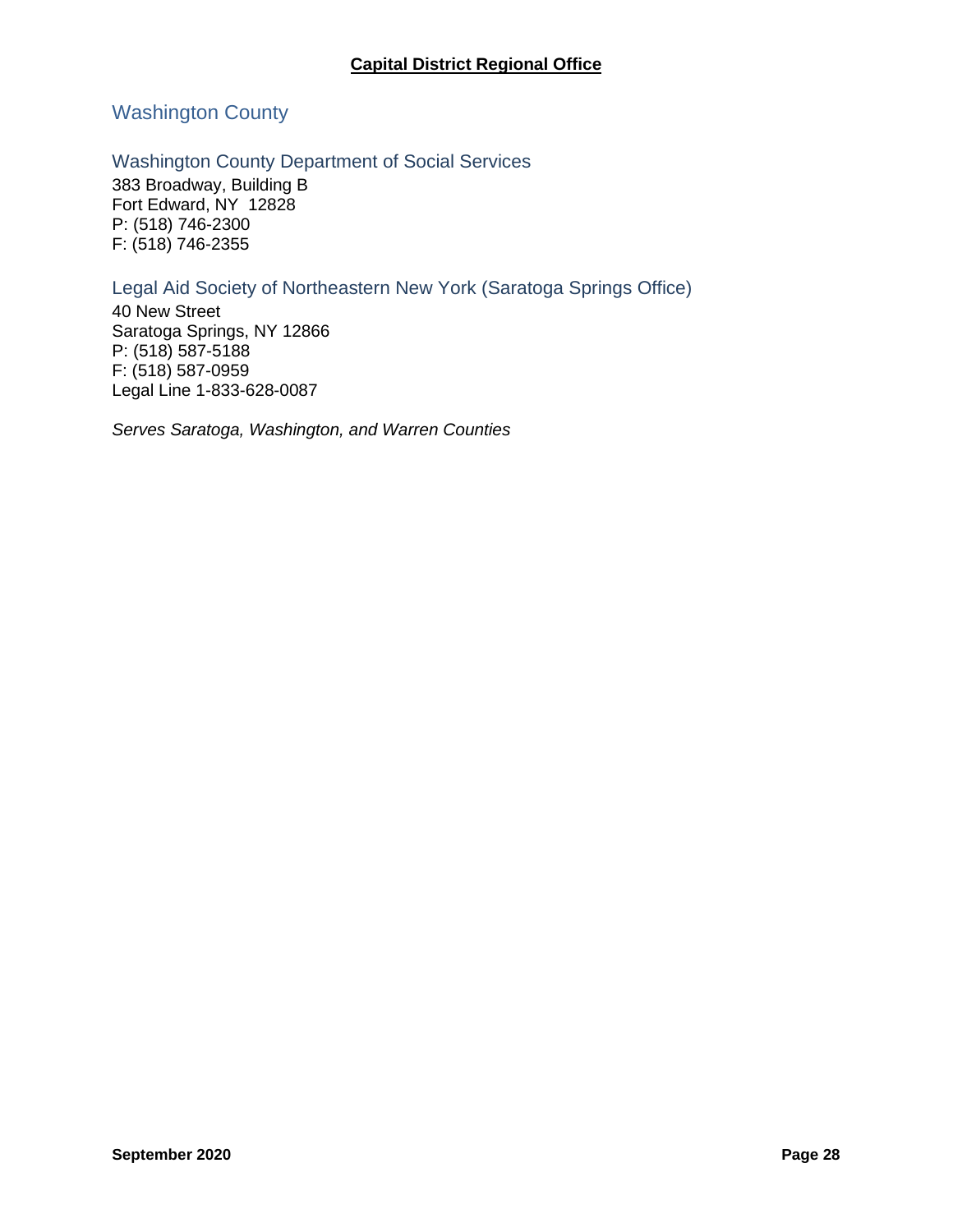## <span id="page-30-0"></span>Central New York Regional Office

Broome, Cayuga, Chenango, Cortland, Herkimer, Jefferson, Lewis, Madison, Oneida, Onondaga, Oswego, St. Lawrence, Tioga, and Tompkins Counties.

> Central New York Regional Office New York State Department of Health Nursing Home and ICF/IID Surveillance 217 South Salina Street, 4<sup>th</sup> Floor Syracuse, N.Y. 13202 (315) 477-8472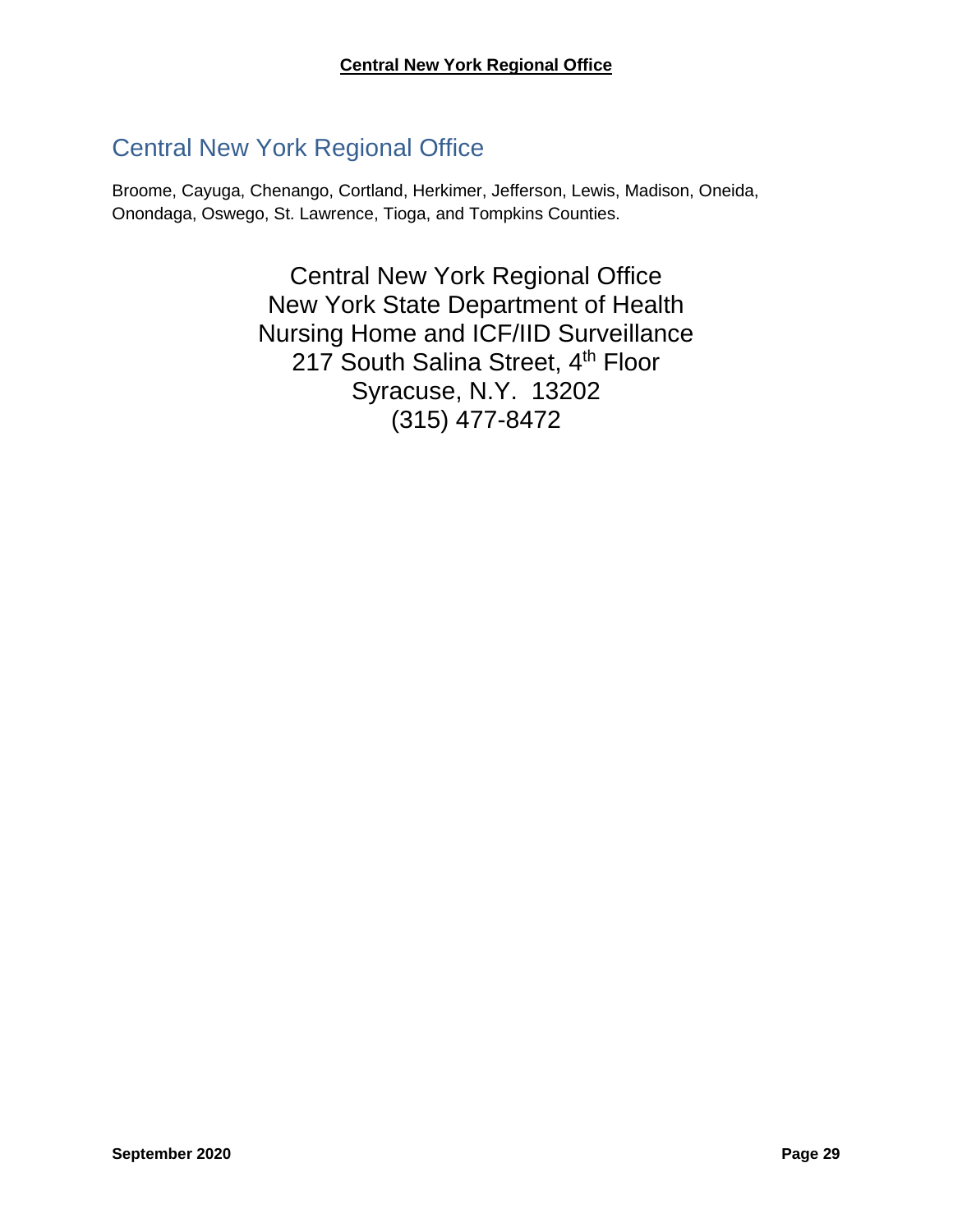#### **Central New York Regional Office**

#### <span id="page-31-0"></span>Broome County

<span id="page-31-1"></span>Broome County Department of Social Services 36-42 Main St. Binghamton, NY 13905 (607) 778-8850

#### <span id="page-31-2"></span>Legal Aid Society of Mid-New York (Binghamton Office)

168 Water Street, 2<sup>nd</sup> Floor Binghamton, NY 13901 P: (607) 231–5900 F: (607) 724-7211

Legal Helpline 1 (877) 777-6152 *Consumer or income maintenance matters* 

#### <span id="page-31-3"></span>The Deposit Foundation

119 Front Street Deposit, NY 13754 (607) 467-4000 *Provides referrals to services/programs in Broome and Delaware Counties*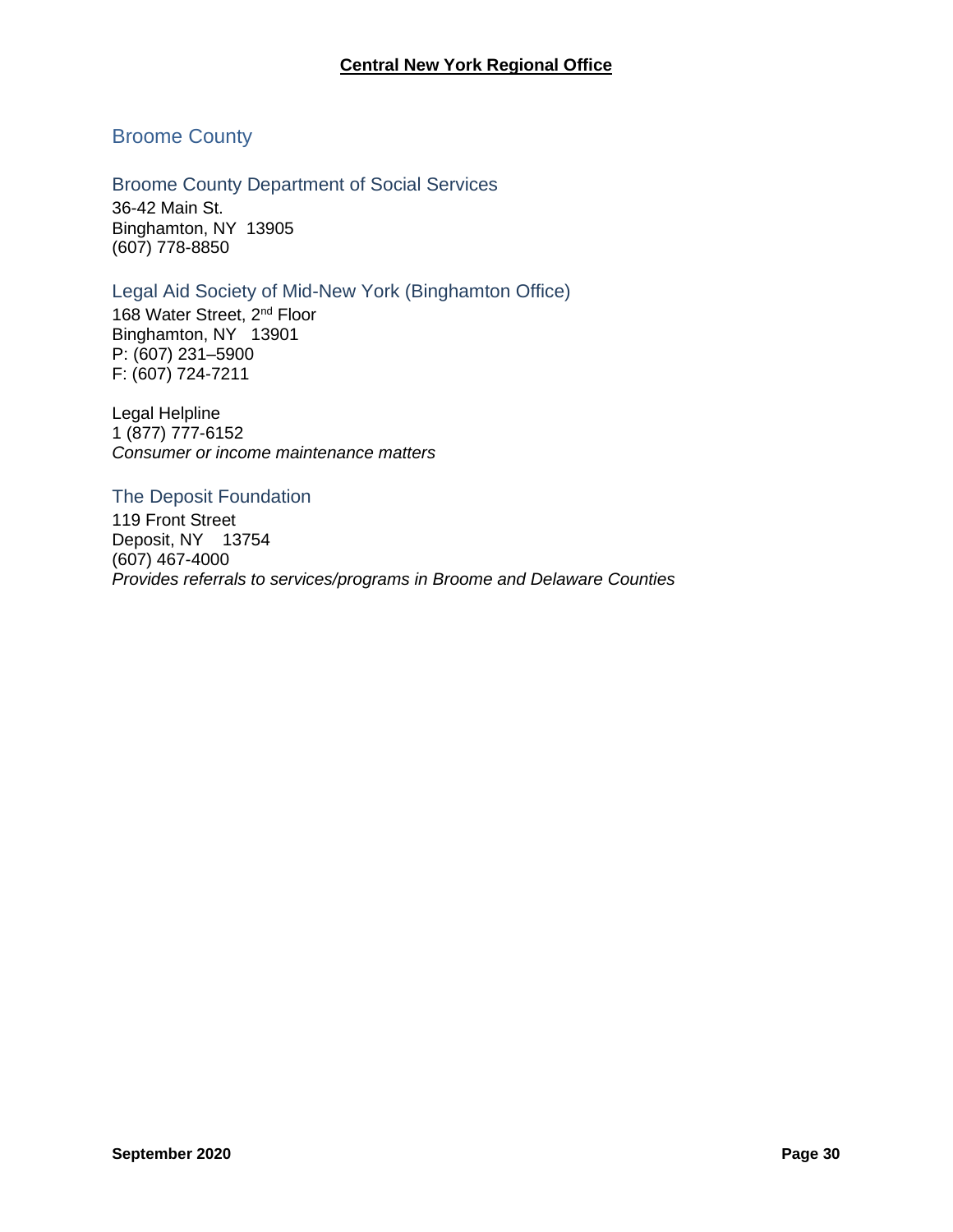## <span id="page-32-0"></span>Cayuga County

### <span id="page-32-1"></span>Cayuga County Department of Health & Human Services

County Office Building 160 Genesee St. Auburn, NY 13021 (315) 253–1011 ext. 7

#### <span id="page-32-2"></span>Human Rights Commission

Westminster Manor 17 William Street Auburn, NY 13021 (315) 252-2929 *Contact: Fred Richardson*

#### <span id="page-32-3"></span>Human Services Coalition

23 Chapman Avenue Auburn, NY 13021 (315) 253-9743 Email - admin@human-services.org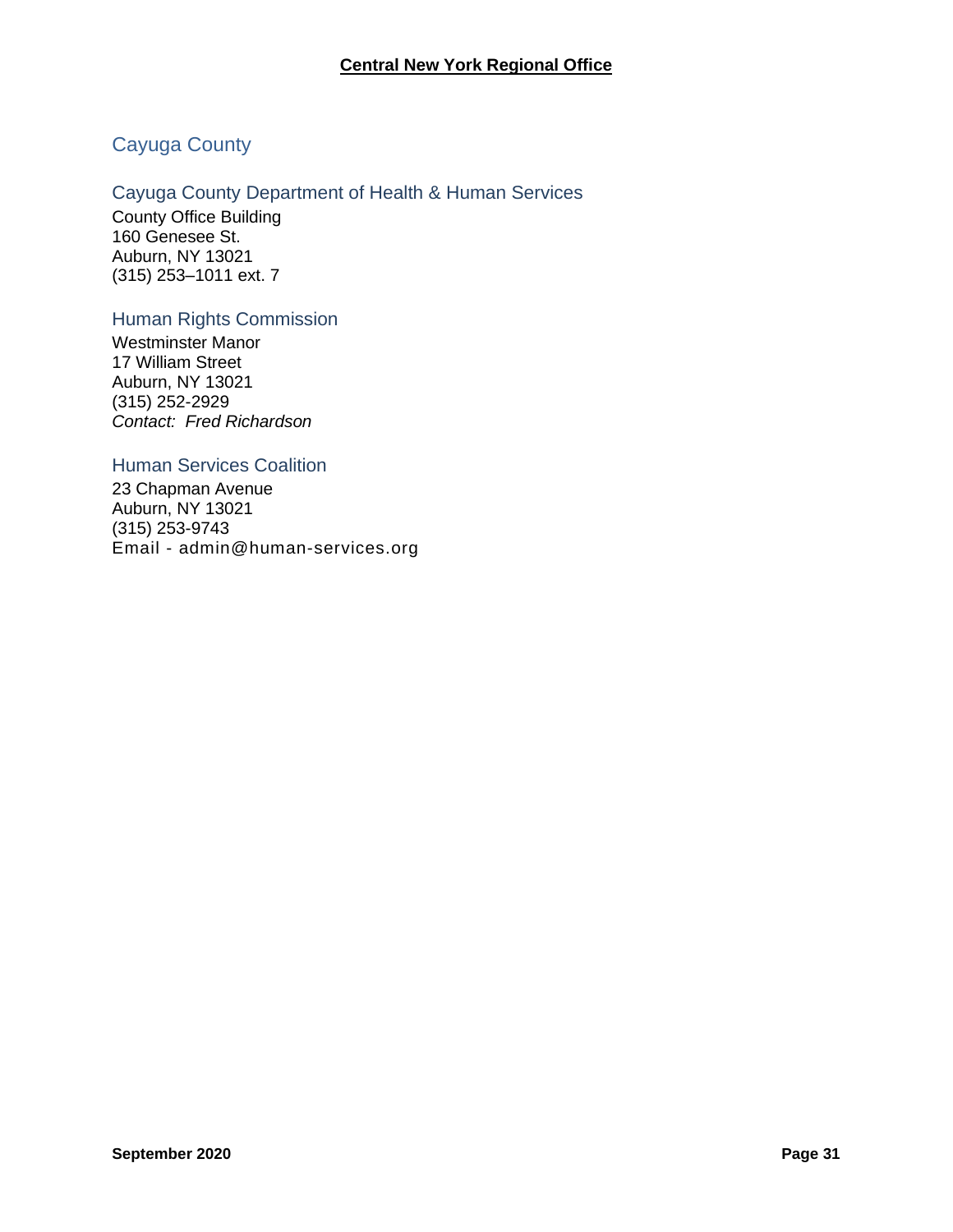## <span id="page-33-0"></span>Chenango County

## <span id="page-33-1"></span>Chenango County Department of Social Services

5 Court Street Norwich, NY 13815 P: (607) 337–1500 F: (607) 337-1525 Toll Free: (877) 337-1501

#### <span id="page-33-2"></span>Legal Aid Society

27 West Main Street Norwich, NY 13815 (607) 336-8256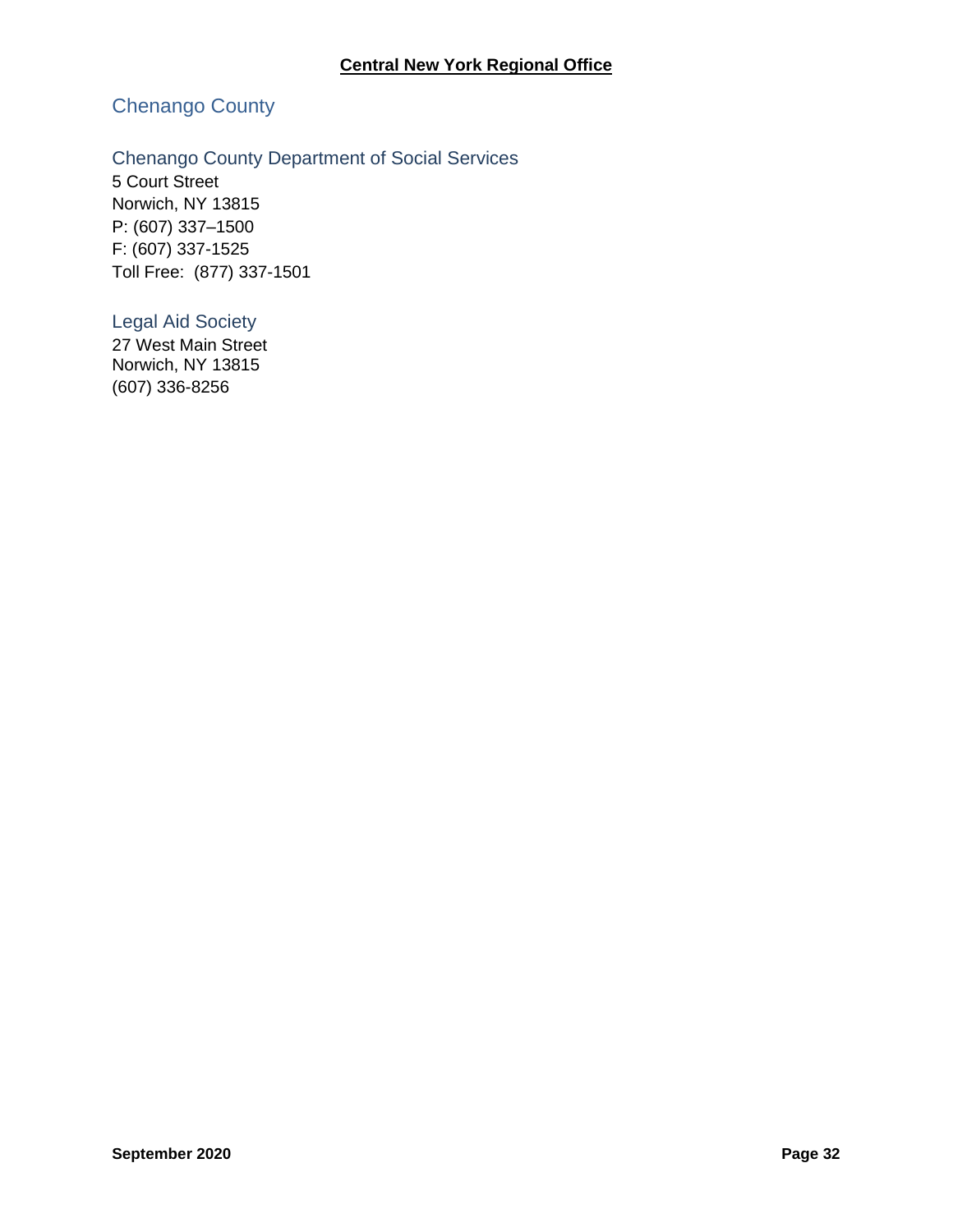## <span id="page-34-0"></span>Cortland County

## <span id="page-34-1"></span>Cortland County Department of Social Services

60 Central Avenue Cortland, NY 13045 (607) 753–5265

## <span id="page-34-2"></span>Legal Services of Central New York, Inc.

1 North Main Street, Suite 308 Cortland, NY13045 P: (607) 428–8400 Toll Free: (877) 777-6152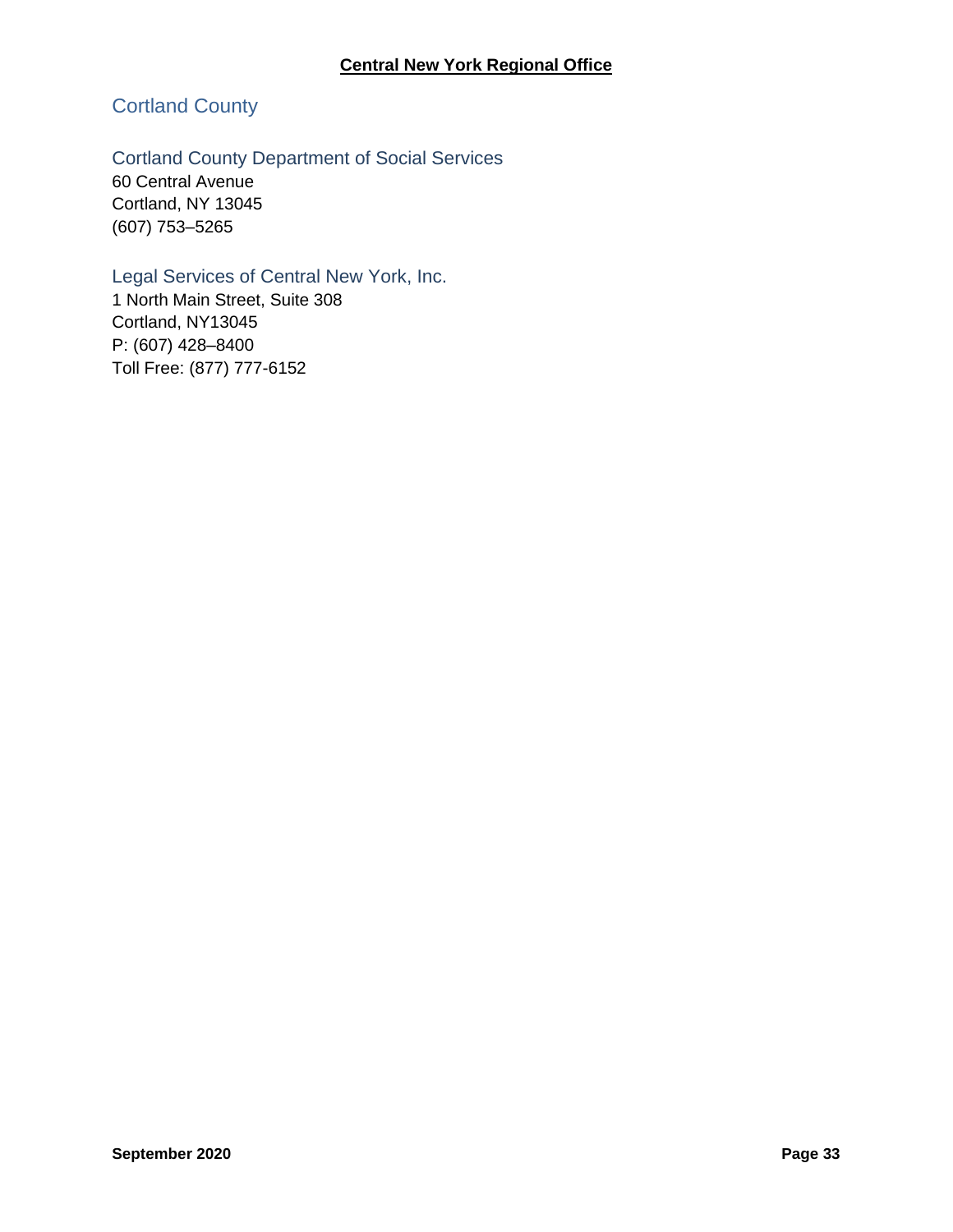## <span id="page-35-0"></span>Herkimer County

## <span id="page-35-1"></span>Herkimer County Department of Social Services

301 North Washington St, Suite 2110 Herkimer, NY 13350 (315) 867-1291

## <span id="page-35-2"></span>Legal Aid Society of Mid-New York (Utica Office)

120 Bleecker Street Utica, NY 13501 P: (315) 793–7000 F: (315) 732-3202 Toll Free: (877) 203-1062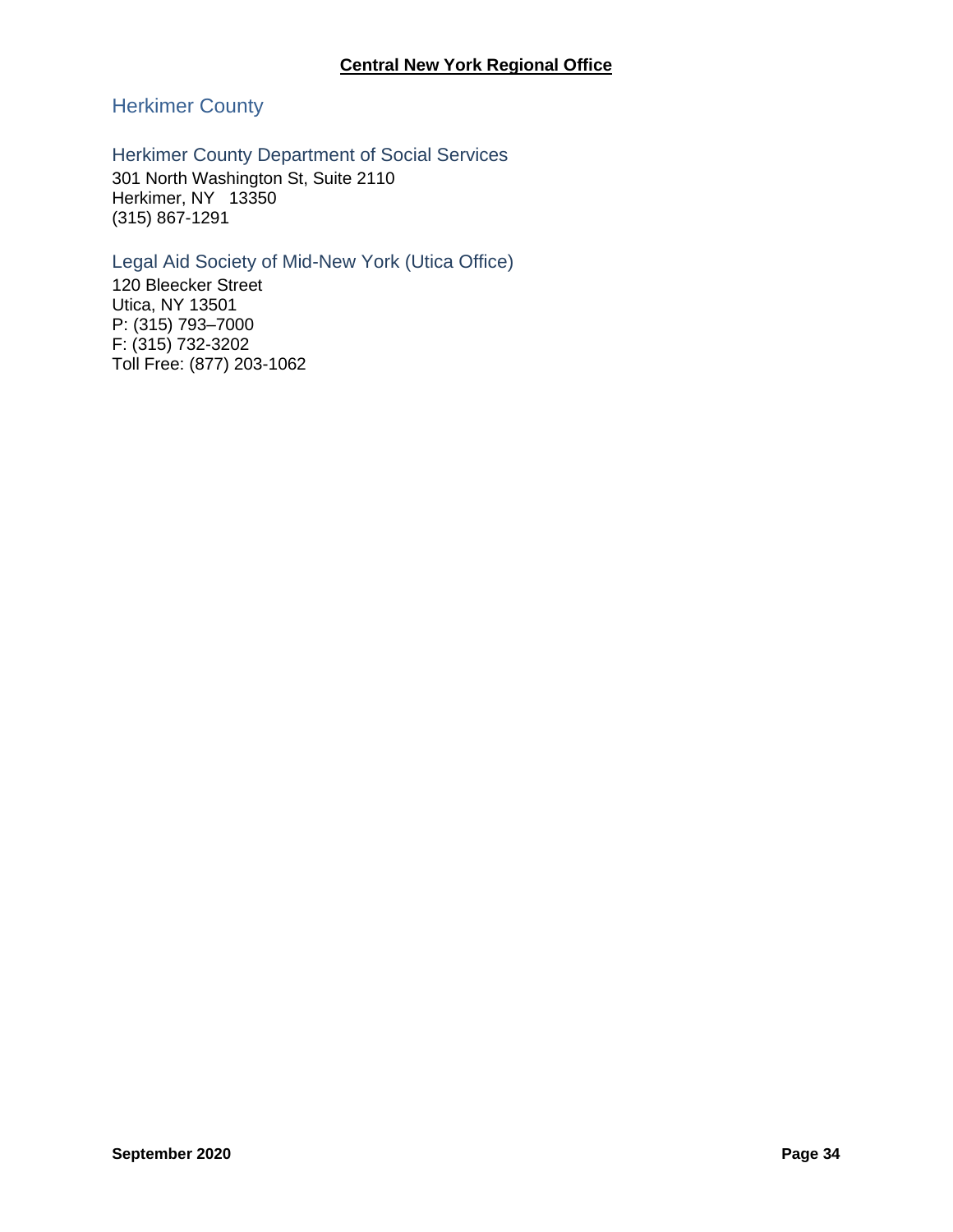# Jefferson County

### Jefferson County Department of Social Services

250 Arsenal Street Watertown, NY 13601 (315) 782–3000 Protective Services for Adults: (315) 785-3210

### Legal Aid Society of Mid-New York (Watertown Office)

215 Washington Street, Suite 202 Watertown, NY 13601 P: (315) 955-6700 F: (315) 785-9118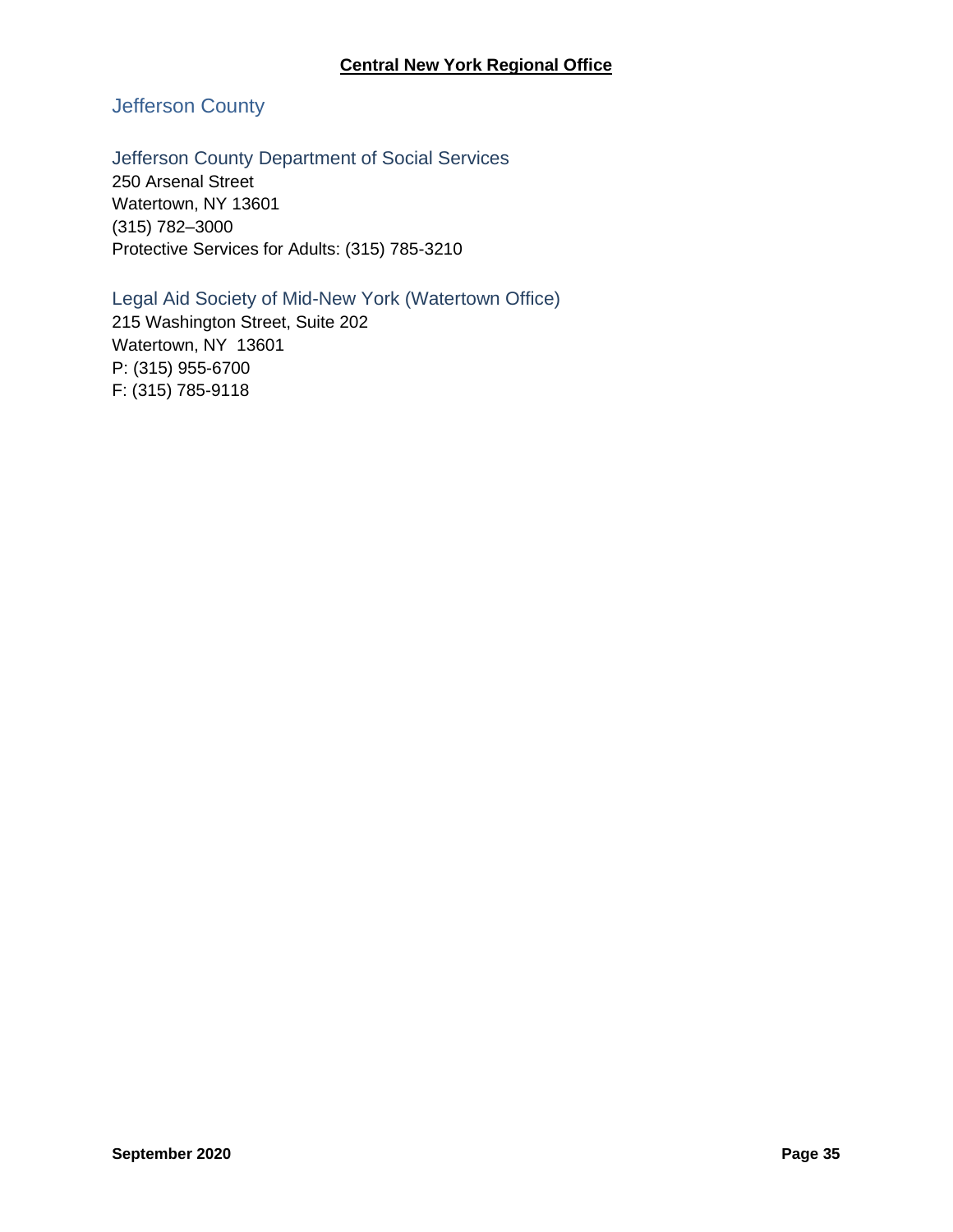# Lewis County

### Lewis County Department of Social Services

5274 Outer Stowe Street P O Box 193 Lowville, NY 13367 P: (315) 376-5400 F: (315-376-4112

### Legal Aid Society of Mid-New York (Utica Office)

120 Bleecker Street Utica, NY 13501 P: (315) 793–7000 F: (315) 732-3202 Toll Free: 1-877-203-1062

### Legal Aid Society of Mid-New York (Watertown Office)

215 Washington Street, Suite 202 Watertown, NY 13601 P: (315) 955-6700 F: (315) 785-9118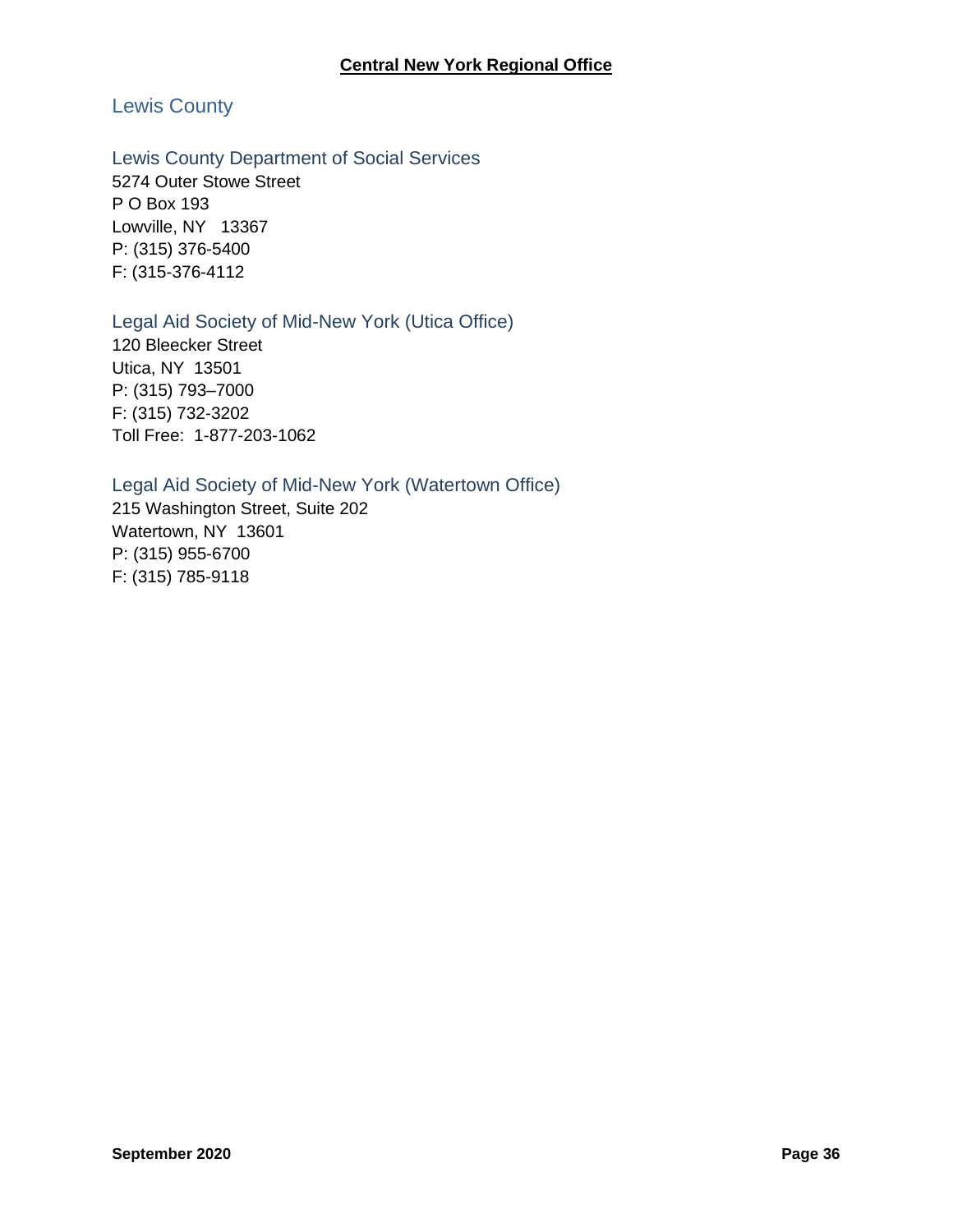# Madison County

### Madison County Department of Social Services

133 North Court Street #1 Wampsville, NY 13163 P: (315) 366-2211 F: (315) 366-2553

### Legal Aid Society of Mid-New York (Utica Office)

120 Bleecker Street Utica, NY 13501 P: (315) 793–7000 F: (315) 732-3202 Toll Free: 1-877-203-1062

### Catholic Charities (Utica Office)

1408 Genesee Street Utica, NY 13502 (315) 724-2158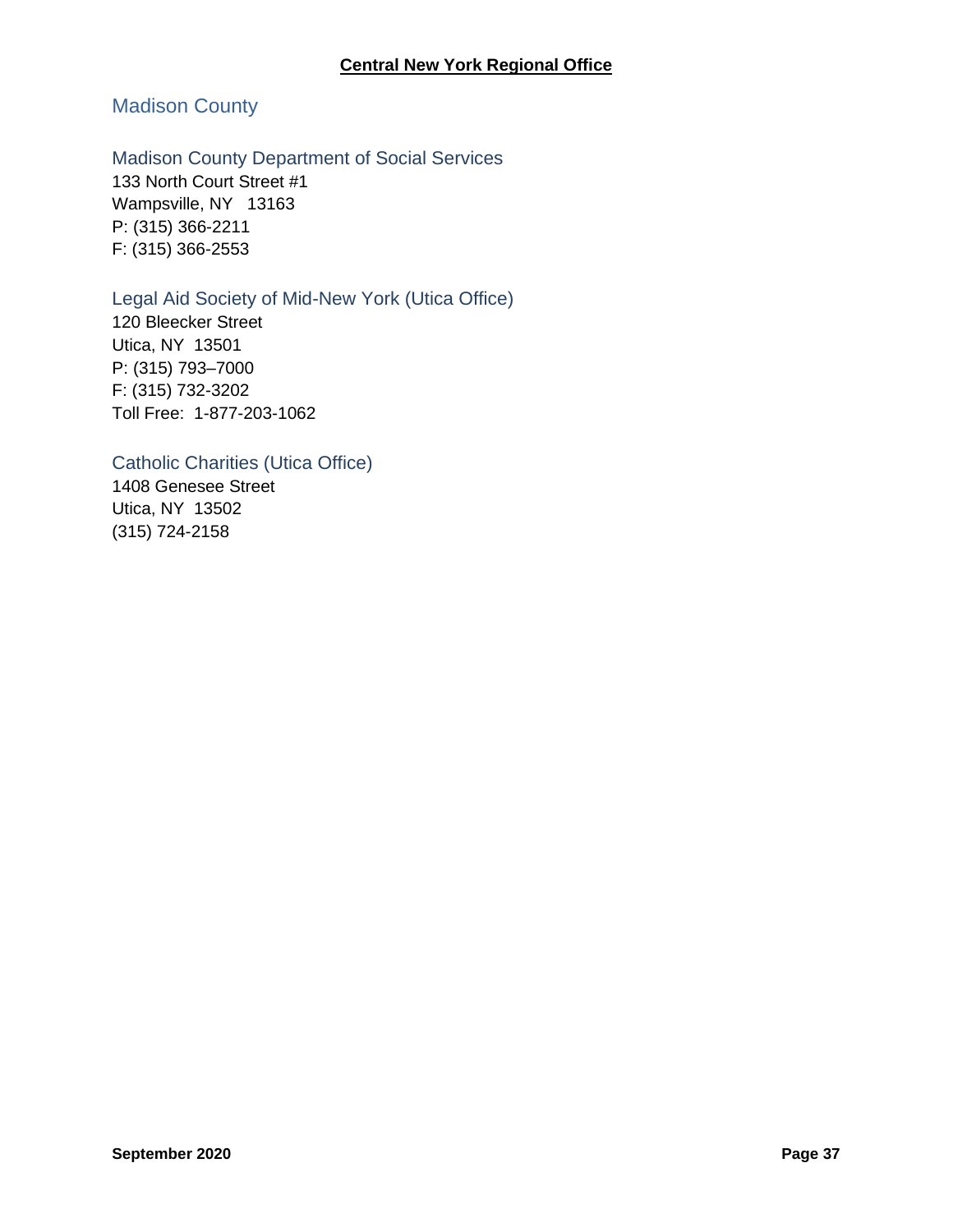#### **Central New York Regional Office**

## Oneida County

### Oneida County Department of Social Services

800 Park Avenue Utica, NY 13501 (315) 798-5700

### McMahon & Grow, Attorneys

301 North Washington St. Rome, NY 13440 (315) 336-4700

### Central Association for the Blind

2200 Dwyer Avenue Utica, NY 13501 (315) 223-3950 *Serves blind and visually impaired persons*

### Catholic Charities (Utica Office)

1408 Genesee St. Utica, NY 13502 (315) 724-2158

#### Catholic Charities (Rome Office)

212 West Liberty Street Rome, NY 13440 (315) 337-5260

### Catholic Charities (Oneida Office)

1081 Northside Shopping Center – Box 2 Oneida, NY 13421 (315) 363-5274

### Resources Center for Independent Living

131 Genesee Street Utica, NY 13503 P: (315) 797-4642 F: (315) 797-4747 Toll Free: (877) 397-4126

#### Legal Aid Society of Mid-New York (Utica Office)

120 Bleecker Street Utica, NY 13501 P: (315) 793–7000 F: (315) 732-3202 Toll Free: 1-877-203-1062

#### **September 2020 Page 38**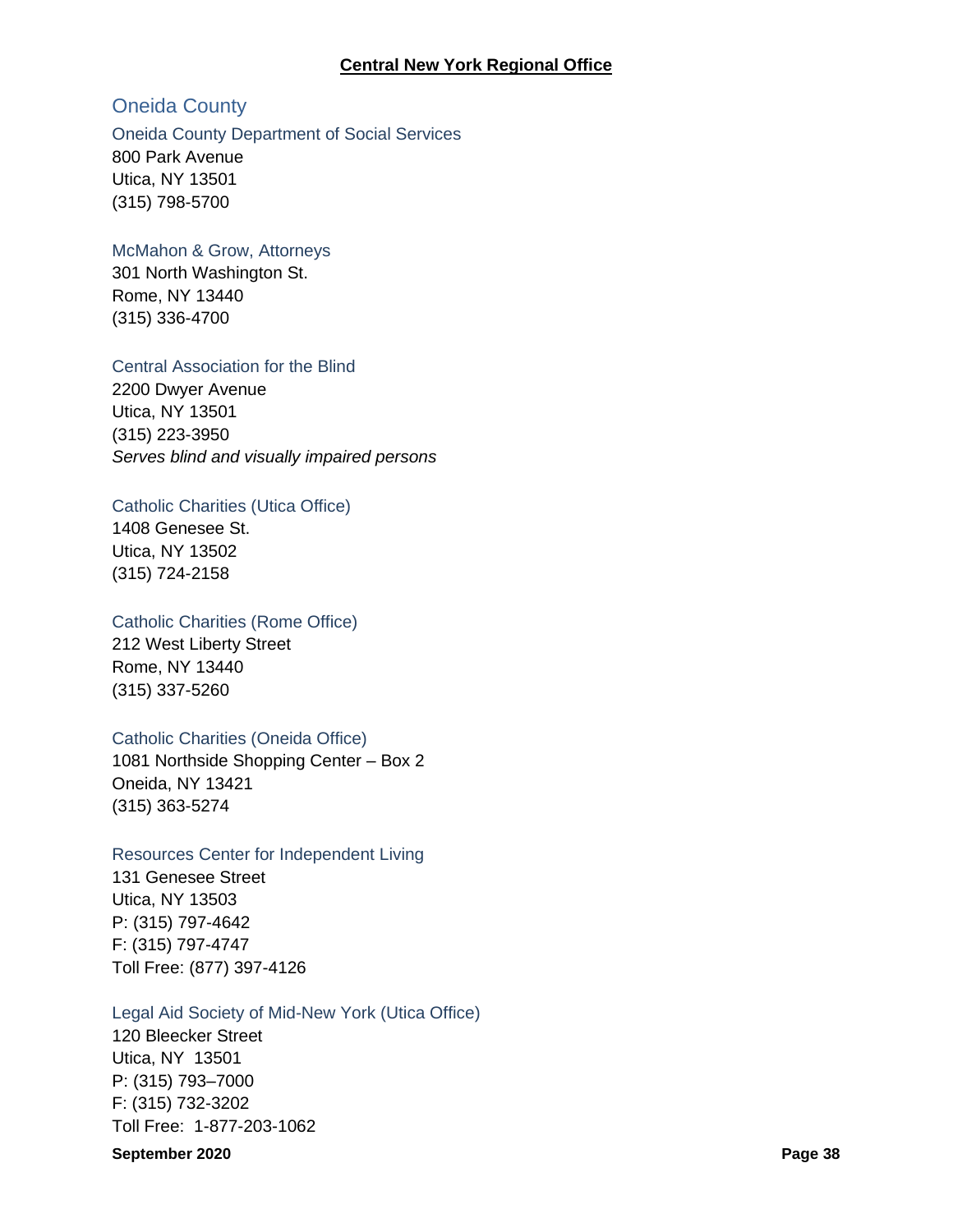# Onondaga County

# Onondaga County Department of Social Services

421 Montgomery St. Syracuse, NY 13202 (315) 435-2815

Legal Services of Central New York, Inc. 221 S. Warren Street, Suite 300 Syracuse, NY 13202 (315) 703-6500 Toll Free: 1 (877) 777-6152

Volunteer Lawyers Project of Onondaga County, Inc 221 S. Warren Street, Suite 200 Syracuse, NY 13202-1860 P: (315) 471-3409 F: (315) 939-1466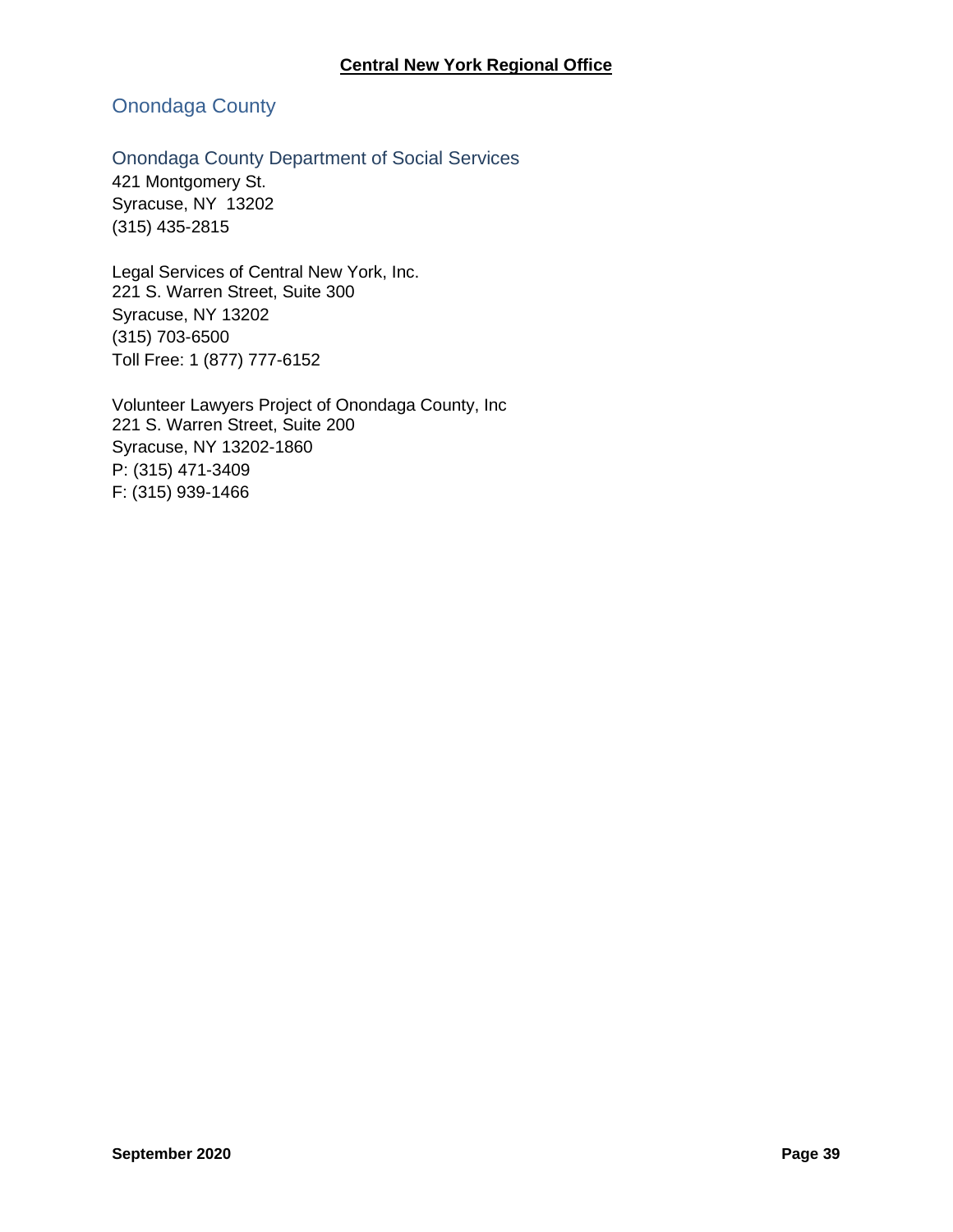# Oswego County

# Oswego County Department of Social Services

100 Spring Street Mexico, NY 13114 (315) 963-5000

# Legal Services of Central New York (Oswego Office)

108 Bridge Street Oswego, NY 13126 (315) 532-6900 (877) 777-6152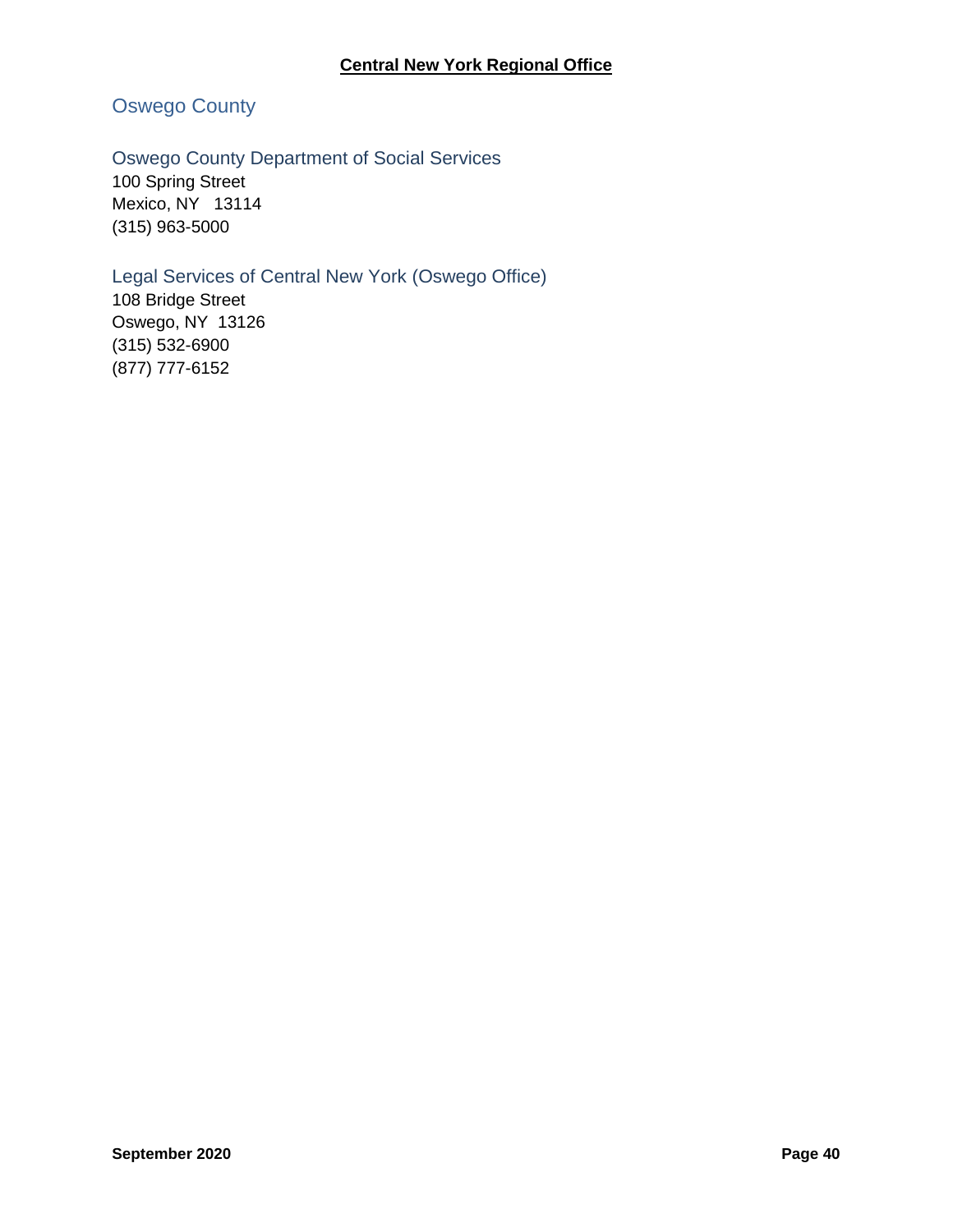# St. Lawrence County

### St. Lawrence County Department of Social Services

6 Judson Street Canton, NY 13617 (315) 379-2111 (315) 379-2278 Protective Services for Adults: (315) 379-2148

# Legal Aid Society of Northeastern New York (Plattsburgh Office)

100 Court Street Plattsburgh, NY 12901 (518) 563-4022 Legal Line 1-833-628-0087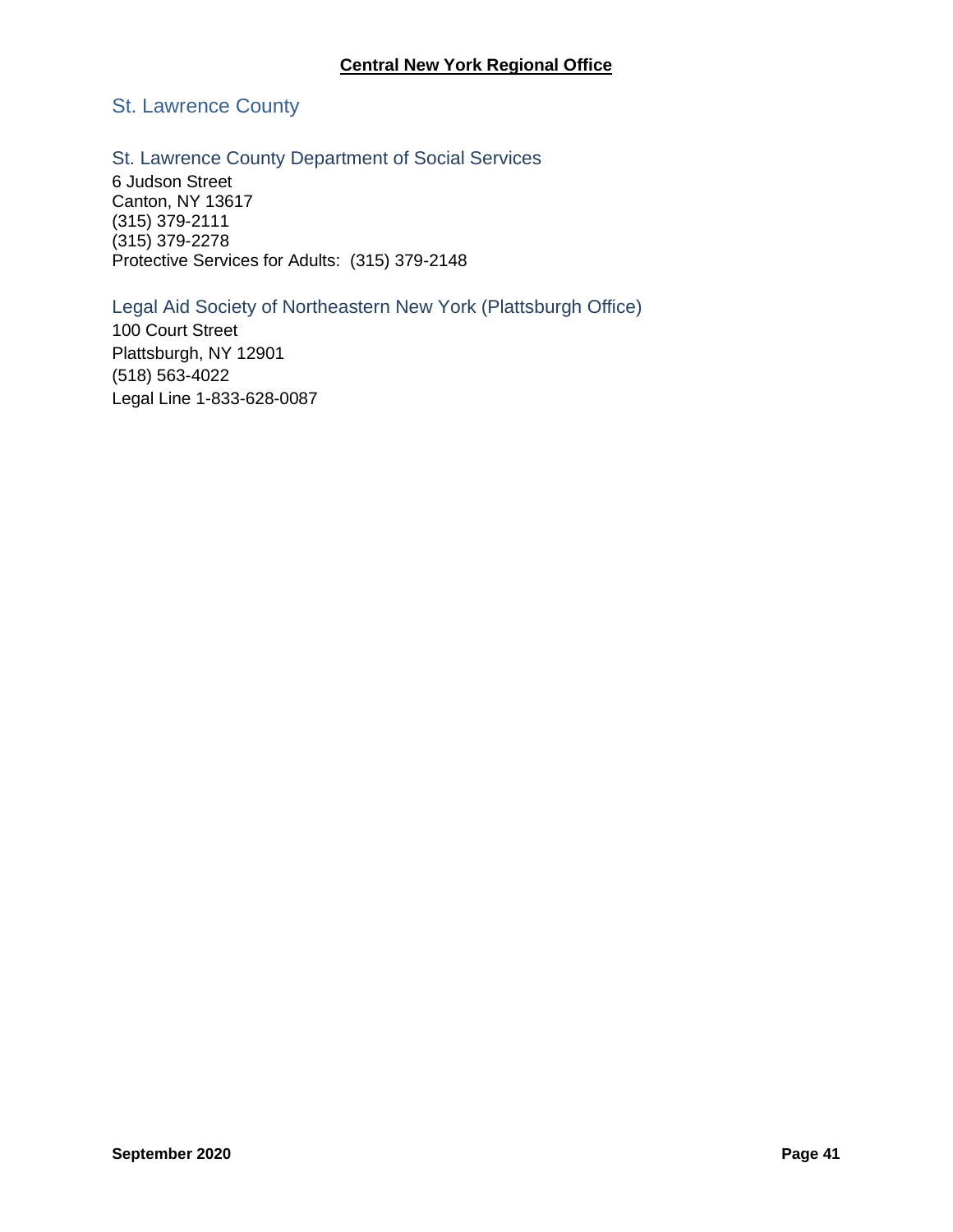# Tioga County

# Tioga County Department of Social Services

1062 State Route 38 Owego, N.Y. 13827 (607) 687-8300

# Legal Assistance of Western NY, Inc.

902 Taber Street, Suite 1 Ithaca, N.Y. 14850 (607) 273-3667 Toll Free: (800) 724-4170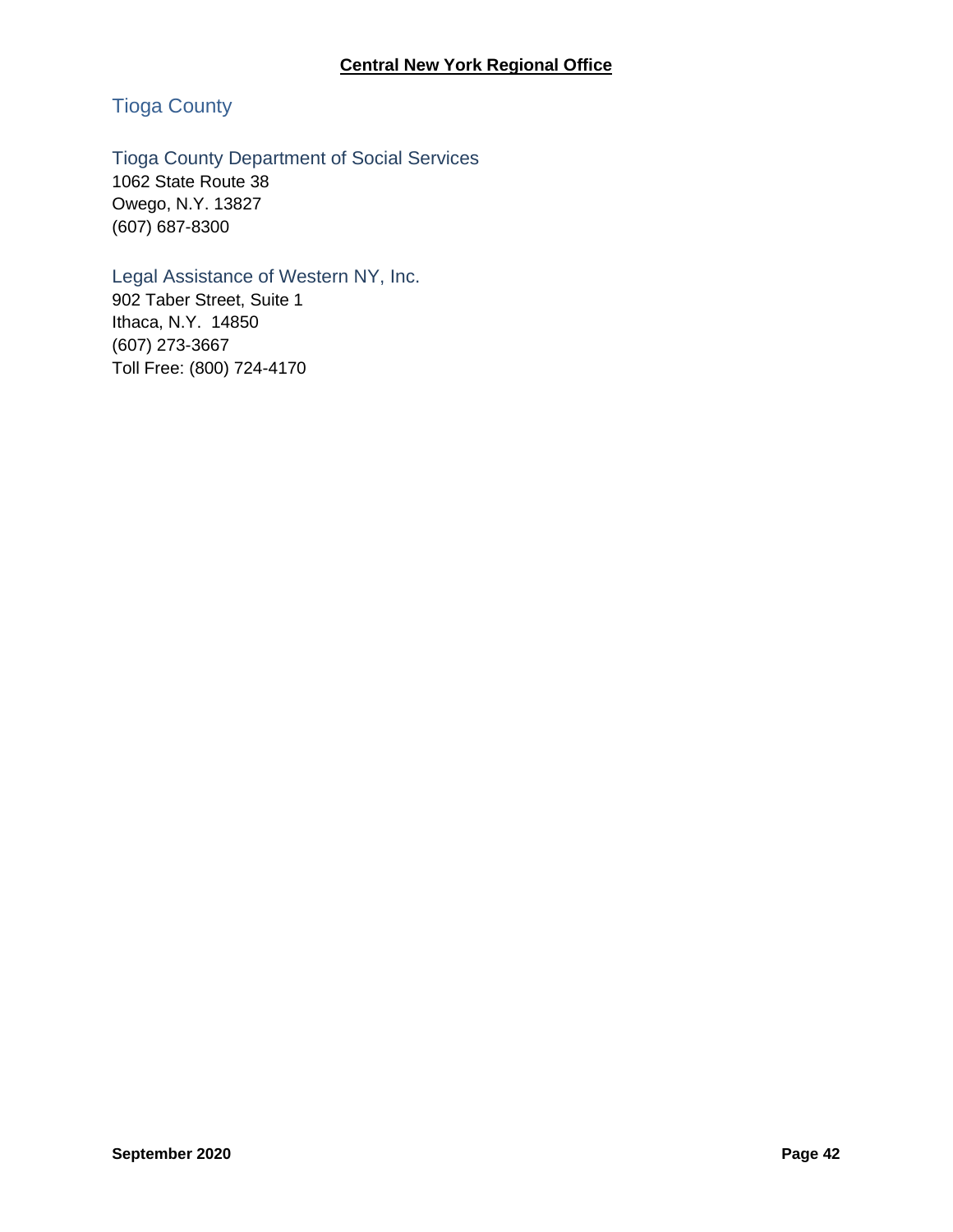# Tompkins County

# Tompkins County Department of Social Services

320 W. State Street Ithaca, N.Y. 14850 (607) 274-5680 *Protective Services for Adults: (607) 274-5323*

# Legal Assistance of Western NY, Inc.

902 Taber Street, Suite 1 Ithaca, N.Y. 14850 (607) 273-3667 Toll Free: (800) 724-4170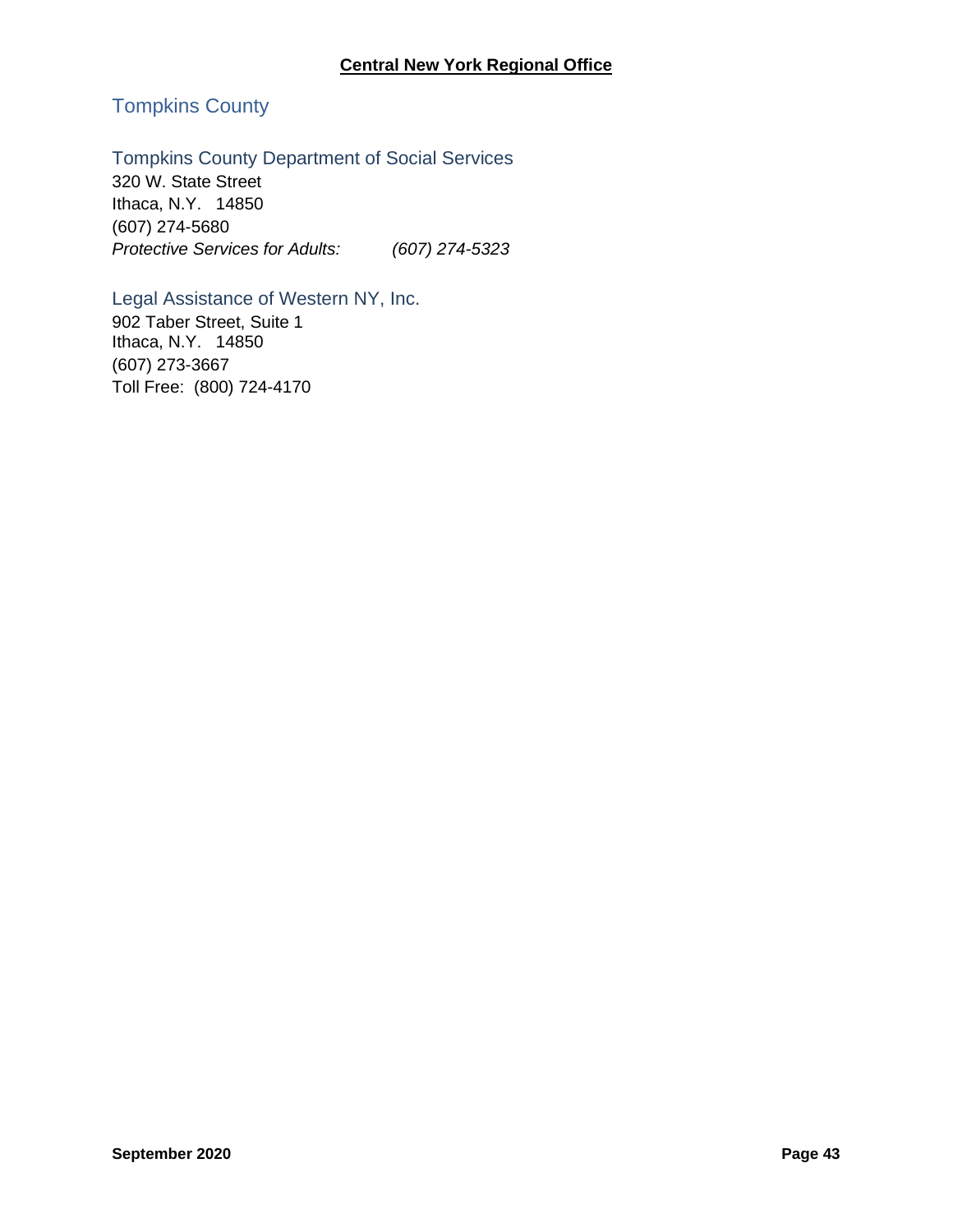# New York Metropolitan Region Long Island Area

Nassau and Suffolk Counties.

Central Islip Regional Office New York State Department of Health Nursing Home and ICF/IID Surveillance Court House Corporation Center 320 Carlton Avenue, Suite 5000 Central Islip, New York 11722 (631) 851–3612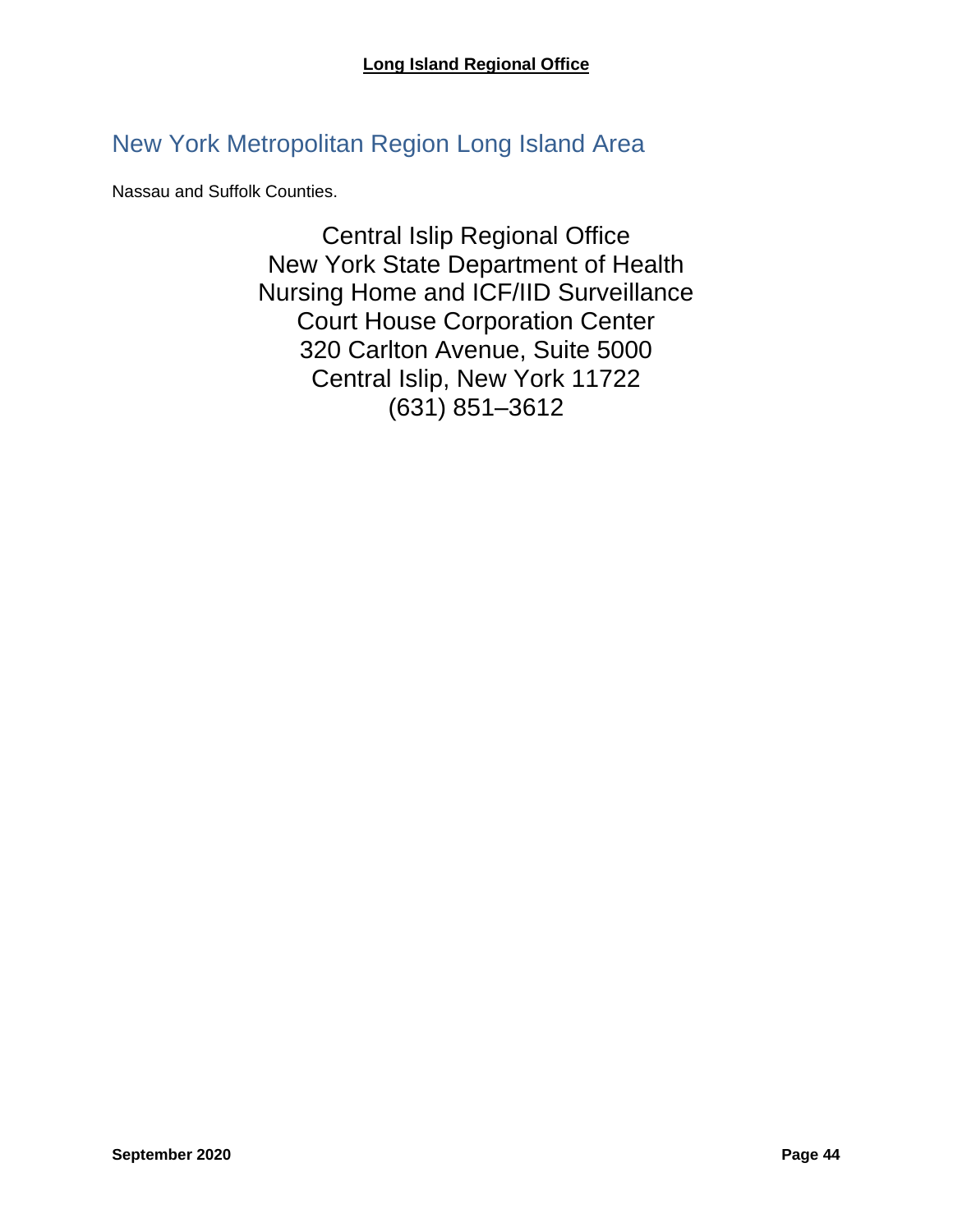# Nassau County

### Nassau/Suffolk Law Services

1 Helen Keller Way Hempstead, NY 11550 P: (516) 292-8100 F: (516) 292-6529

#### Nassau County Department of Social Services

60 Charles Lindbergh Blvd. Uniondale, NY 11553 (631) 227-8519

### Community Legal Assistance Corp.

73 Main Street Hempstead, NY 11550 (516) 463-5934

#### Jewish Association for Services for the Aged

158 Third Street Mineola, NY 11501 (516) 742-2050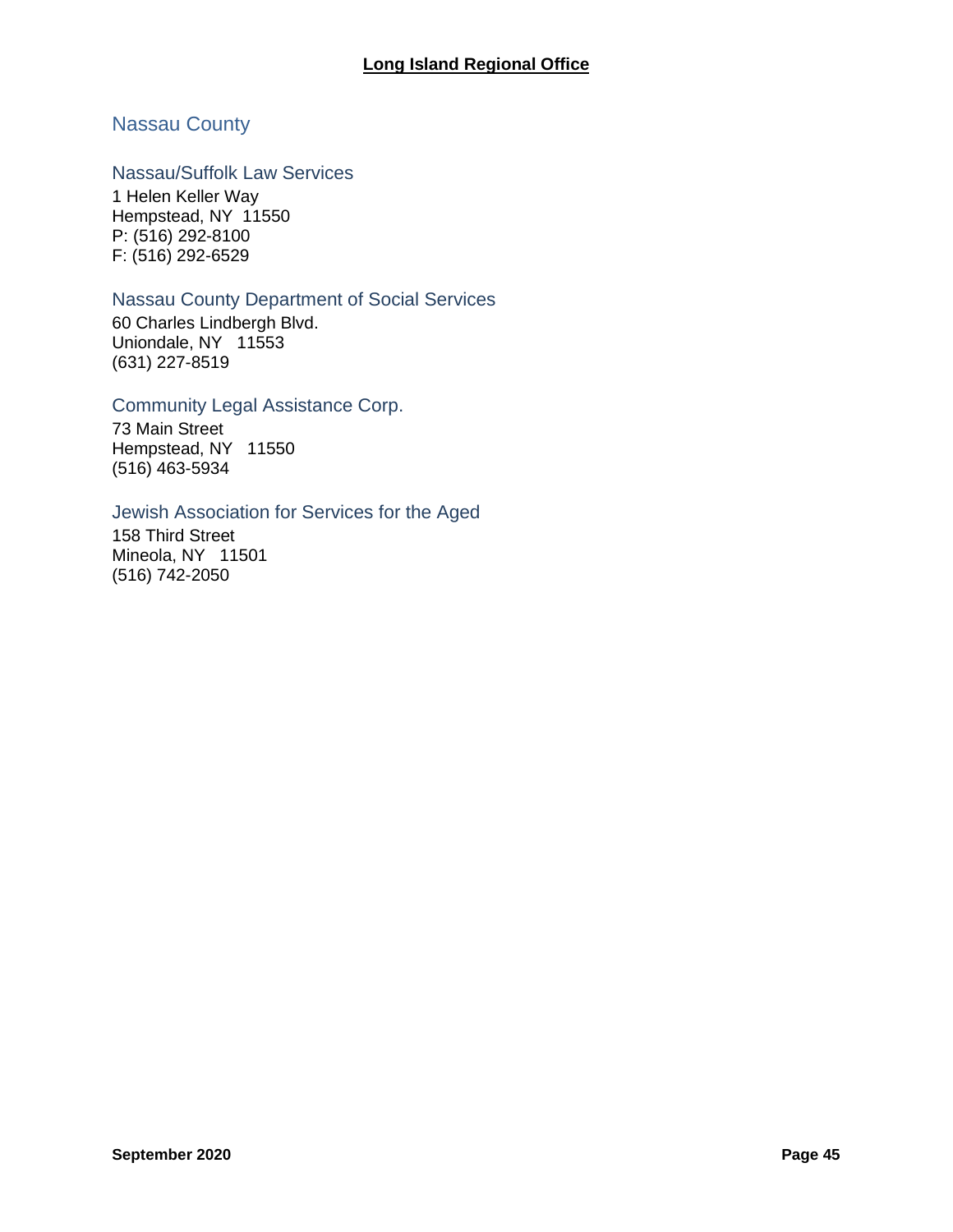# Suffolk County

### Nassau/Suffolk Law Services

1757 Veterans' Hwy. Islandia, NY 11749 P: (631) 232-2400 F: (631-232-2489

#### Suffolk County Department of Social Services

3085 Veterans' Memorial Hwy. Ronkonkoma, NY 11779 (631) 854-9930

> Riverhead Center 893 E. Main St. Riverhead, NY 11901 P: (631) 852-3500

Smithtown Center 200 Wireless Boulevard Hauppauge, NY 11788 (631) 853-8714

#### Jewish Association for Services to the Aged

74 Hauppauge Road Commack, NY 11725 P: (631) 462-1864

### Legal Aid Society of Suffolk County

John P. Cohalan, Jr. Courthouse 400 Carleton Ave., 4<sup>th</sup> Floor Central Islip, N.Y. 11722 P: (631) 665-5300 F: (631) 853-7798

### Long Island Advocacy Center, Inc.

490 Wheeler Ave., Suite 165J Hauppauge, NY 11788 (631) 234-0467

### Touro College

Jacob Fuchsberg Law Center 225 Eastview Drive Central Islip, NY 11722 P: (631) 761-7000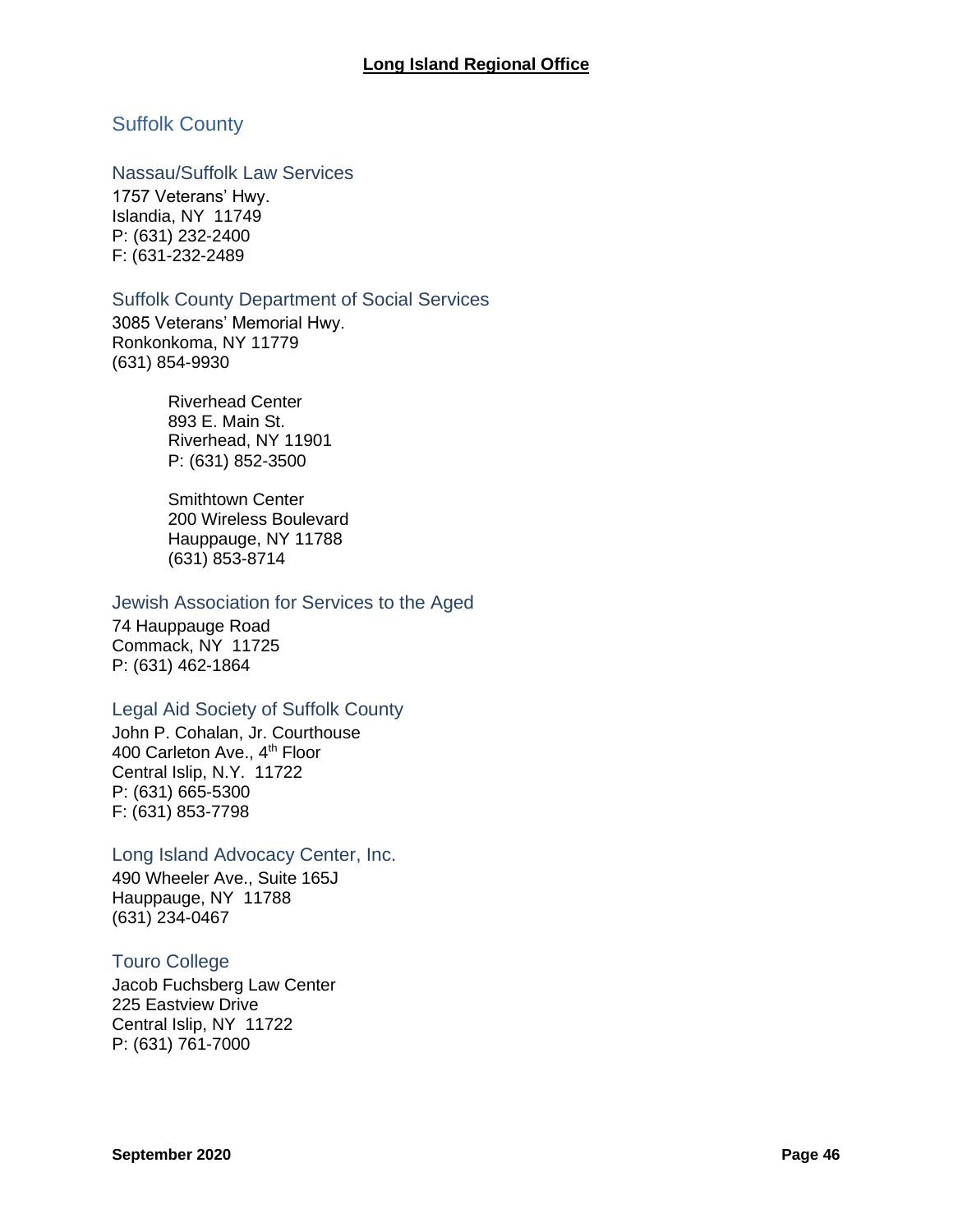### **New York City Regional Office**

New York Metropolitan Region – New York City Area

Bronx, Kings (Brooklyn), New York (Manhattan), Queens, Richmond (Staten Island)

New York City Regional Office New York State Department of Health Nursing Home and ICF/IID 90 Church St., 15<sup>th</sup> Floor LTCP/NH New York, NY 10007 (212) 417-4999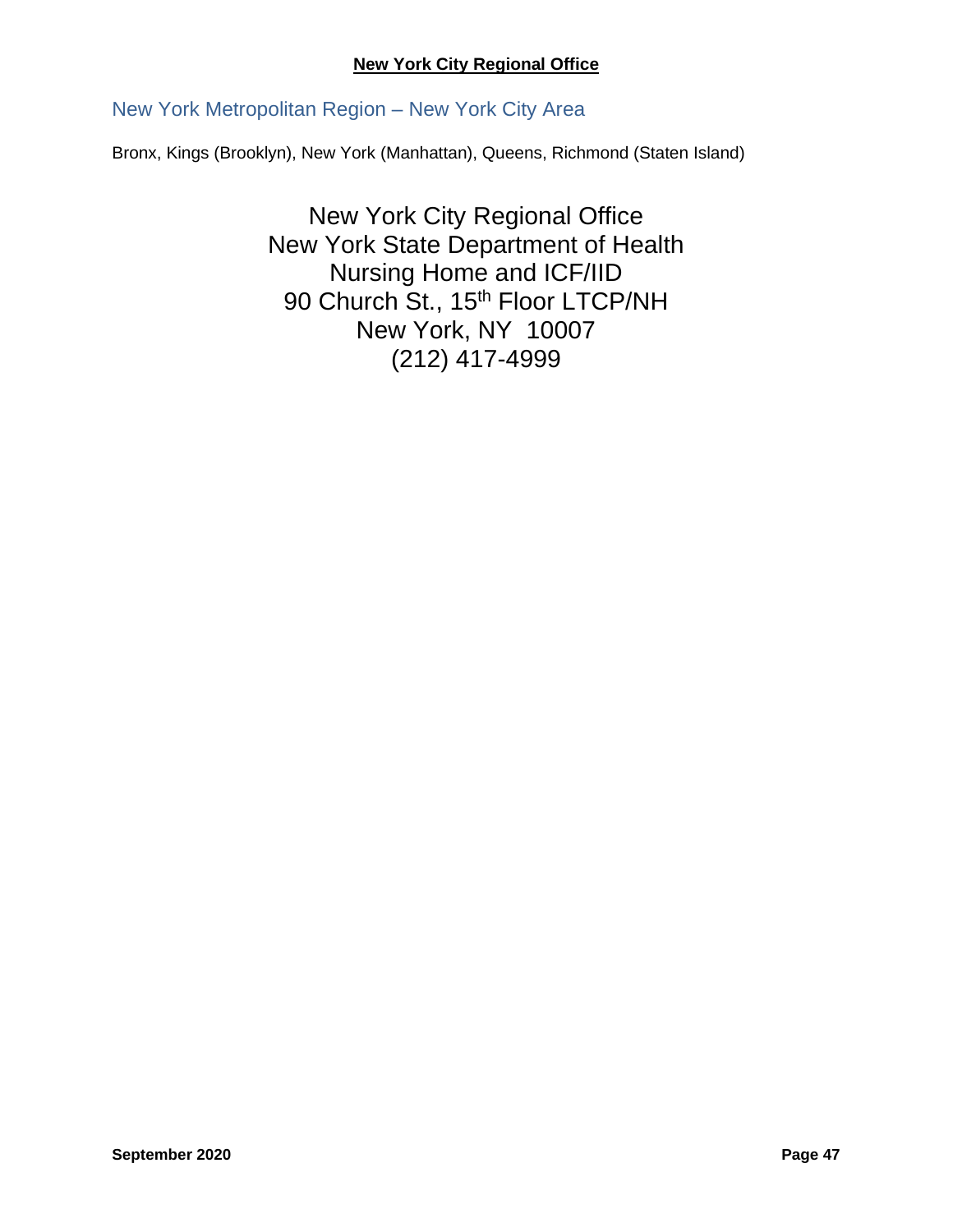## **New York City Regional Office**

New York City

Legal Services NYC Intake hotline: (917) 661-4500 *Citywide*

Mobilization for Justice, Inc. (formerly MFY Legal Services)

100 William Street, 6<sup>th</sup> Floor New York, NY 10038 P: (212) 417-3700 F: (212) 417-3891

Adult Home Advocacy Project intake hotline: (877) 417-2427 *Citywide*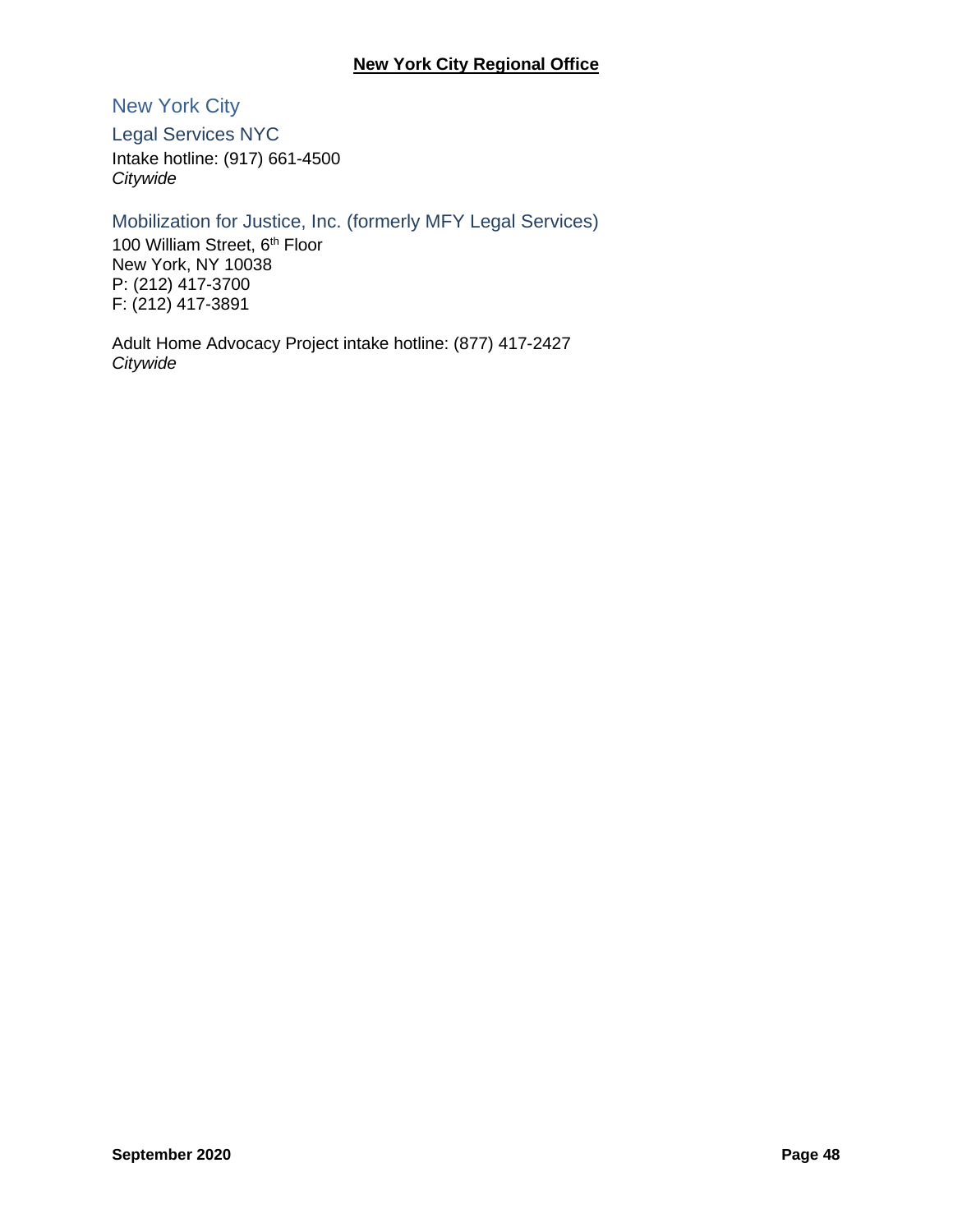**Bronx** 

Legal Aid Society – Bronx Office 260 E 161 Street Bronx, NY 10451 (718) 991–4758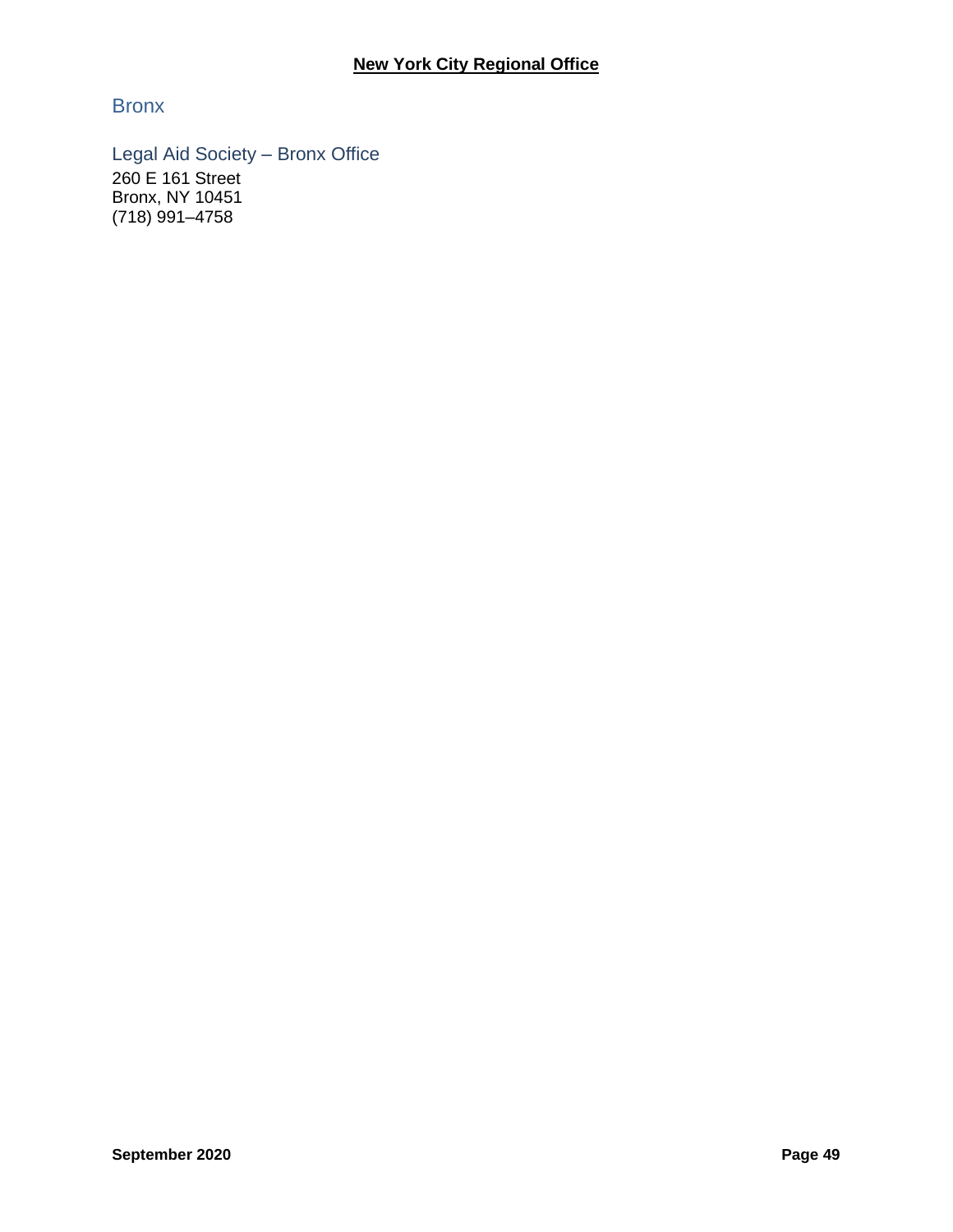# Kings County (Brooklyn)

# Legal Aid Society – Brooklyn Office

111 Livingston Street, 7th Floor Brooklyn, NY 11201 (718) 645-3111 (if age 60 or over) (718) 722-3100 (all others)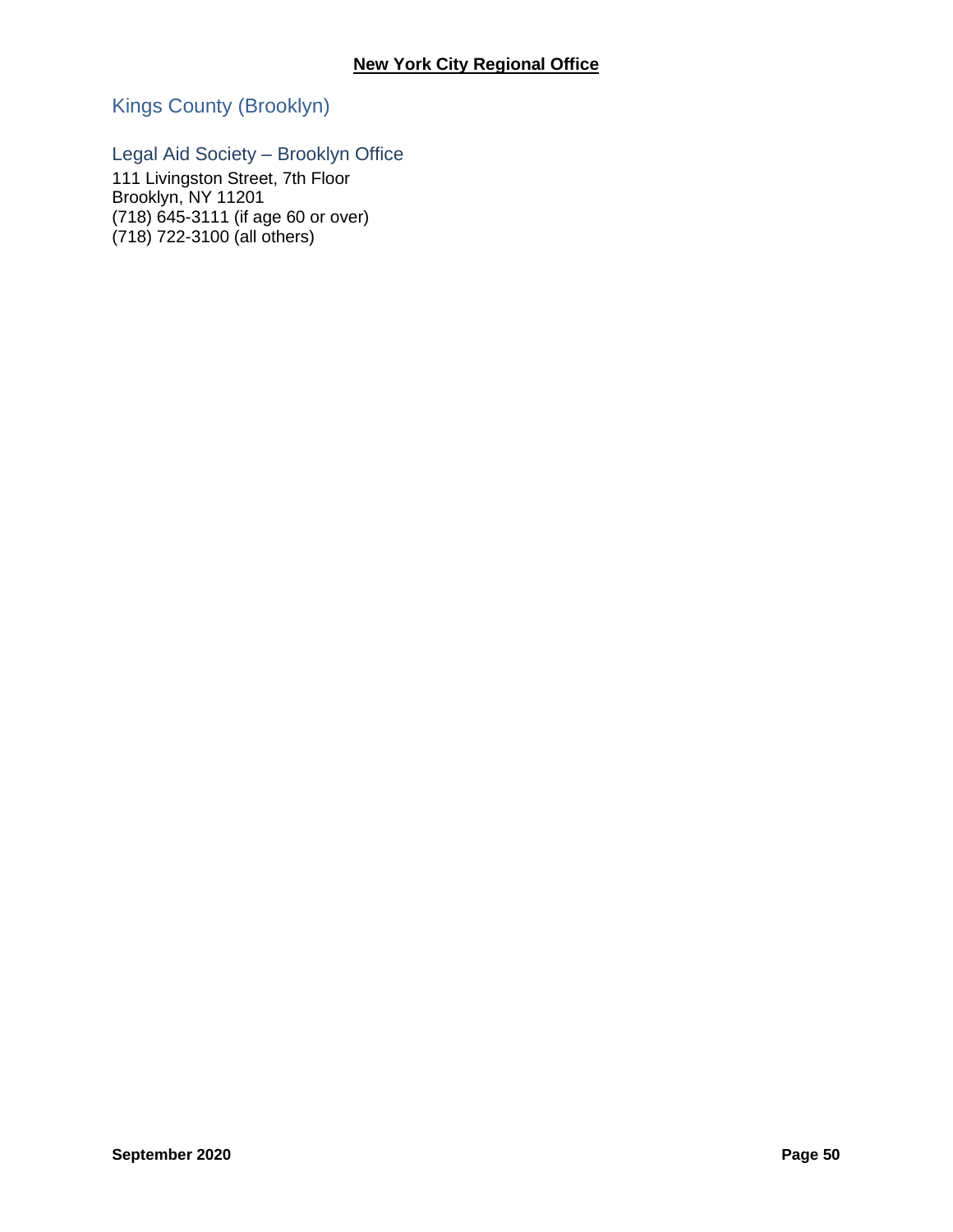New York County (Manhattan)

Legal Aid Society – Harlem Office 2090 Adam Clayton Powell Boulevard, 3rd Floor New York, NY 10027 (212) 426-3000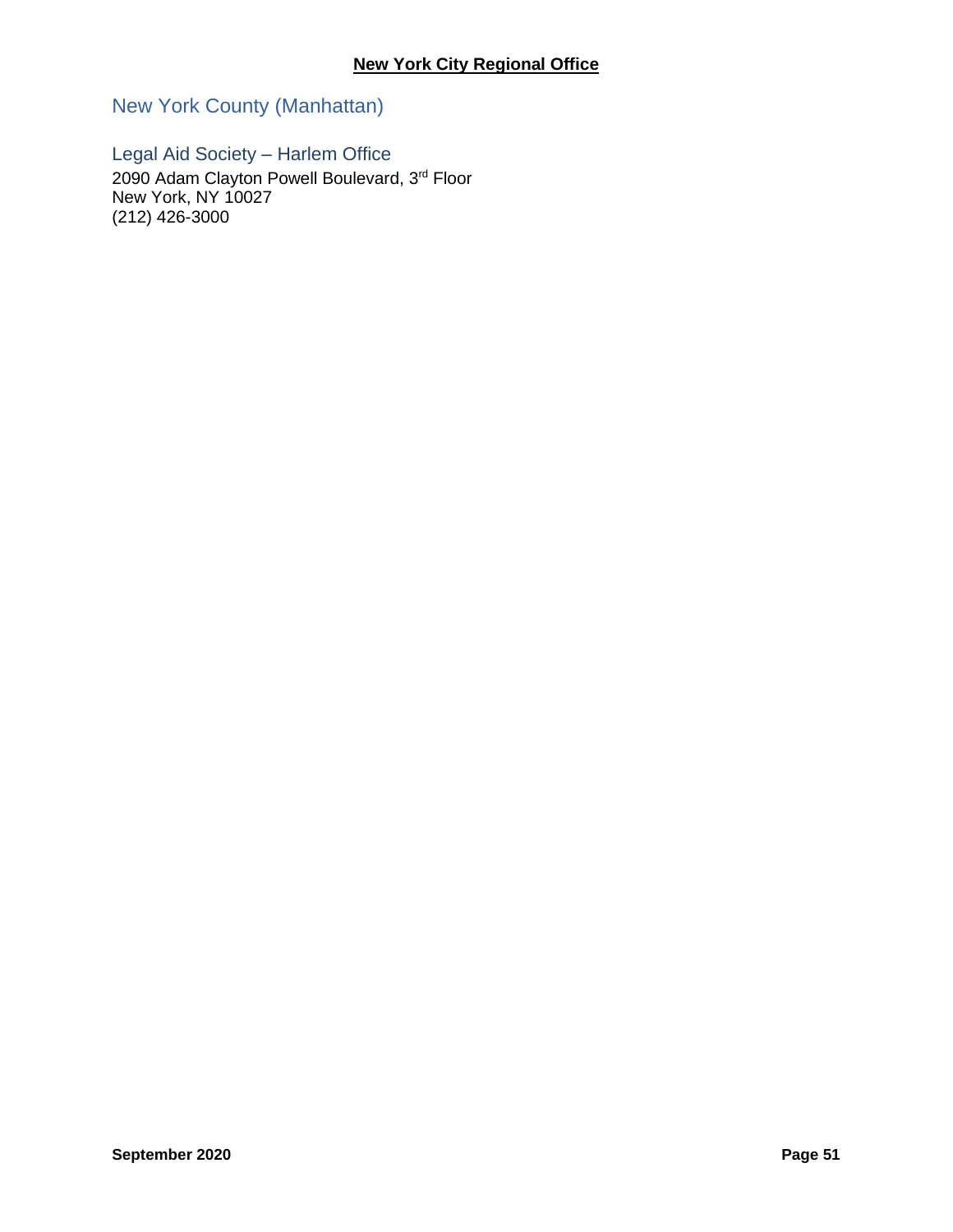Queens (including the Rockaways)

Legal Aid Society – Queens Office

120-46 Queens Boulevard Kew Gardens, NY 11415 (718) 286-2450

# Legal Services for the Elderly in Queens (JASA)

9777 Queens Boulevard Rego Park, NY 11374 (718) 286-1500 *(clients must be age 60 or over)*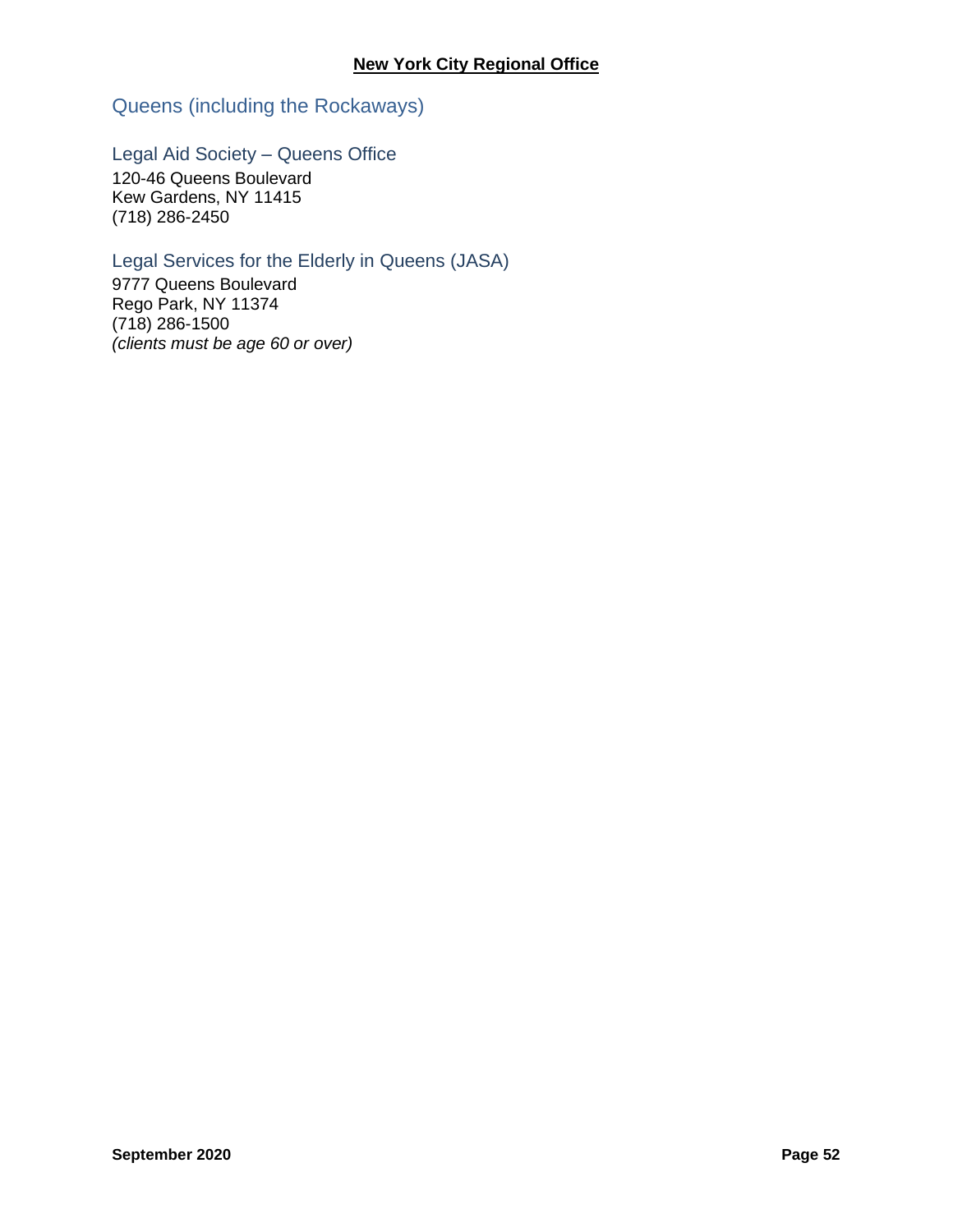Richmond County (Staten Island)

Legal Aid Society – Staten Island Office

60 Bay Street Staten Island, NY 10301 (347) 422-5333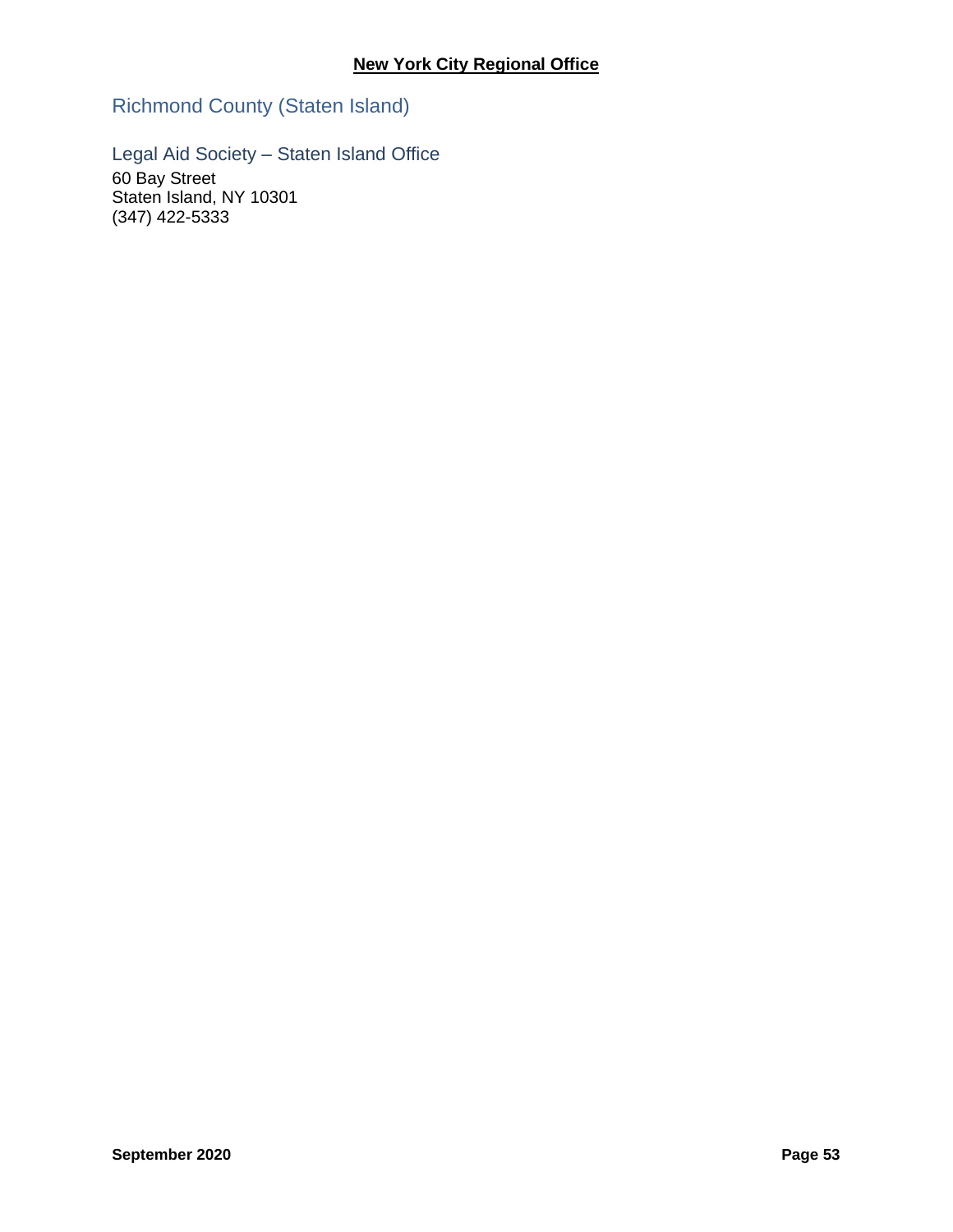# **New Rochelle Regional Office**

# New Rochelle Regional Office NYS Department of Health 145 Huguenot Street New Rochelle, NY 10801 Phone: (914) 654-7058

Dutchess, Orange, Putnam, Rockland, Sullivan, Ulster and Westchester Counties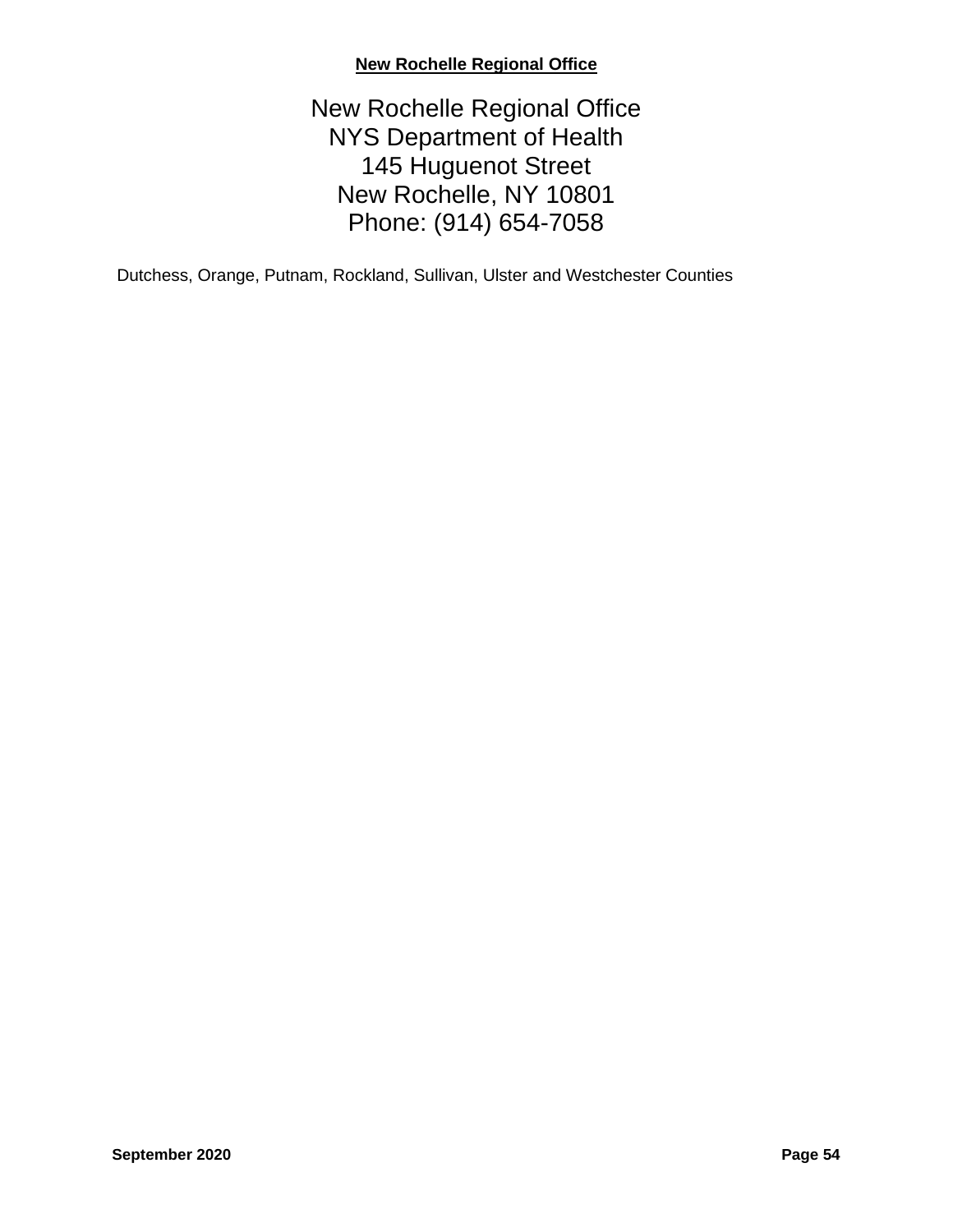### **New Rochelle Regional Office**

# Dutchess County

### Dutchess County Department of Community and Family Services

60 Market Street 131 Country House Road Poughkeepsie, NY 12601 Millbrook, NY 12545 (845) 486-3000 (845) 677-5532

Central Office Eastern Dutchess Government Center

Dutchess County Department of Mental Hygiene 230 North Road Poughkeepsie, NY 12601 (845) 485-9700 *Serves mentally disabled, developmentally disabled, alcohol and drug abuse* Hotline: Helpline for crisis intervention, telephone counseling information and referral 24hr/day, 7 days/week Call or Text (845) 485-9700

#### Dutchess County Bar Association

P.O. Box 1837 Poughkeepsie, NY 12602 (845) 473-2488 (Lawyer Referral)

### Dutchess County Community Action Agency

77 Cannon Street Poughkeepsie, NY 12601 (845) 452-5104 *Serves low income, elderly and handicapped*

### Dutchess County – Public Defender

45 Market Street Poughkeepsie, NY 12601 (845) 486–2280 (800) 660-8818

### Family Services, Inc.

29 North Hamilton Street #109 Poughkeepsie, NY 12601 (845) 452-1110

Legal Services of the Hudson Valley

One Civic Center Plaza, Suite 506 Poughkeepsie, N.Y. 12601 (845) 471-0058

#### Dutchess County Community Action

44 E. Market Street #46 Red Hook , N.Y. 12571 (845) 758-1740

**September 2020 Page 55**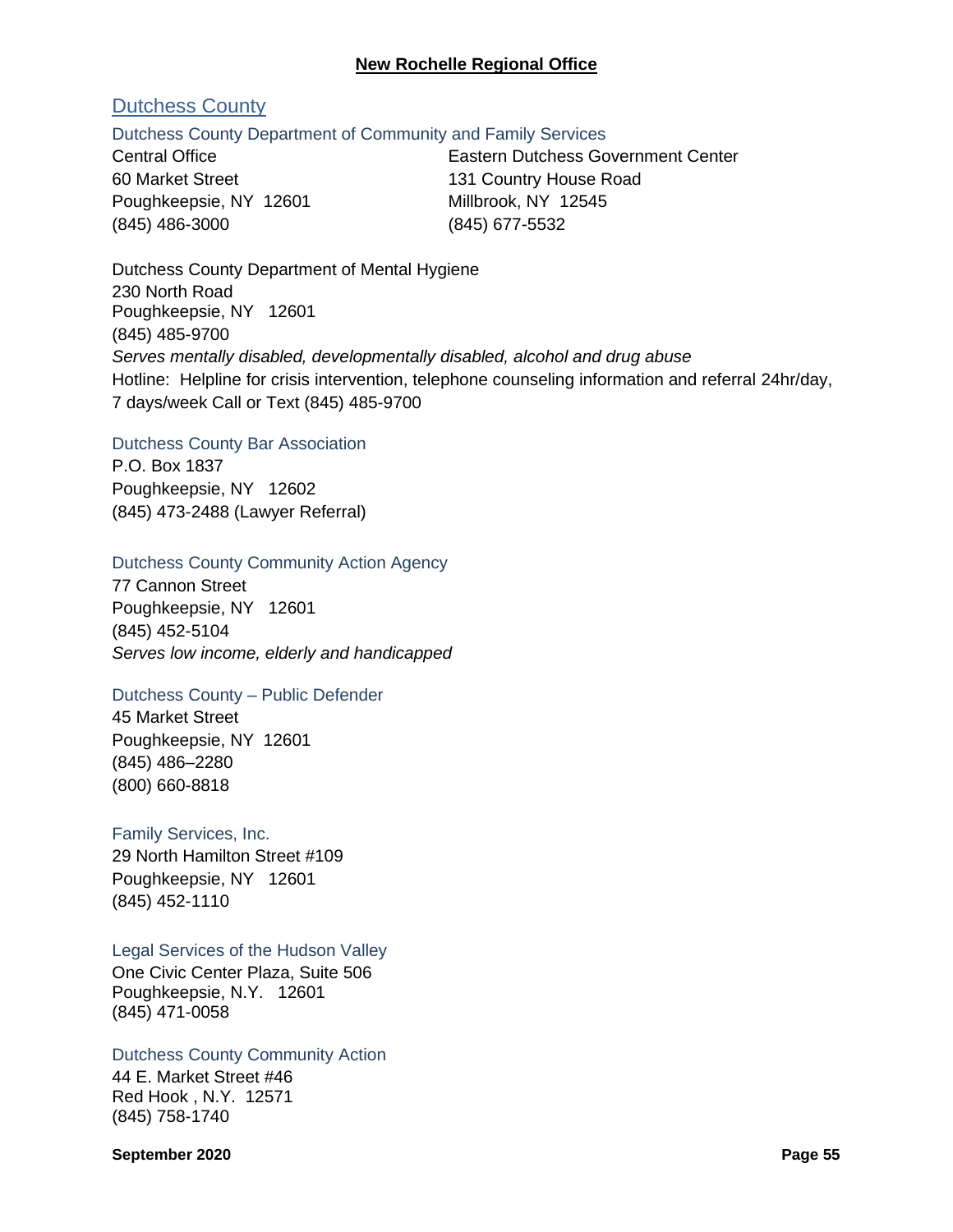# Orange County

## Orange County Department of Social Services

23 Hatfield Ln Goshen, NY 10924 (845) 291-2800

### Orange County Department of Social Services

Box Z 11 Quarry Road Goshen, NY 10924 (845) 291-4000

### Legal Services of Hudson Valley

90 Maple Street Newburgh, NY 12550 (845) 569-9110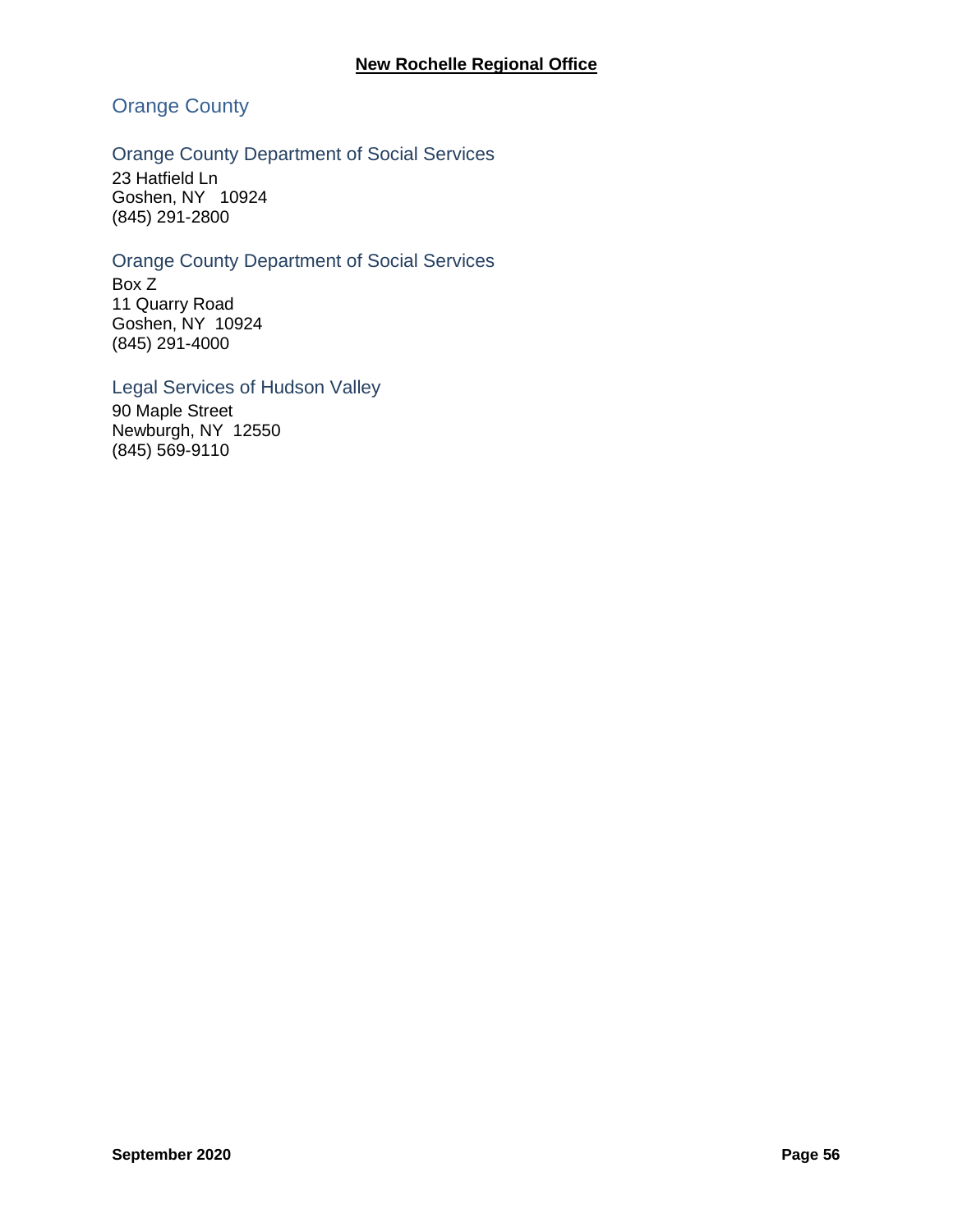# Putnam County

Putnam County Department of Social Services

110 Old Route 6 Carmel Hamlet, NY 10512

(845) 808-1500 Ext. 45312

Putnam County Legal Aid Society, Inc.

12 Fair Street Carmel, N.Y. 10512 (845) 225-8466 *Provides assigned legal counsel to indigent persons*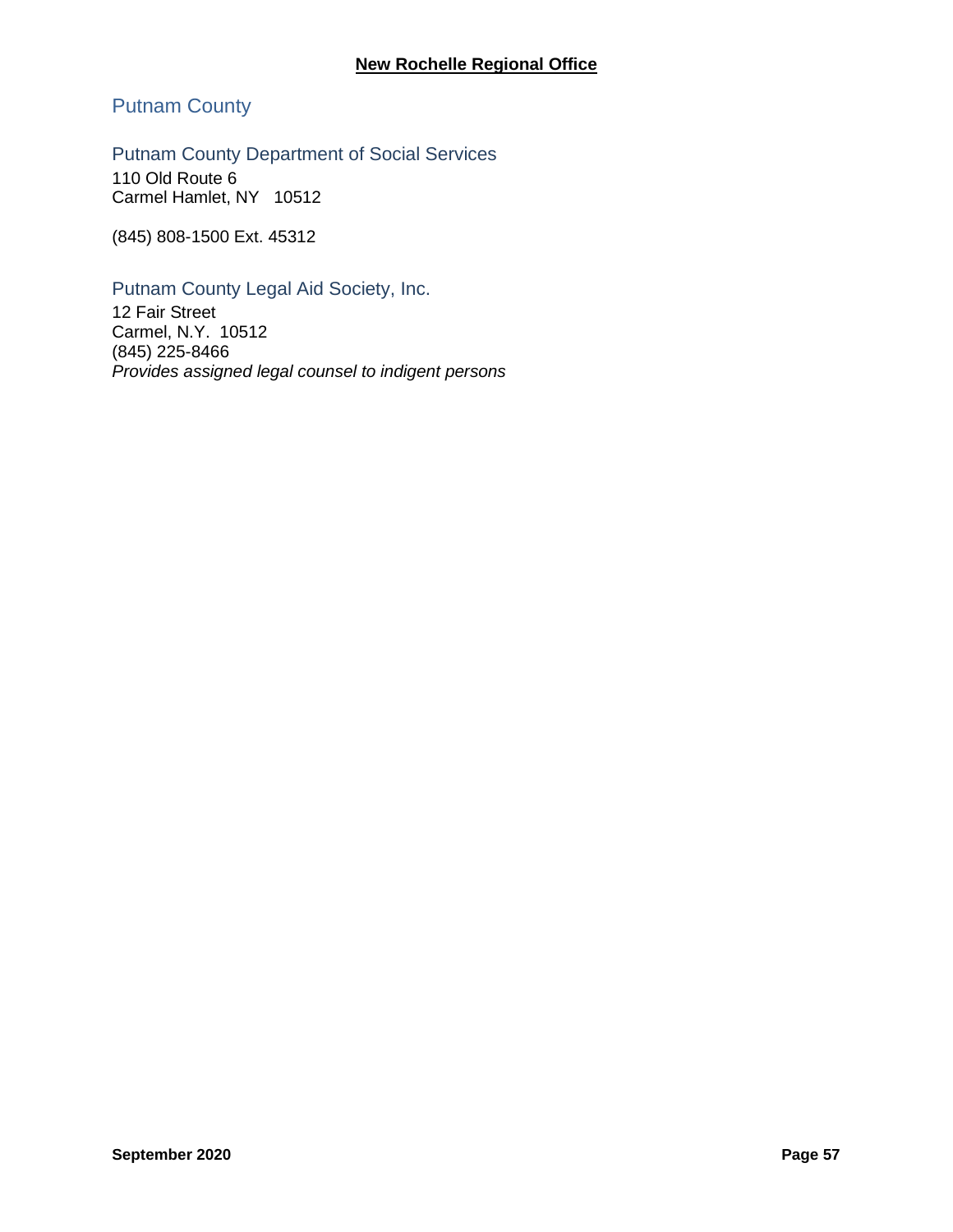# Rockland County

## Rockland County Department of Social Services

Building L 50 Sanatorium Rd. Pomona, NY 10970 (845) 364-3032

### Legal Aid Society of Rockland County, Inc.

P.O. Box 314 2 Congers Rd. New City, NY 10956 (845) 634-3627 *Serves persons below 125% of poverty level with meritorious cases in civil law*

## Legal Services of the Hudson Valley

7 Perlman Drive 2nd Floor Spring Valley, NY 10977 (914) 949-1305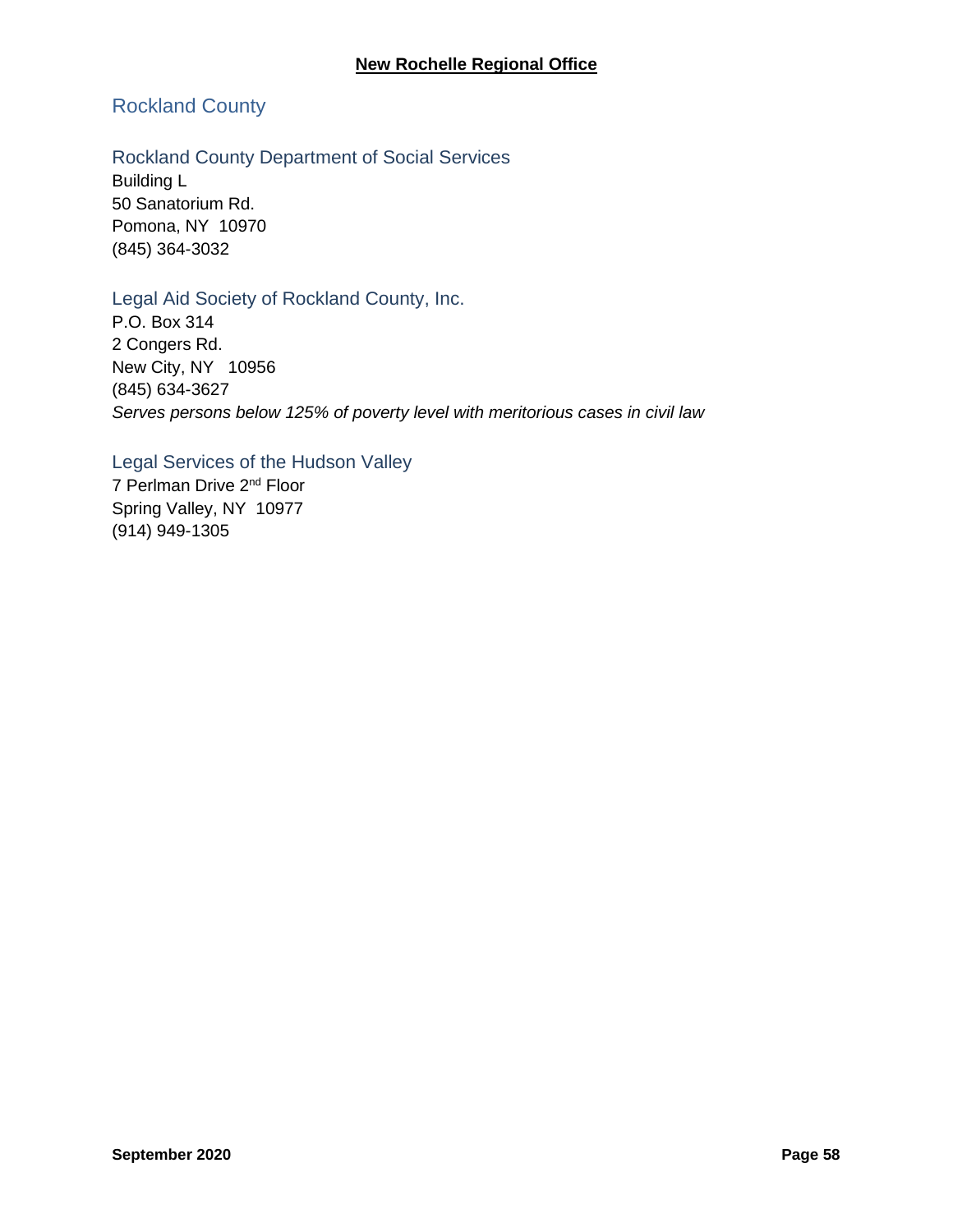### **New Rochelle Regional Office**

# Sullivan County

### Sullivan County Division of Health & Family Services

PO Box 231 16 Community Lane Liberty, NY 12754

> Family Services (845) 292-0100 Legal Services (845) 807-0498

### Legal Services, Hudson Valley (Main Office)

309 E Broadway Monticello, NY 12748 (845) 569-9110 Ext. 200 *Monday – Friday: 10 AM – 4 PM*

Sullivan Legal Aid Panel, Inc. 11 Bank Street Monticello, N.Y. 12701 (845) 794-4094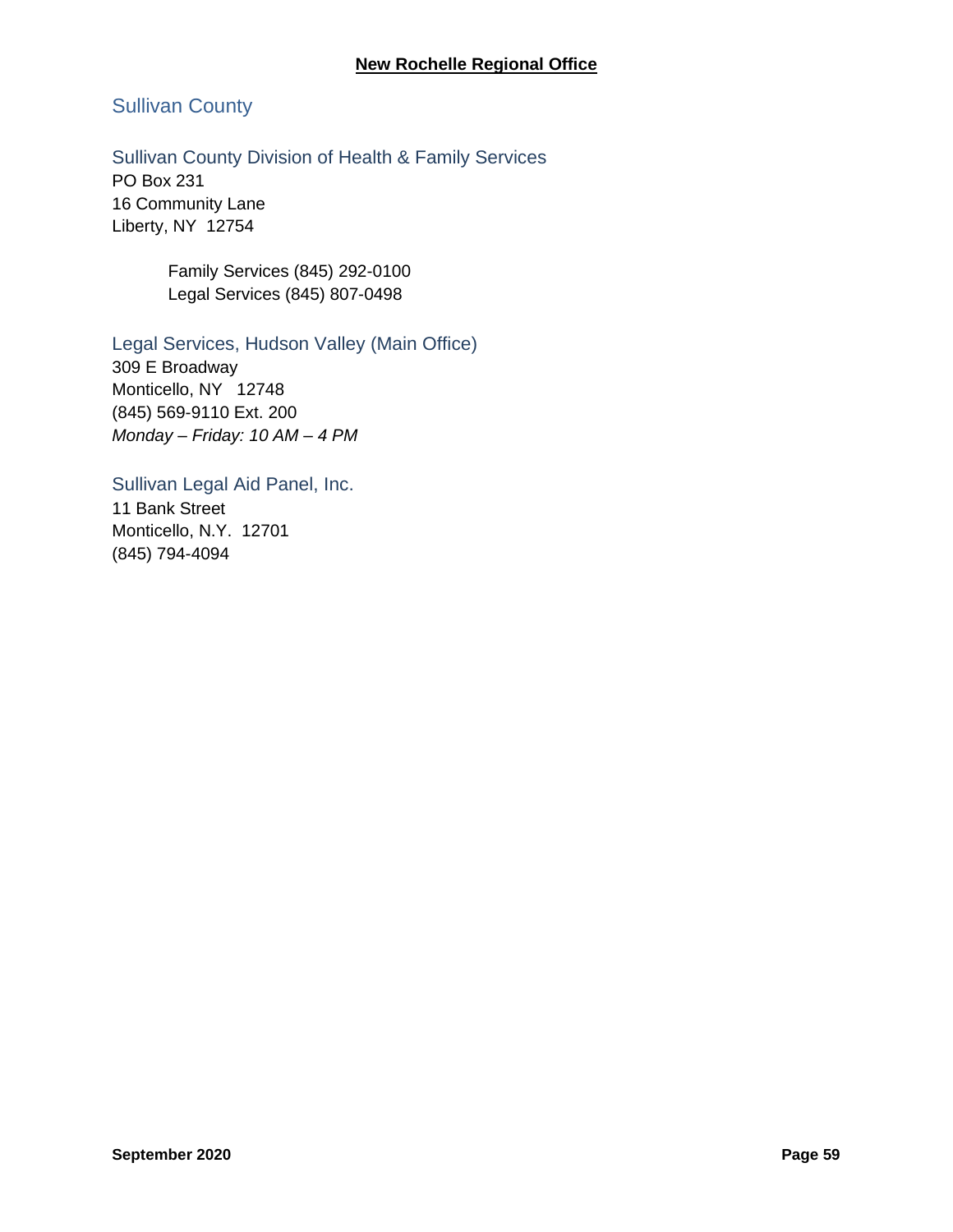# Ulster County

### Ulster County Department of Social Services

1011 Development Court Kingston, NY 12401 (845) 334-5015

### Kingston AARP #2039

Esopus Town Hall 284 Broadway Port Ewen, NY 12466 *Serves retired seniors*

### Mid-Hudson Legal Services, Inc.

550 Aaron Court Kingston, NY 12401 (845) 331-9373 Intake 1-877-574-8549

### Mid-Hudson Senior Citizen Law Project

331 Main Street 2<sup>nd</sup> Floor Poughkeepsie, NY 12601 (845) 471–0058

### Ulster County Crime Victims Assistance Program

5 Pearl Street Kingston, NY 12401 (845) 340-3443 or Hotline (845) 340-3442 Serves victims of crime only

### Ulster County Consumer Affairs

239 Golden Hill Lane, Ste 5 Kingston, NY 12401 (845) 340-3260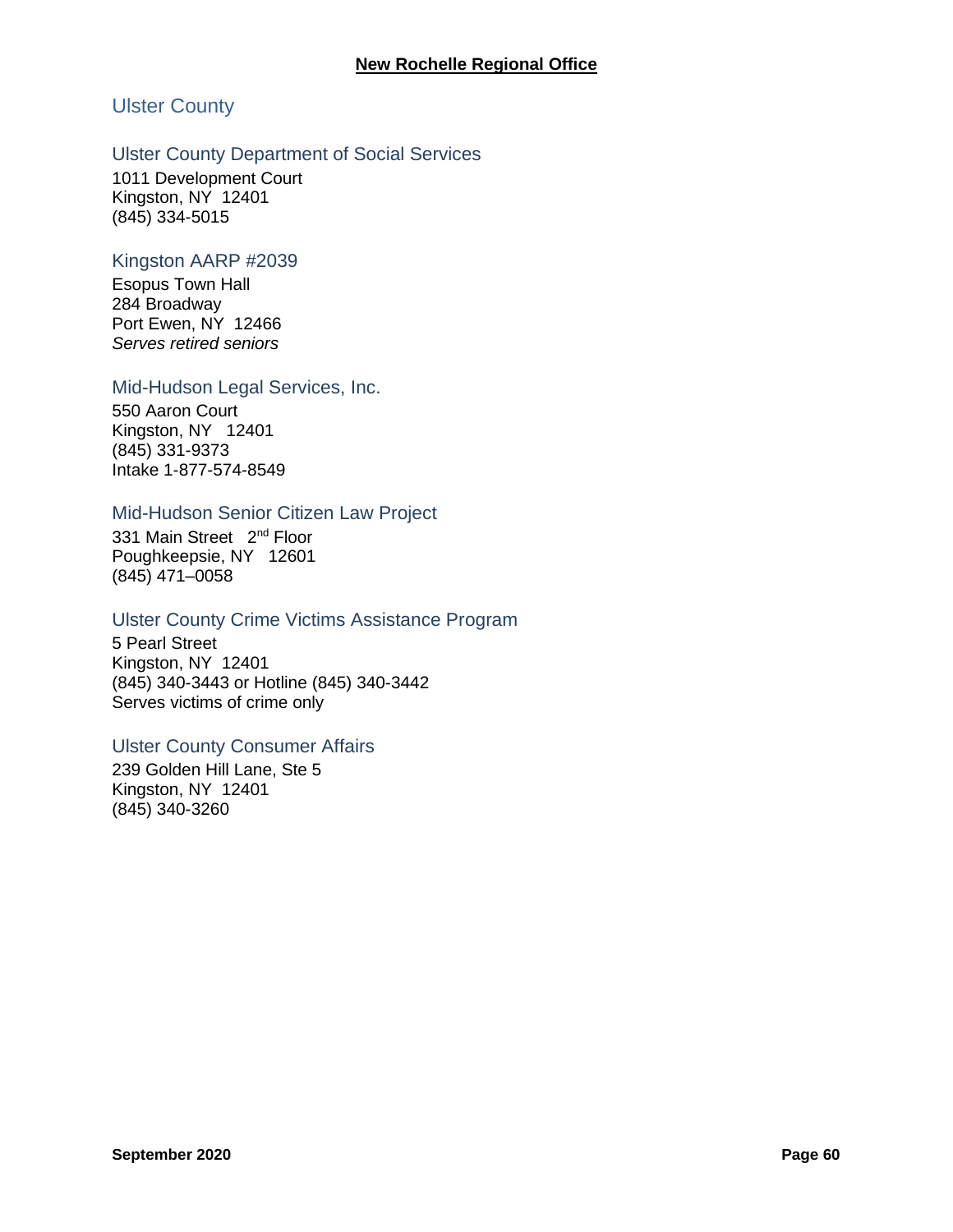### Westchester County

### Westchester County Department of Social Services

112 East Post Road White Plains, NY 10601 (914) 995-5000

### Legal Services of the Hudson Valley

**Main Office** 90 Maple Avenue. White Plains, N.Y. 10601 (914) 949-1305

**Yonkers** 30 South Broadway, 6<sup>th</sup> Floor

Yonkers, N.Y. 10701 (914) 376-3757

**Mount Vernon** 100 E. First Street, Suite 810 Mount Vernon, N.Y. 10550 (914) 813-6880

#### Peekskill

1 Park Place, Suite 202 Peekskill, N.Y. 10566 (914) 402-2192

### Westchester Hispanic Coalition

46 Waller Avenue. White Plains, NY 10605 (914) 948-8466 (914) 948-8467 *Serves Latino Community*

### Mount Vernon Office for the Aging

City Hall 1 Roosevelt Square Mount Vernon, NY 10550 (914) 665-2300 *Serves persons 60 and over in the City of Mount Vernon*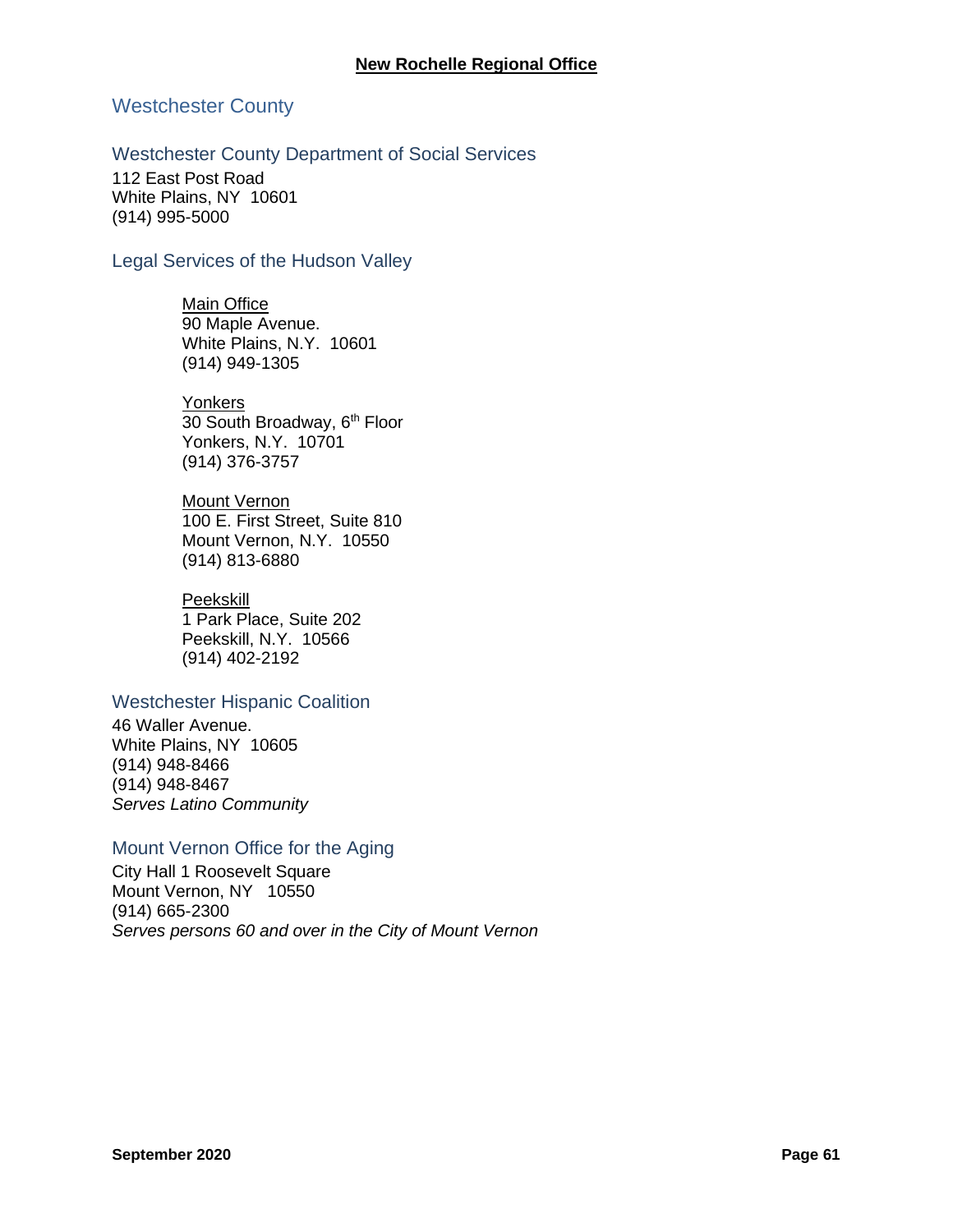# Western Regional Office- Buffalo Area

Allegany, Cattaraugus, Chautauqua, Erie, Genesee, Niagara, Orleans, and Wyoming Counties.

Buffalo Regional Office New York State Department of Health 584 Delaware Avenue Buffalo, NY 14202 (716) 847-4320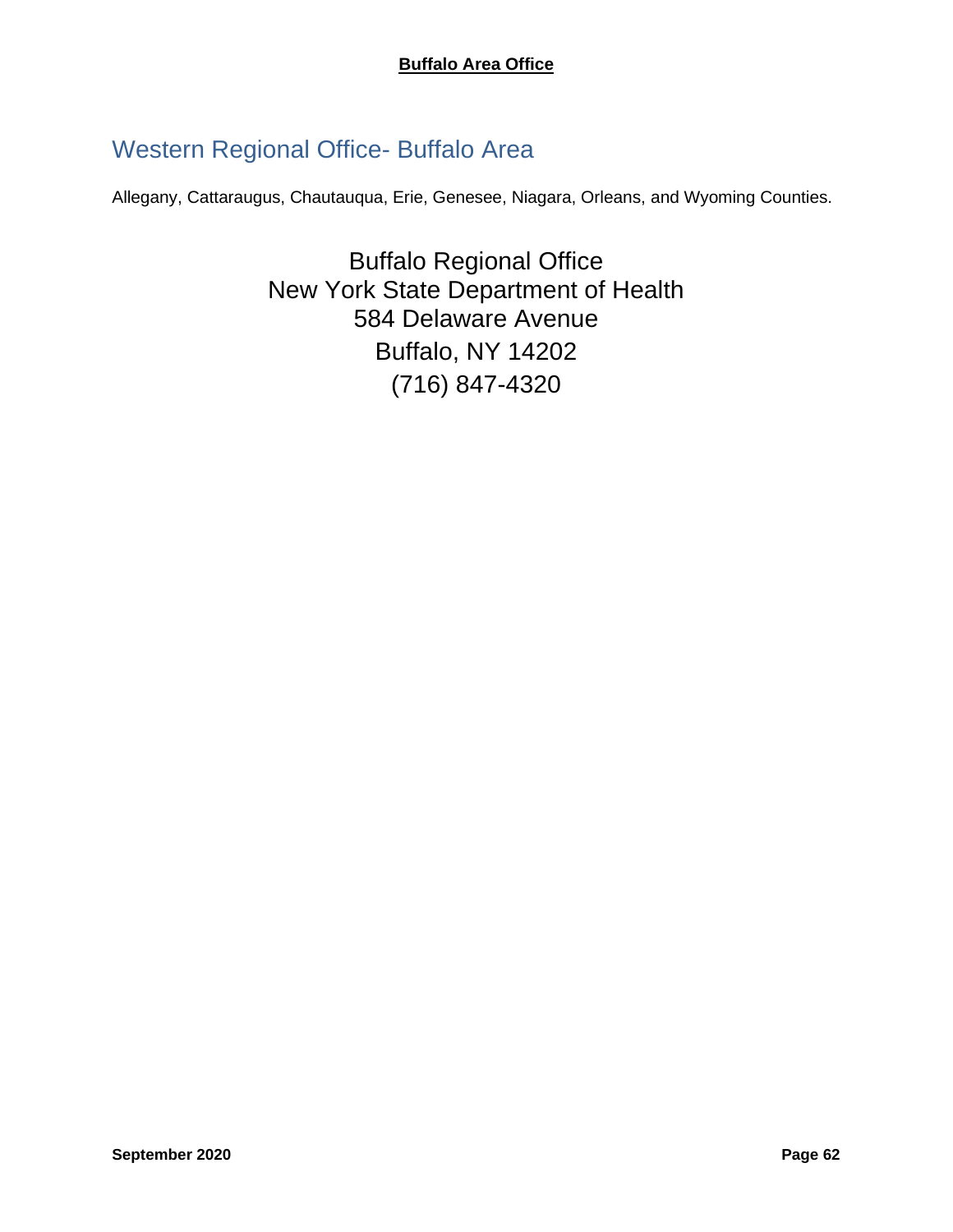# Allegany County

### Allegany County Department of Social Services

County Office Building 7 Court Street, Rm 127 Belmont, NY 14813 (585) 268-9622

### New York Connects

6085 State Route 19N Belmont, NY 14813 1 (866) 268-9390

### Legal Assistance of Western N.Y./Southern Tier Legal Services

16 William Street P O Box 272 Bath, NY 14810 (607) 776-4126 Toll Free (877) 776-4126 *Serves people with civil legal problems who are unable to pay for an attorney in Allegany and Steuben Counties*

### Center for Elder Law & Justice

438 Main Street, Suite 1200 Buffalo, NY 14202 (716) 853-3087

### NYS Division of Human Rights (Rochester Office)

One Monroe Square 259 Monroe Ave., Suite 308 Rochester, NY 14607 P: (585) 238-8250 *Serves Allegany, Genesee, Livingston, Monroe, Ontario, Orleans, Schuyler, Seneca, Steuben, Wayne, Wyoming and Yates Counties*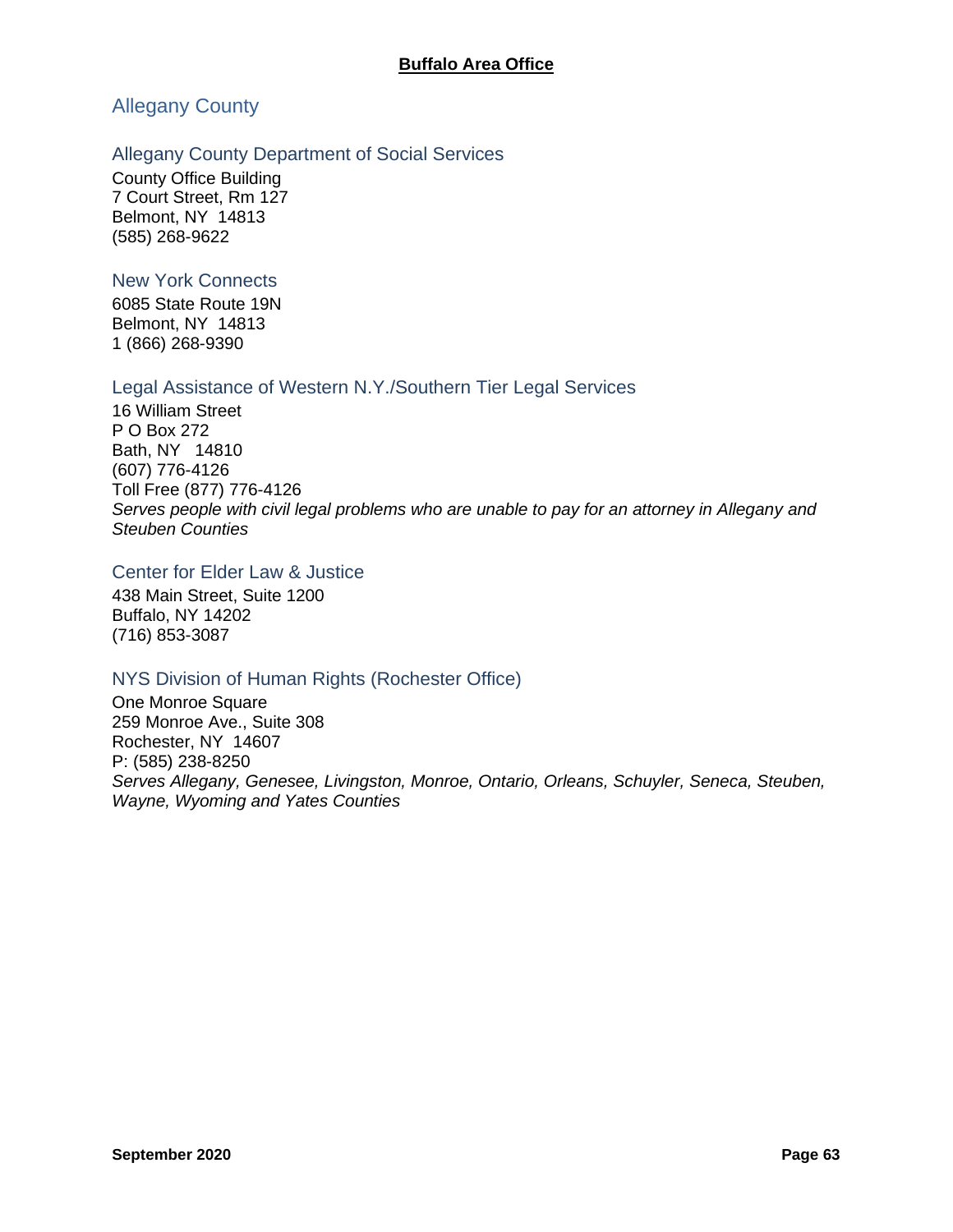# Cattaraugus County

Cattaraugus County Department of Social Services 200 Erie Street Little Valley, NY 14755 (716) 938-6913

### Southern Tier Legal Services/Legal Assistance of Western NY

103 S. Barry Street Olean, NY 14760 (716) 373-4701 *Serves persons with civil legal problems who are unable to pay for an attorney*

### NYS Division of Human Rights (Buffalo Office)

65 Court St., Suite 506 Buffalo, NY 14202 P: (716) 847-7632 F: (716) 847-3445 *Serves Cattaraugus, Chautauqua, Erie and Niagara Counties*

Center for Elder Law & Justice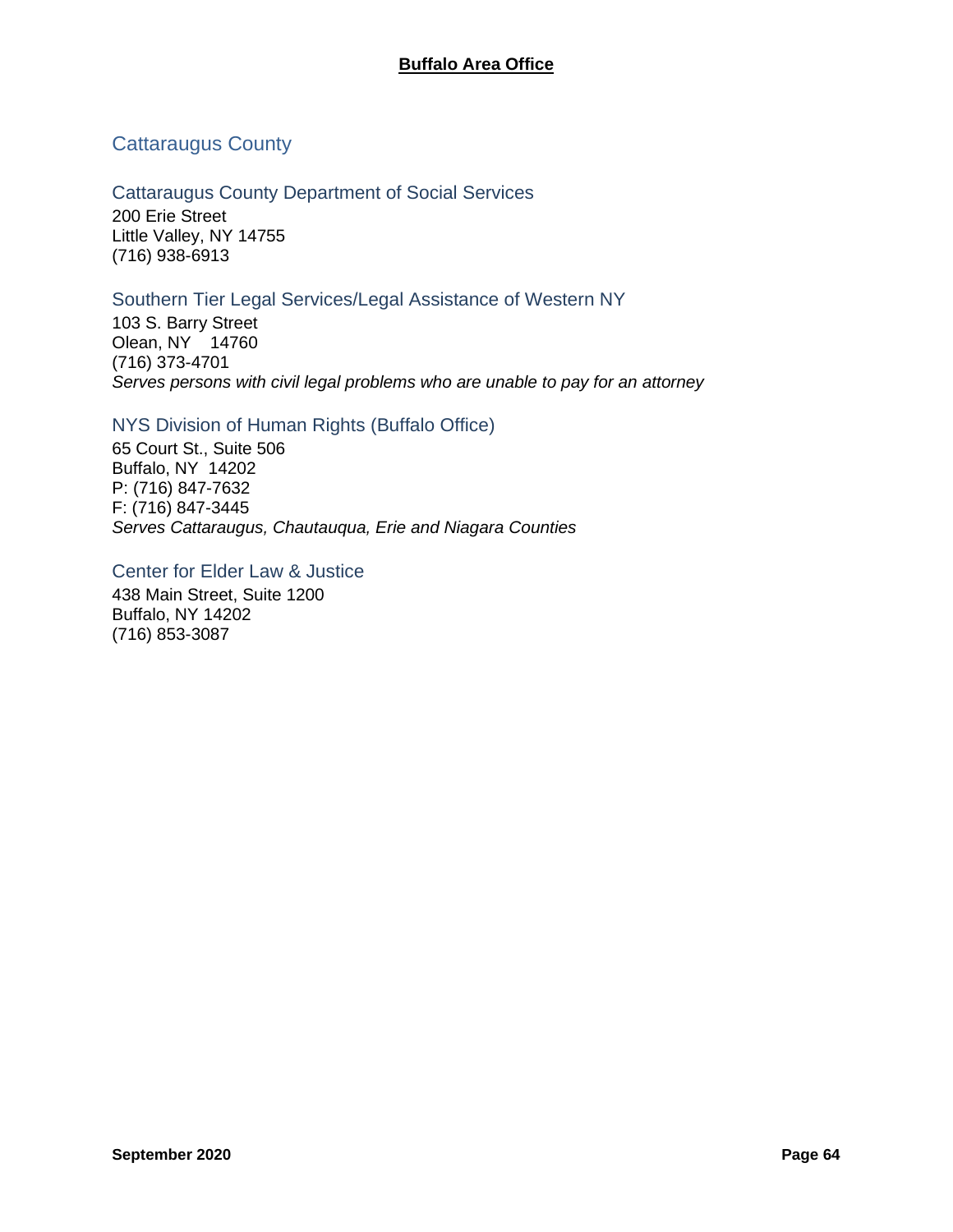# Chautauqua County

### Chautauqua County Department of Social Services

7 North Erie St. Hall R. Clothier Building Mayville, NY 14757 (716) 753-4998

### NYS Division of Human Rights (Buffalo Office)

65 Court St., Suite 506 Buffalo, NY 14202 P: (716) 847-7632 F: (716) 847-3445 *Serves Cattaraugus, Chautauqua, Erie and Niagara Counties*

# Legal Assistance of Western N.Y./Southern Tier Legal Services

115 E. Third St. Jamestown, NY 14701 (716) 664-4535

Center for Elder Law & Justice 438 Main Street, Suite 1200 Buffalo, NY 14202 (716) 853-3087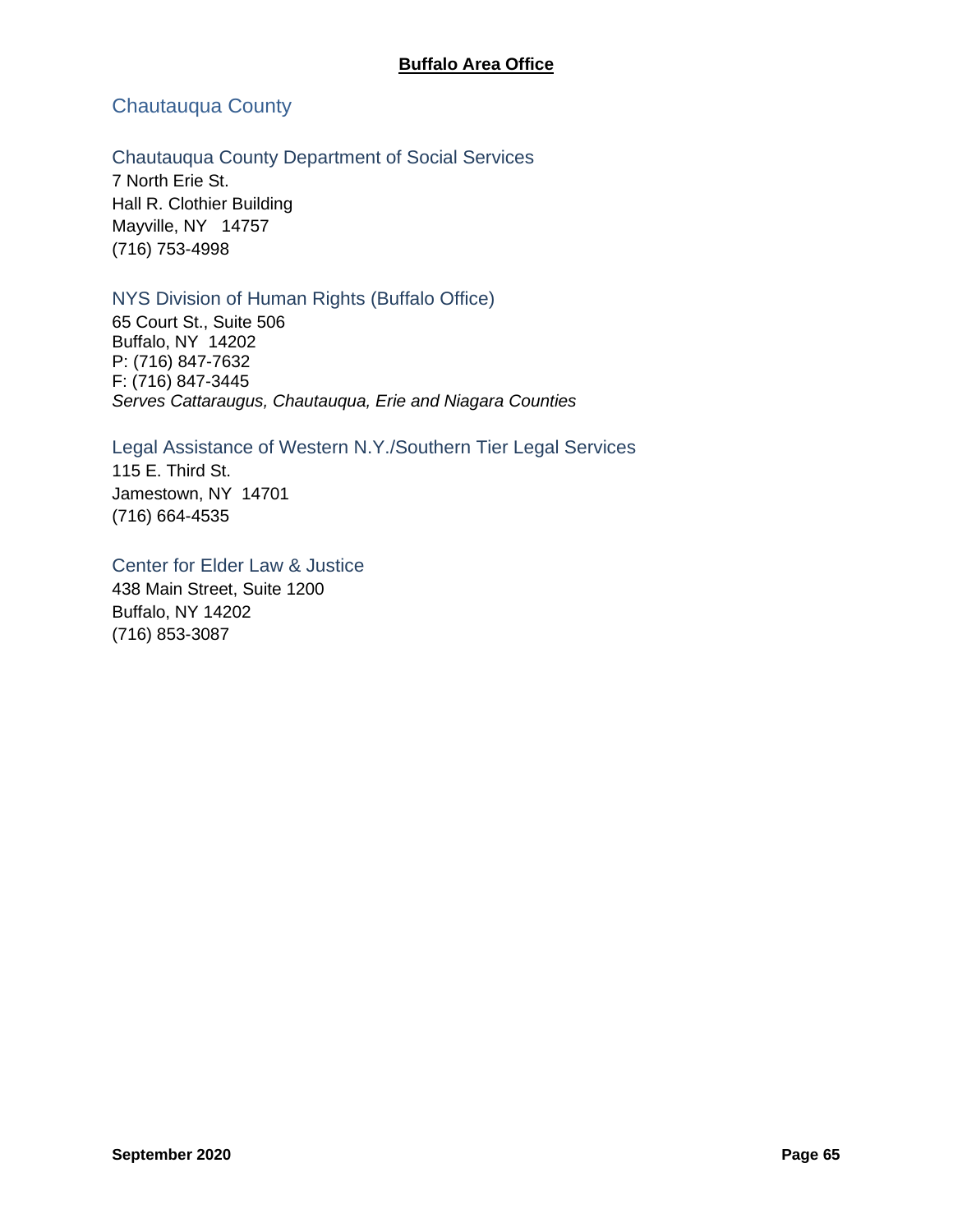# Erie County

### Erie County Department of Social Services

95 Franklin Street, Fl 8 Buffalo, NY 14202 (716) 858-8000

### Protective Services for Older Adults

Erie County Department of Senior Services 95 Franklin St., Room 1329 Buffalo, NY 14202 – 3958 (716) 858-8526

### NYS Division of Human Rights (Buffalo Office)

65 Court St., Suite 506 Buffalo, NY 14202 P: (716) 847-7632 F: (716) 847-3445 *Serves Cattaraugus, Chautauqua, Erie and Niagara Counties*

### Mental Health Association of Erie County

999 Delaware Ave. Buffalo, NY 14209 (716) 886-1242 *Serves past or present adult mental health clients with a focus on SSI issues. Restrictions: Erie County low income residents presently seeking or receiving mental health services.*

### Center for Elder Law & Justice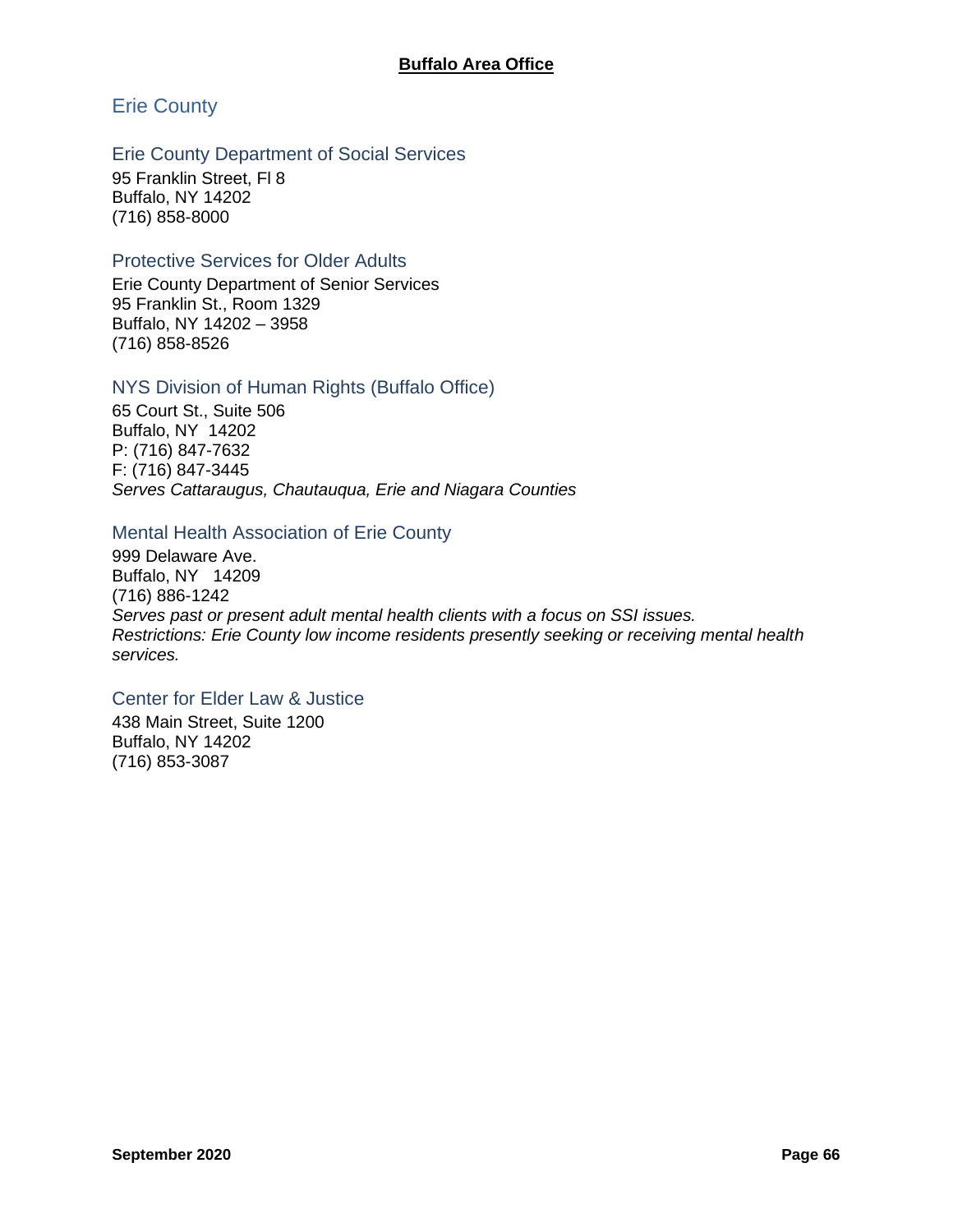Genesee County

Genesee County Department of Social Services

3837 W. Main Street Batavia, NY 14020 (585) 344-2580

# NYS Division of Human Rights (Rochester Office)

One Monroe Square 259 Monroe Ave., Suite 308 Rochester, NY 14607 P: (585) 238-8250 *Serves Allegany, Genesee, Livingston, Monroe, Ontario, Orleans, Schuyler, Seneca, Steuben, Wayne, Wyoming and Yates Counties*

### Neighborhood Legal Services, Inc.

45 Main Street Batavia, NY 14020 (585) 343-5503 *Serves Genesee, Orleans and Wyoming Counties*

### Legal Assistance of Western NY

361 S. Main St., Suite A. Geneva, NY 14456 (315) 781-1465 and 1 (866) 781-5235 *Serves residents of Genesee, Livingston, Ontario, Seneca, Wayne and Yates Counties*

### Center for Elder Law & Justice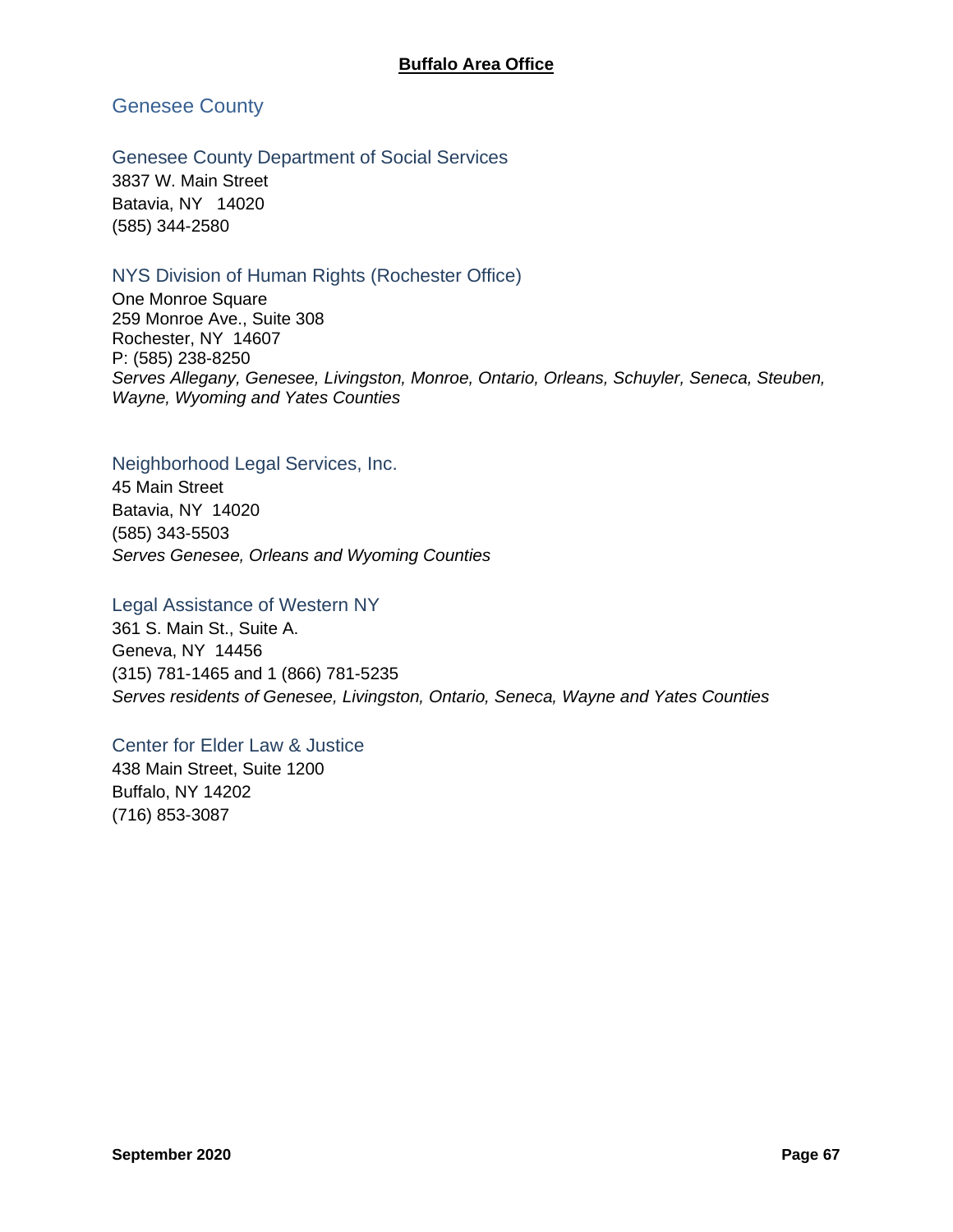# Niagara County

# Niagara County Department of Social Services

20 East Ave., PO Box 506 Lockport, NY 14094 (716) 278-8400

# NYS Division of Human Rights (Buffalo Office)

Walter Mahoney State Office Bldg. 65 Court St., Suite 506 Buffalo, NY 14202 (716) 847-7632

# Center for Elder Law & Justice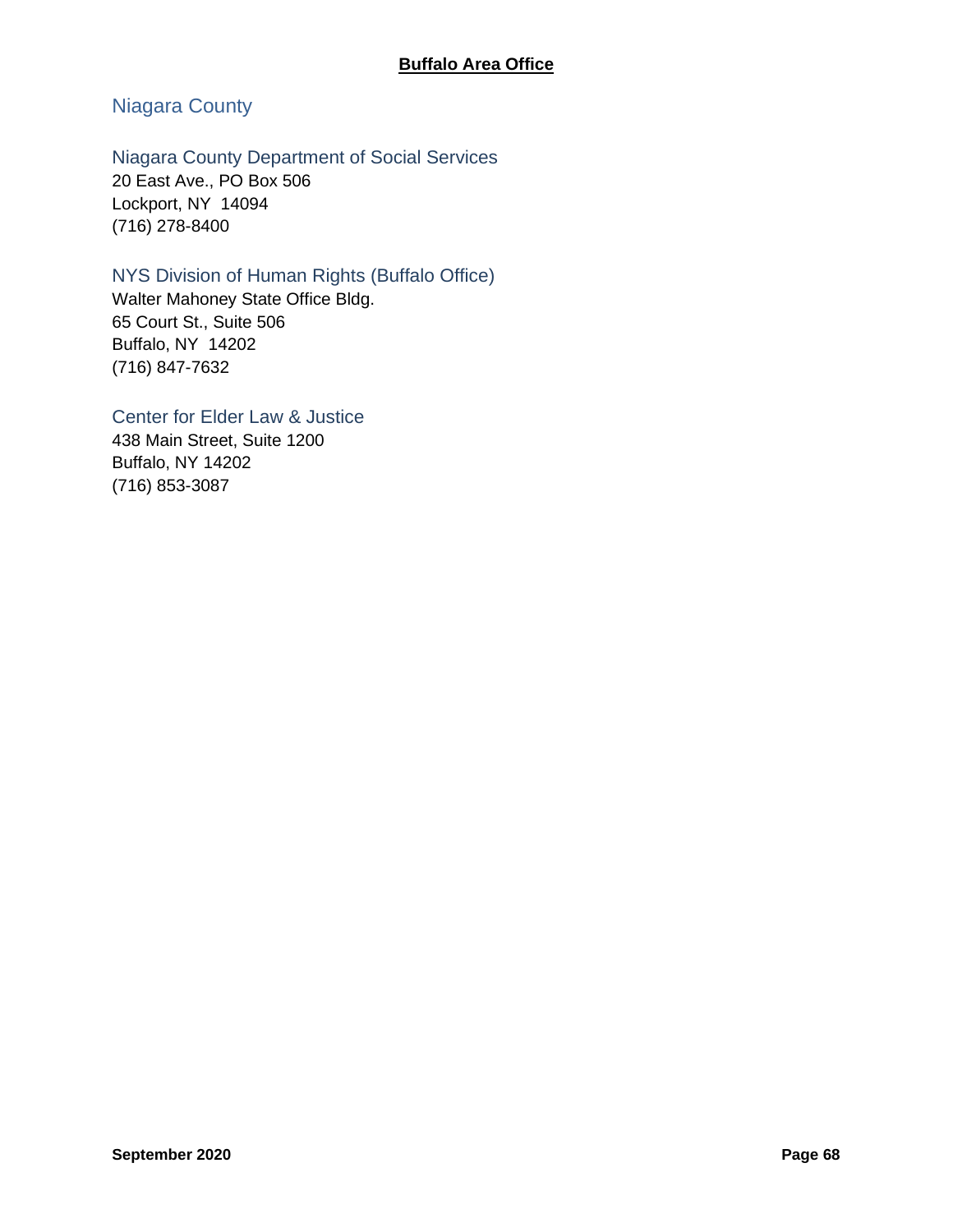Orleans County

Orleans County Department of Social Services

14016 Route 31 West Albion, NY 14411 (585) 589-7000

# NYS Division of Human Rights (Rochester Office)

One Monroe Square 259 Monroe Ave., Suite 308 Rochester, NY 14607 P: (585) 238-8250 *Serves Allegany, Genesee, Livingston, Monroe, Ontario, Orleans, Schuyler, Seneca, Steuben, Wayne, Wyoming and Yates Counties*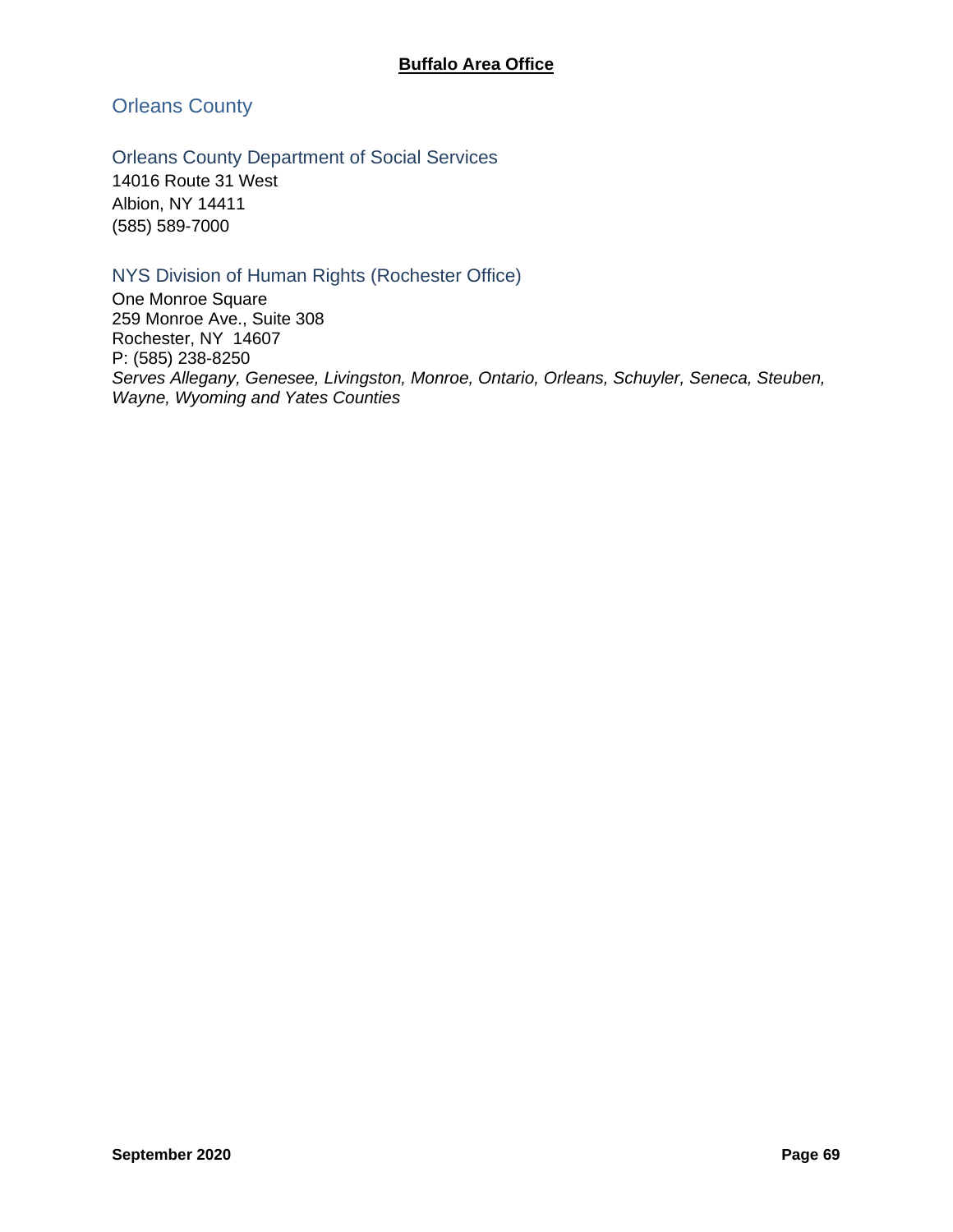# Wyoming County

### Wyoming County Department of Social Services

466 North Main Street Warsaw, NY 14569-1080 (585) 786-8900

### Neighborhood Legal Services, Inc.

45 Main Street Batavia, NY 14020 (585) 343-5503 *Serves Genesee, Orleans and Wyoming Counties*

### NYS Division of Human Rights (Rochester Office)

One Monroe Square 259 Monroe Ave., Suite 308 Rochester, NY 14607 P: (585) 238-8250 *Serves Allegany, Genesee, Livingston, Monroe, Ontario, Orleans, Schuyler, Seneca, Steuben, Wayne, Wyoming and Yates Counties*

# Center for Elder Law & Justice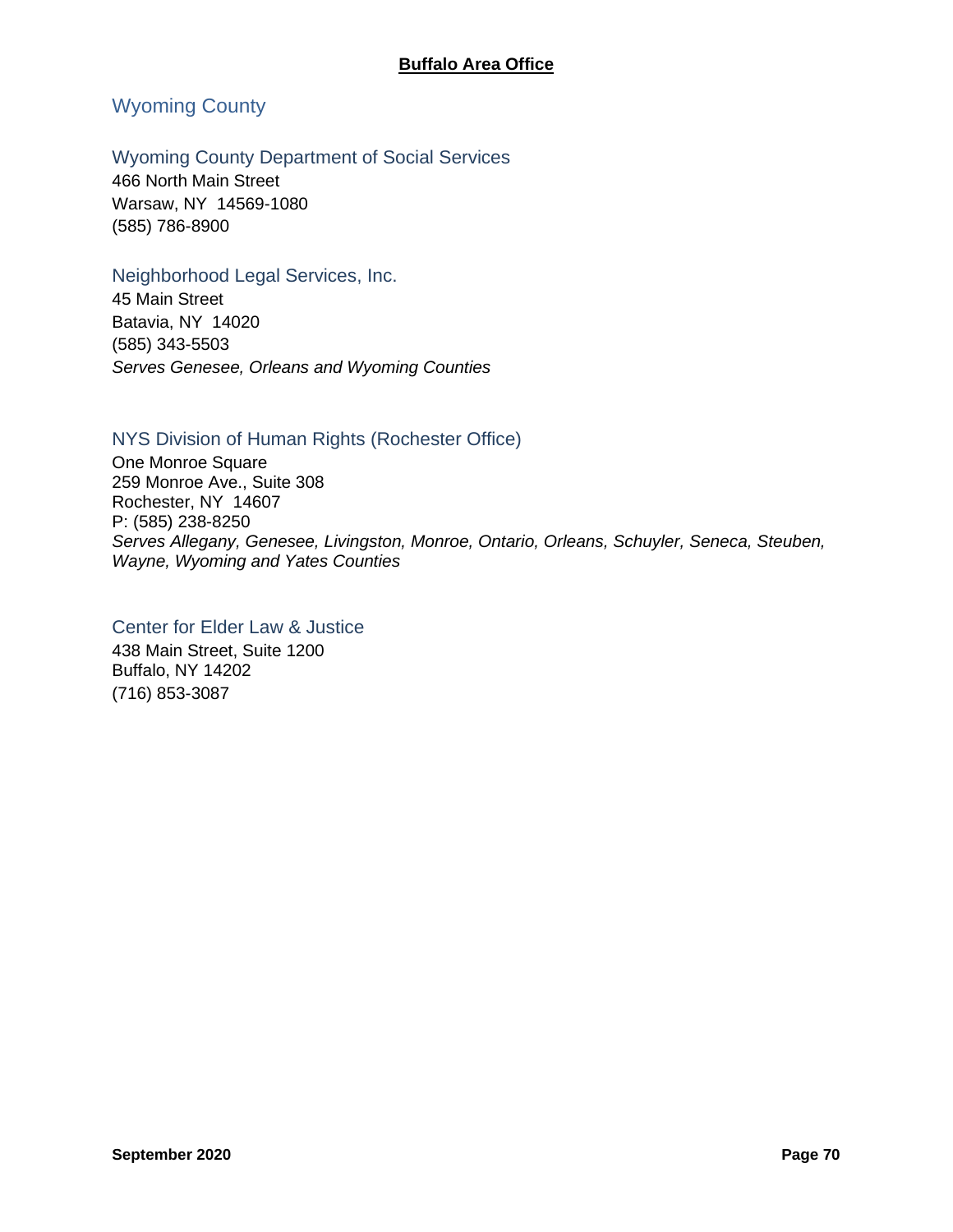## **Rochester Area Office**

Western Regional Office New York State Department of Health Nursing Home and ICF/IID Surveillance 335 E. Main St, 1<sup>st</sup> Floor Rochester, NY 14604 (585) 423-8020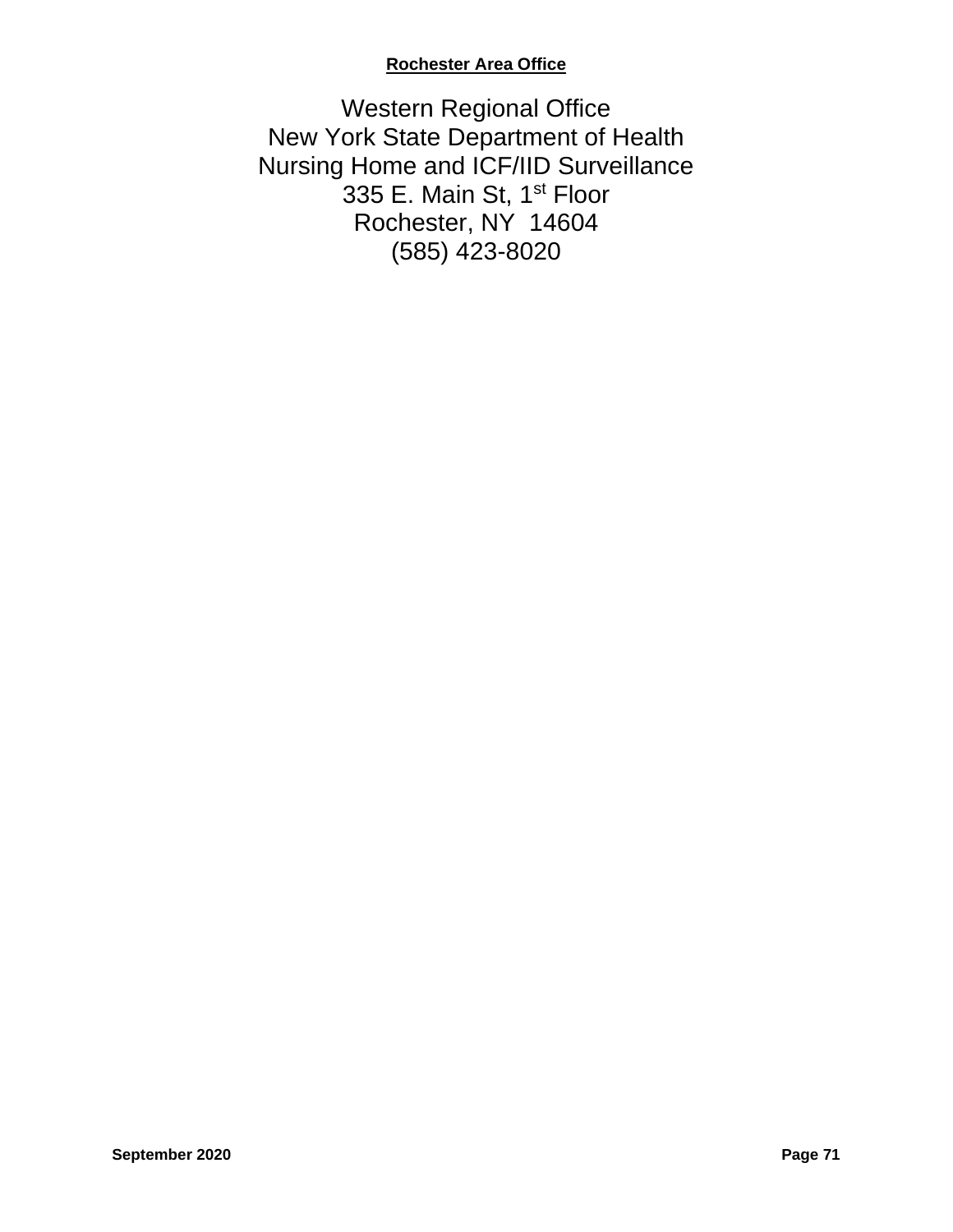## Chemung County

Chemung County Department of Social Services Human Resource Center 425 Pennsylvania Avenue Elmira, NY 14904 (607) 737-5302

## Chemung County Neighborhood Legal Services, Inc.

215 East Church St., Suite 301 Elmira, NY 14901 (607) 734-1647

Neighborhood Justice Project 325 Lake St. Elmira, NY 14901 (607) 734-6512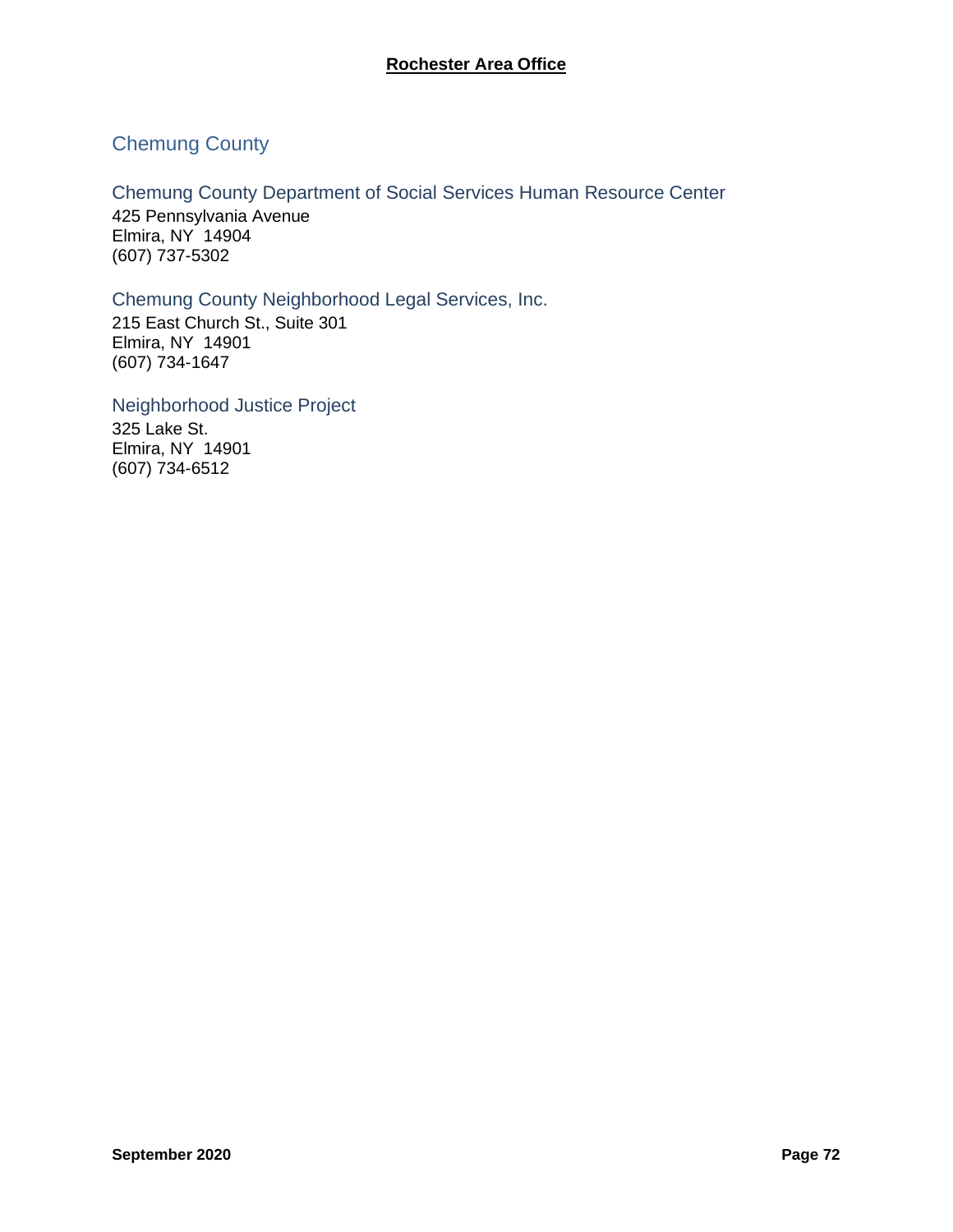## Livingston County

## Livingston County Department of Social Services

1 Murray Hill Drive Mt. Morris, N.Y. 14510 P: (585) 243-7300 P: (585) 335-1748 F: (585) 243-7364

## NYS Division of Human Rights (Rochester Office)

One Monroe Square 259 Monroe Ave., Suite 308 Rochester, NY 14607 P: (585) 238-8250 *Serves Allegany, Genesee, Livingston, Monroe, Ontario, Orleans, Schuyler, Seneca, Steuben, Wayne, Wyoming and Yates Counties*

## Legal Assistance of Western NY

361 S. Main St., Suite A. Geneva, NY 14456 (315) 781-1465 and 1 (866) 781-5235 *Serves residents of Genesee, Livingston, Ontario, Seneca, Wayne and Yates Counties*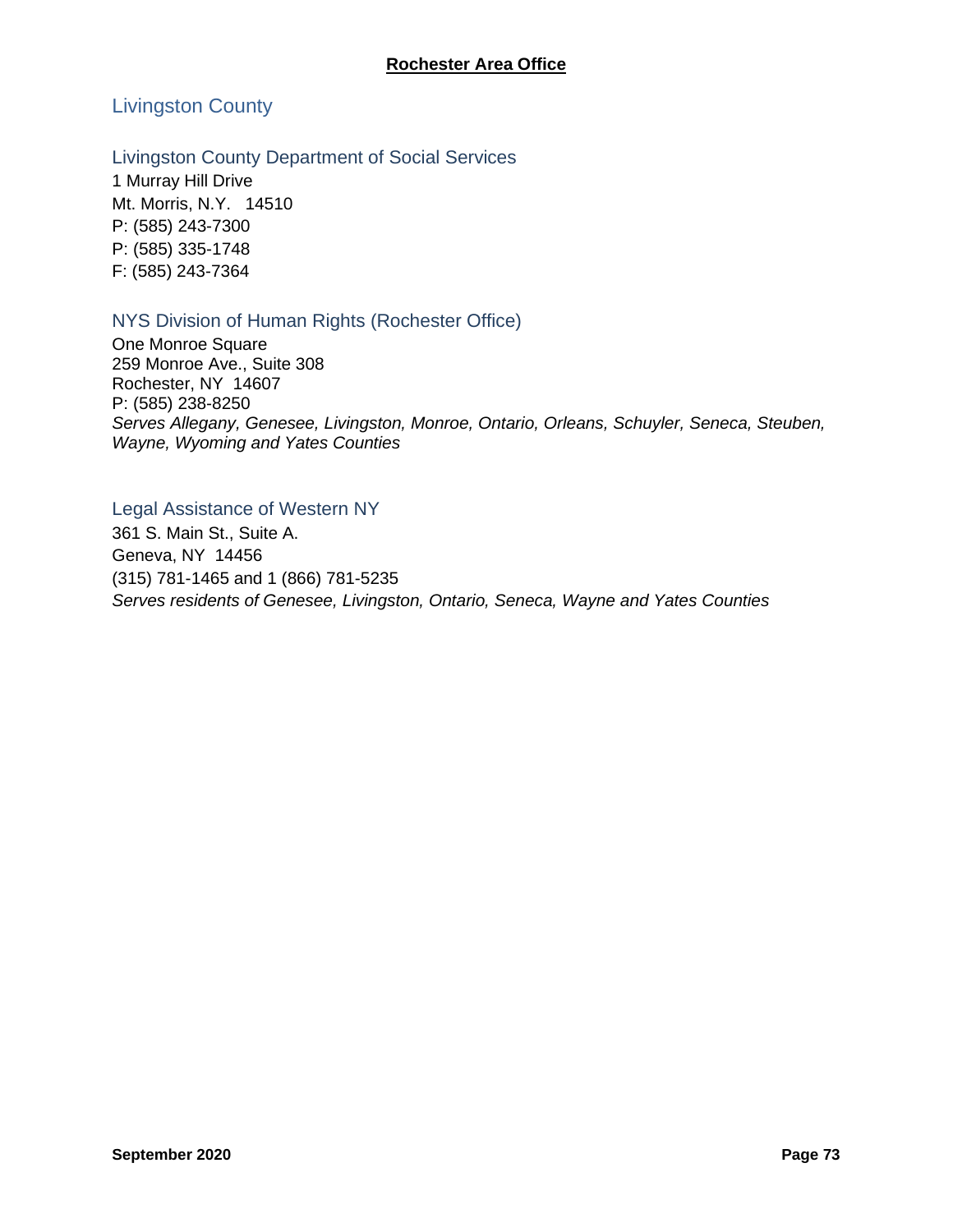## Monroe County

## Monroe County Department of Human Services

111 Westfall Road Rochester, NY 14620 (585) 753-6960

## NYS Division of Human Rights (Rochester Office)

One Monroe Square 259 Monroe Ave., Suite 308 Rochester, NY 14607 P: (585) 238-8250 *Serves Allegany, Genesee, Livingston, Monroe, Ontario, Orleans, Schuyler, Seneca, Steuben, Wayne, Wyoming and Yates Counties*

## Legal Aid Society of Rochester, NY, Inc.

One West Main St., Suite 800 Rochester, NY 14614 (585) 232-4090

## Volunteer Legal Services Project of Monroe County, Inc.

1 West Main St. #500 Rochester, NY 14614 (585) 232-3051 *Serves persons at or below 125% of federal poverty level in civil matters*

## Legal Services for Adults

c/o Catholic Family Center 87 North Clinton Ave. Rochester, NY 14604 (585) 546-7220 Serves persons 60 and over in civil matters

## Monroe County Legal Assistance Corporation

1 West Main St. #400 Rochester, NY 14614 (716) 325-2520 *Serves those with income at or below 150% of poverty level*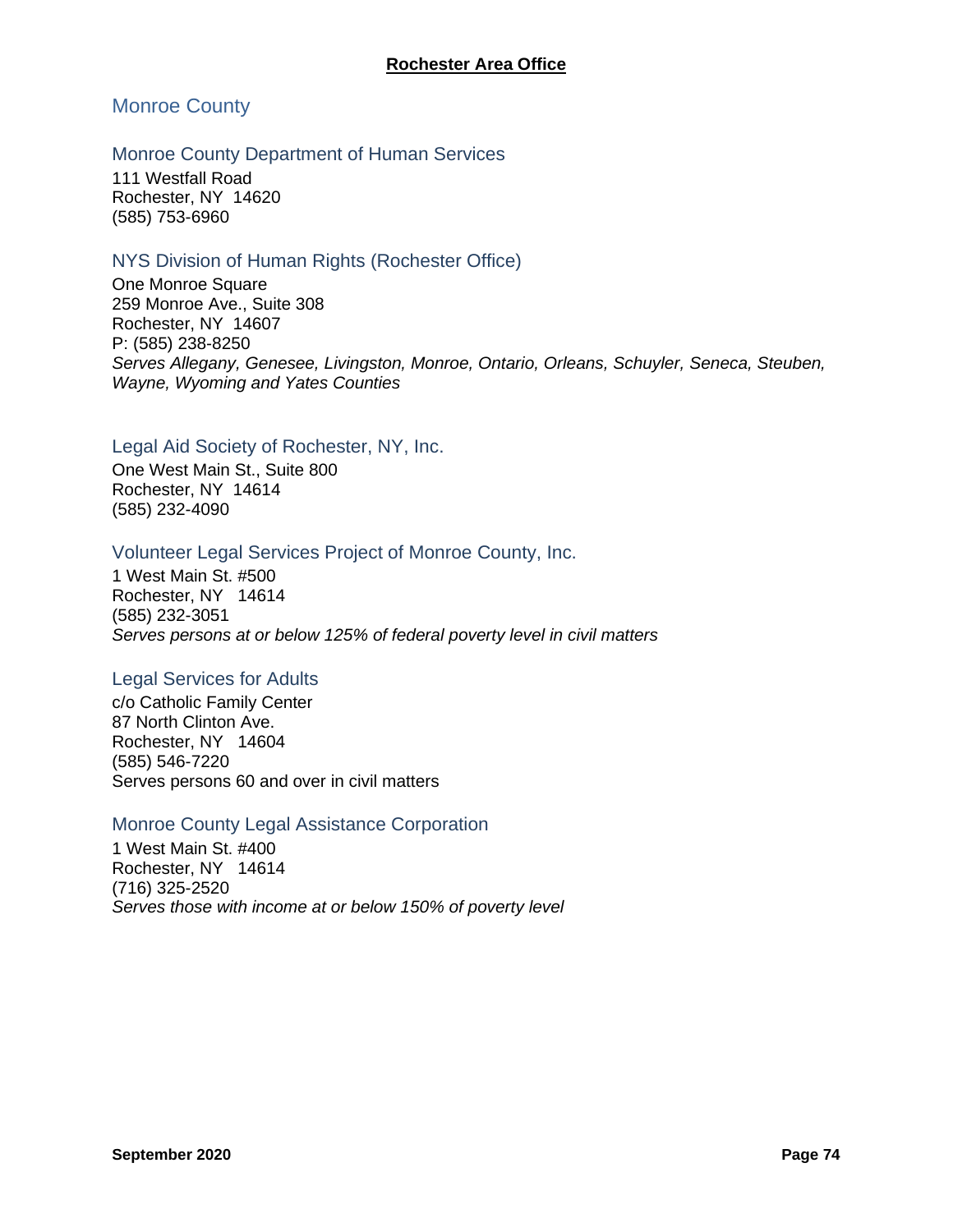Ontario County

Ontario County Department of Social Services

3010 County Complex Drive Canandaigua, NY 14424 P: (877) 814-6907 P: (585) 396-4060 F: (585) 396.4980

## NYS Division of Human Rights (Rochester Office)

One Monroe Square 259 Monroe Ave., Suite 308 Rochester, NY 14607 P: (585) 238-8250 *Serves Allegany, Genesee, Livingston, Monroe, Ontario, Orleans, Schuyler, Seneca, Steuben, Wayne, Wyoming and Yates Counties*

## Legal Assistance of Western NY

361 S. Main St., Suite A. Geneva, NY 14456 (315) 781-1465 and 1 (866) 781-5235 *Serves residents of Genesee, Livingston, Ontario, Seneca, Wayne and Yates Counties*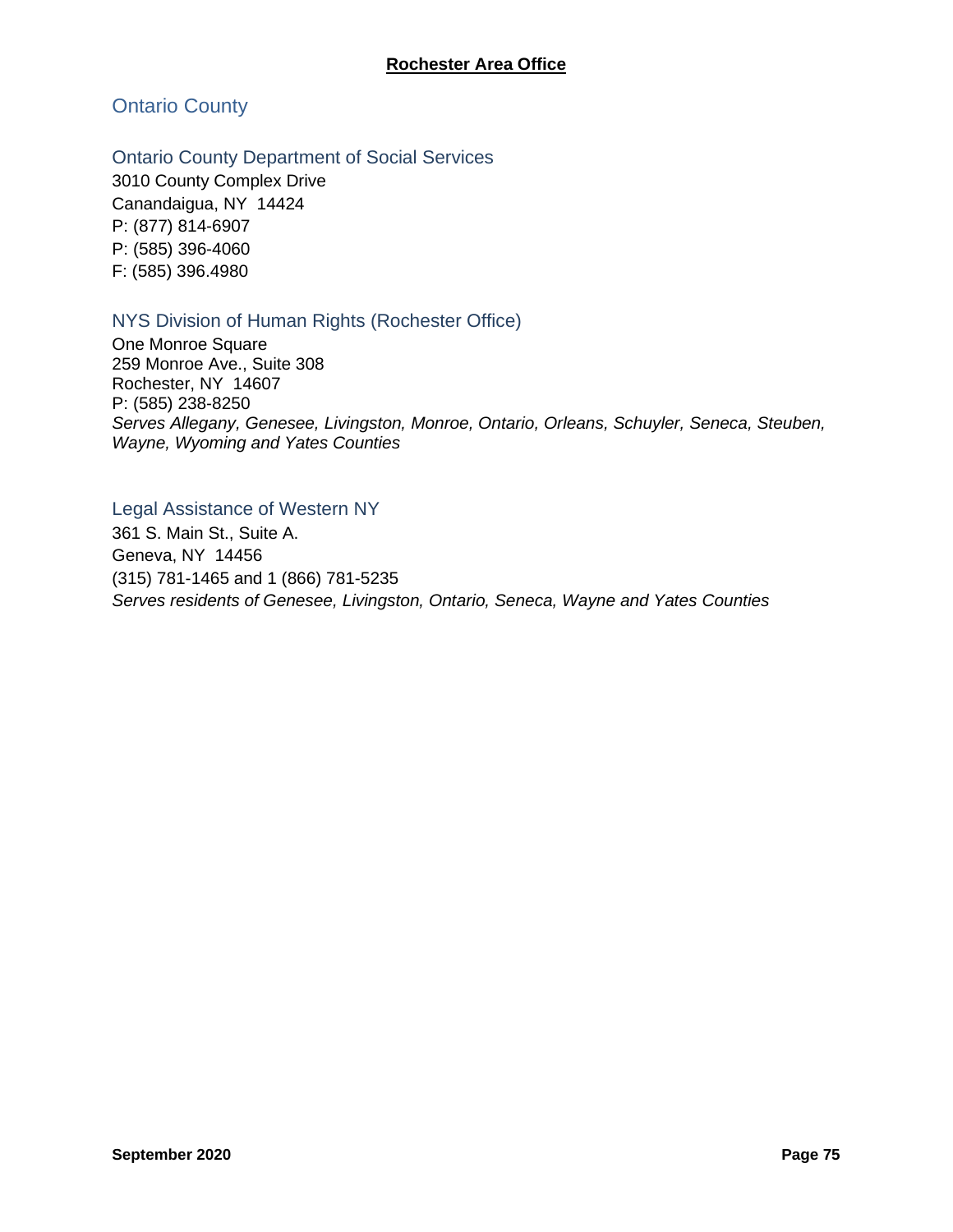## **Rochester Area Office**

## Neighborhood Legal Services, Inc.

45 Main Street Batavia, NY 14020 (585) 343-5503 *Serves Genesee, Orleans and Wyoming Counties*

## Center for Elder Law & Justice

438 Main Street, Suite 1200 Buffalo, NY 14202 (716) 853-3087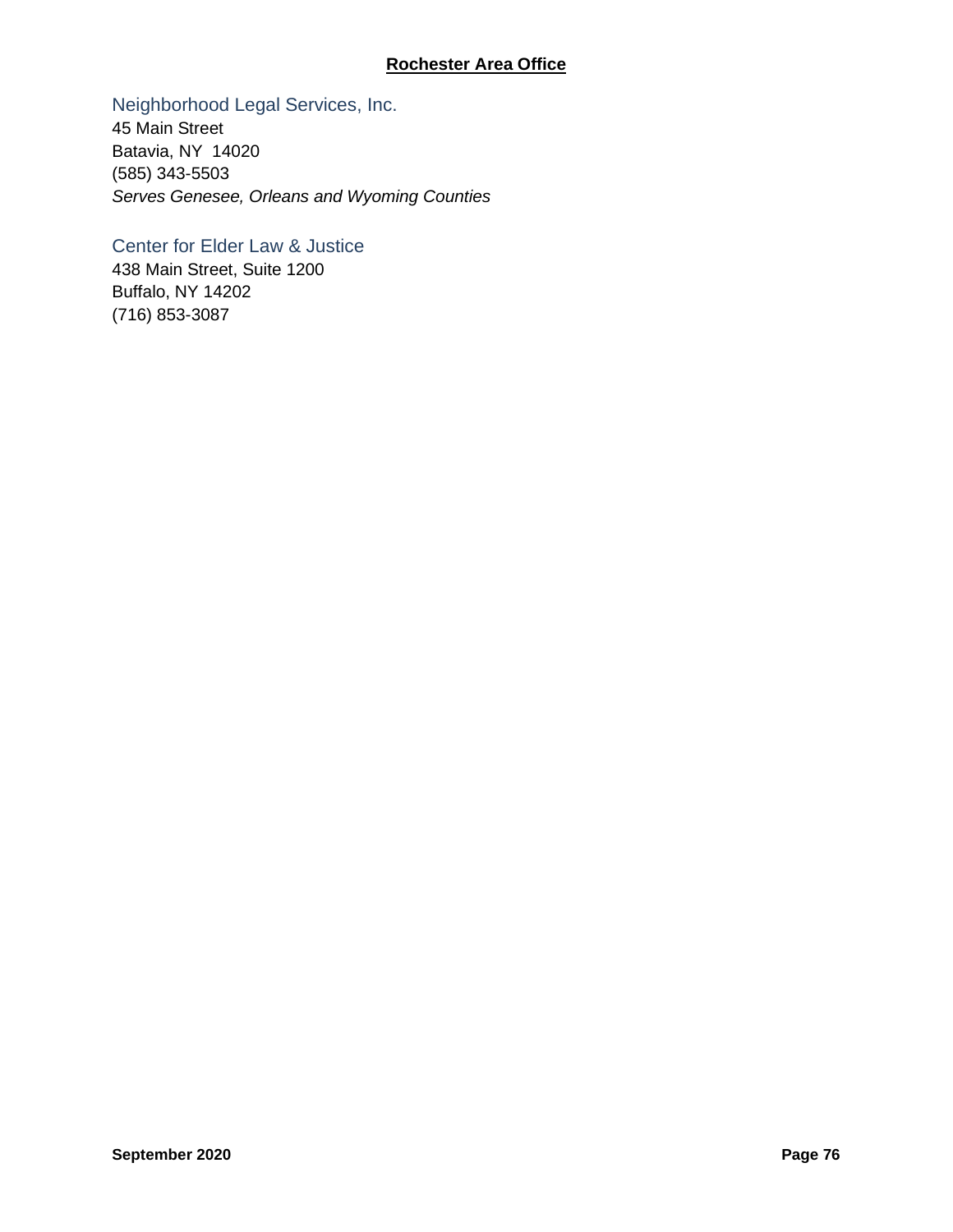Schuyler County

## Schuyler County Department of Social Services

323 Owego Street Unit 3 Montour Falls, NY 14865 (607) 533-8303

## NYS Division of Human Rights (Rochester Office)

One Monroe Square 259 Monroe Ave., Suite 308 Rochester, NY 14607 P: (585) 238-8250 *Serves Allegany, Genesee, Livingston, Monroe, Ontario, Orleans, Schuyler, Seneca, Steuben, Wayne, Wyoming and Yates Counties*

The Neighborhood Justice Project P.O. Box 366 111 9<sup>th</sup> Street Watkins Glen, NY 14891 (607) 535-4757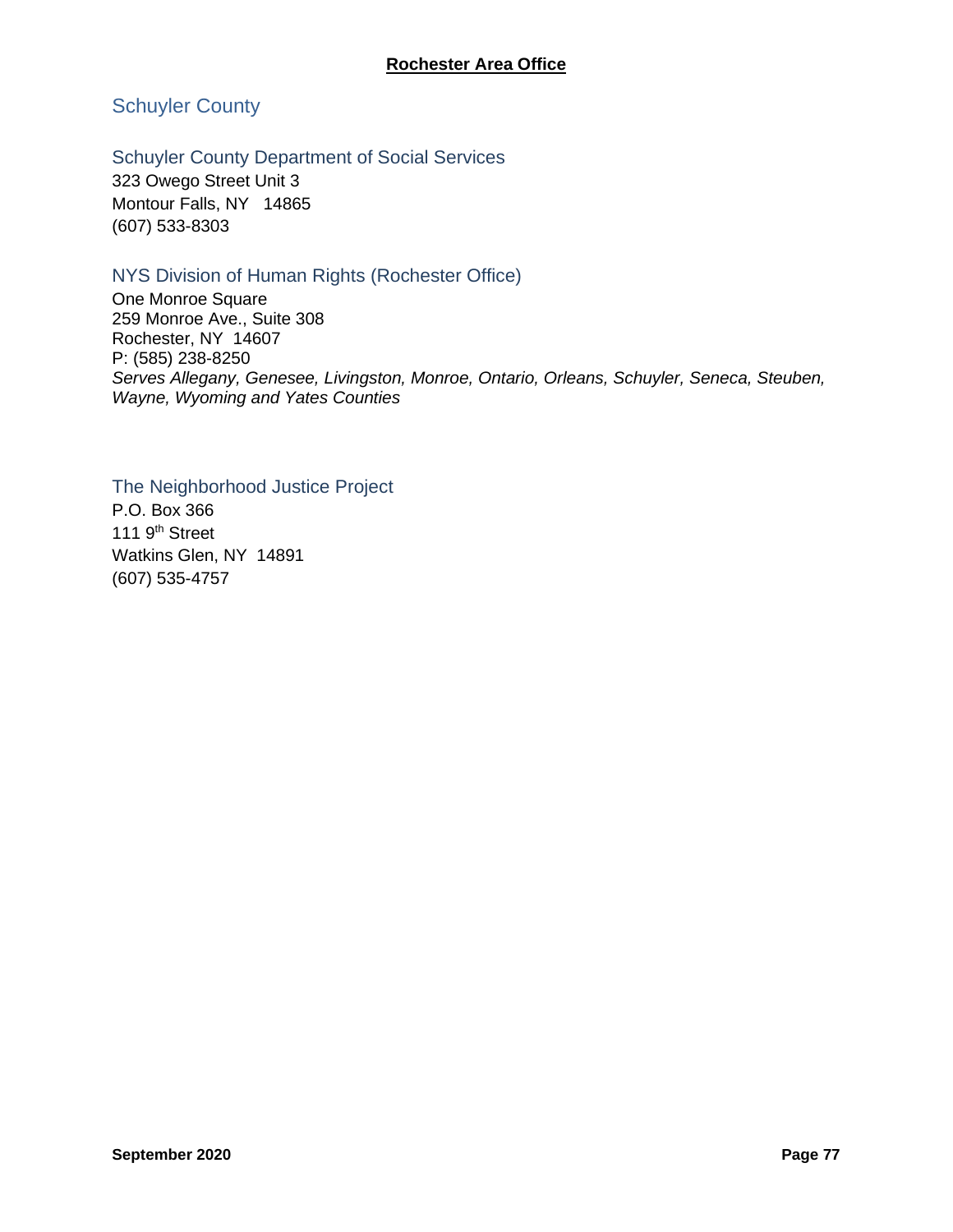## Seneca County

## Seneca County Department of Social Services

Seneca County Office Building 1 Dipronio Drive Waterloo, NY 13165 (315) 539-1800

## Legal Assistance of Western NY

361 S. Main St., Suite A. Geneva, NY 14456 (315) 781-1465 and 1 (866) 781-5235 *Serves residents of Genesee, Livingston, Ontario, Seneca, Wayne and Yates Counties*

## NYS Division of Human Rights (Rochester Office)

One Monroe Square 259 Monroe Ave., Suite 308 Rochester, NY 14607 P: (585) 238-8250 *Serves Allegany, Genesee, Livingston, Monroe, Ontario, Orleans, Schuyler, Seneca, Steuben, Wayne, Wyoming and Yates Counties*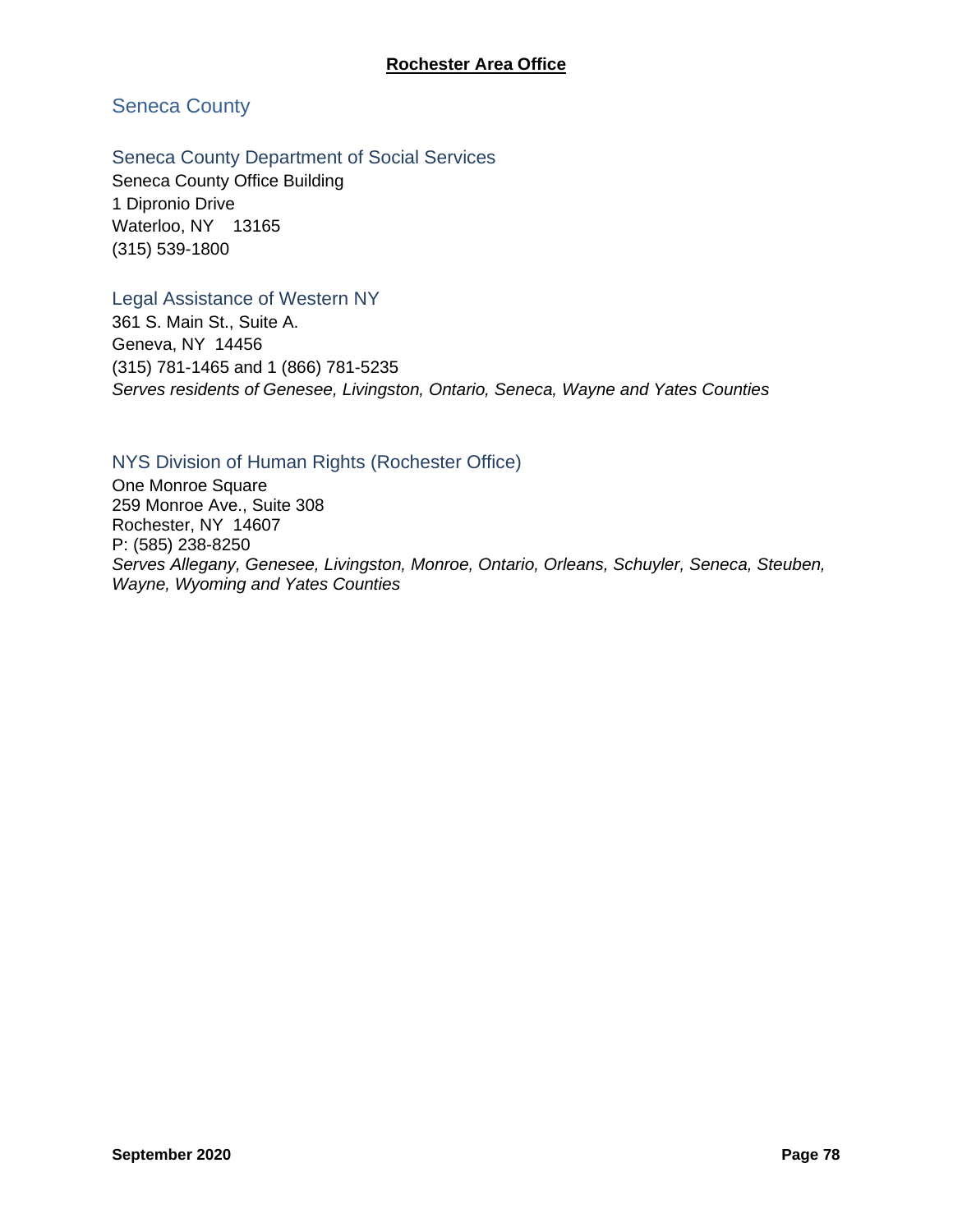## **Rochester Area Office**

## Steuben County

## Steuben County Department of Social Services

3 East Pulteney Square Bath, NY 14810 (607) 664-2000

## Legal Assistance of Western N.Y./Southern Tier Legal Services

16 William Street P O Box 272 Bath, NY 14810 (607) 776-4126 Toll Free (877) 776-4126 *Serves people with civil legal problems who are unable to pay for an attorney in Allegany and Steuben Counties*

## NYS Division of Human Rights (Rochester Office)

One Monroe Square 259 Monroe Ave., Suite 308 Rochester, NY 14607 P: (585) 238-8250 *Serves Allegany, Genesee, Livingston, Monroe, Ontario, Orleans, Schuyler, Seneca, Steuben, Wayne, Wyoming and Yates Counties*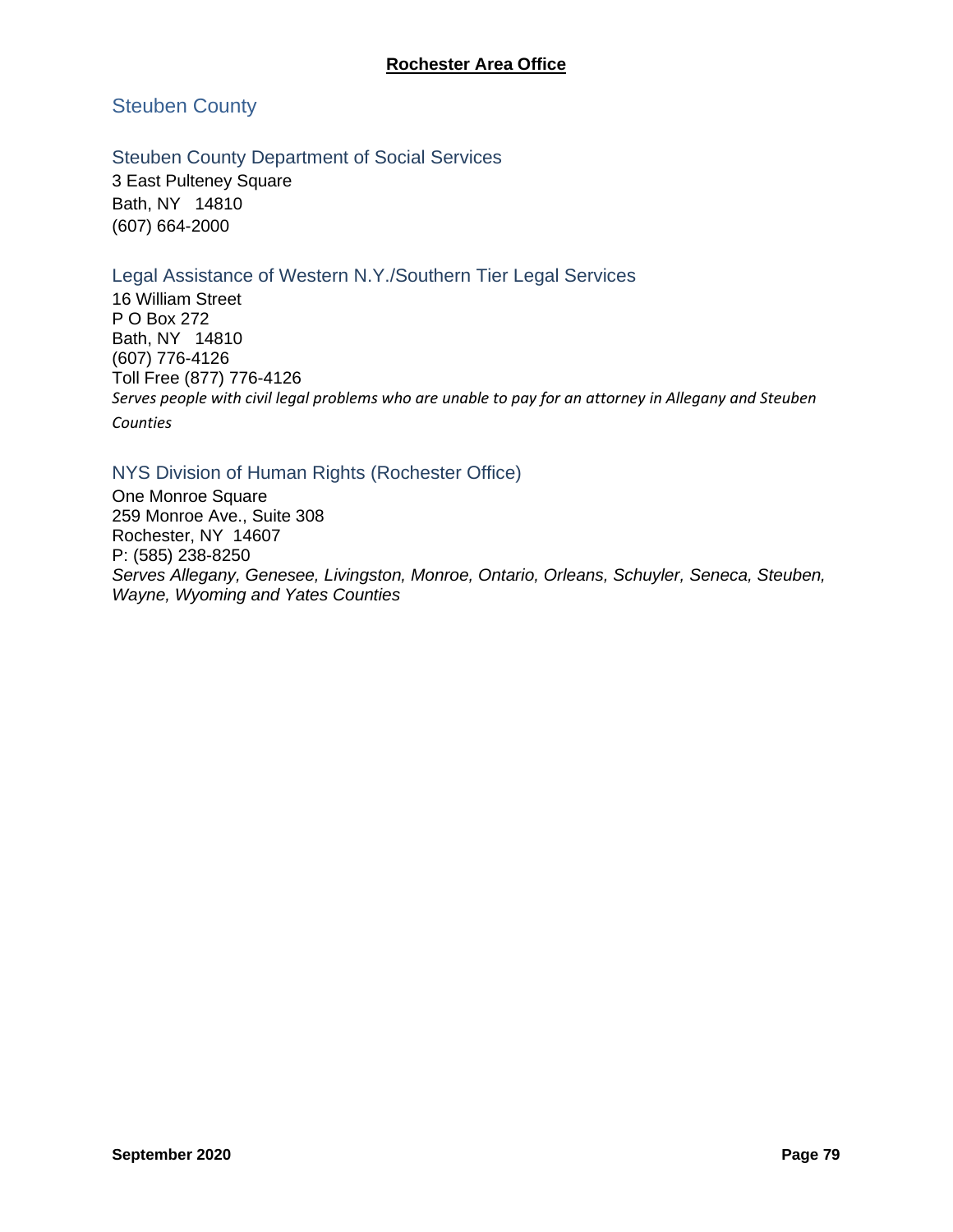Wayne County

#### Wayne County Department of Social Services

77 Water Street P.O. Box 10 Lyons, NY 14489 (315) 946-4881

## NYS Division of Human Rights (Rochester Office)

One Monroe Square 259 Monroe Ave., Suite 308 Rochester, NY 14607 P: (585) 238-8250 *Serves Allegany, Genesee, Livingston, Monroe, Ontario, Orleans, Schuyler, Seneca, Steuben, Wayne, Wyoming and Yates Counties*

Legal Assistance of Western NY 361 S. Main St., Suite A. Geneva, NY 14456 (315) 781-1465 and 1 (866) 781-5235 *Serves residents of Genesee, Livingston, Ontario, Seneca, Wayne and Yates Counties*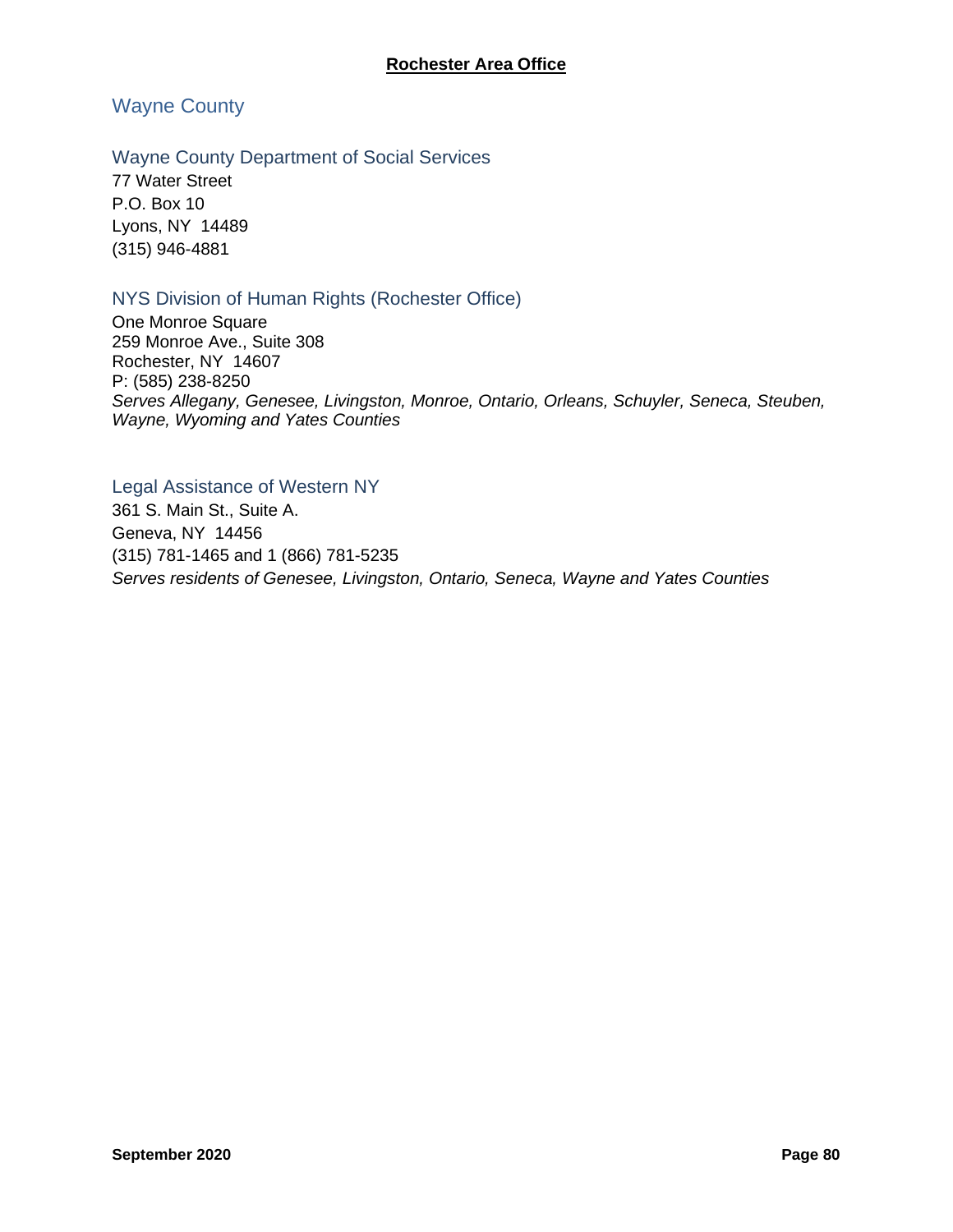## Yates County

## Yates County Department of Social Services

County Office Building 417 Liberty St., Suite 2122 Penn Yan, NY 14527 (315) 536-5183

## Legal Assistance of Western NY

361 S. Main St., Suite A. Geneva, NY 14456 (315) 781-1465 and 1 (866) 781-5235 *Serves residents of Genesee, Livingston, Ontario, Seneca, Wayne and Yates Counties*

## NYS Division of Human Rights (Rochester Office)

One Monroe Square 259 Monroe Ave., Suite 308 Rochester, NY 14607 P: (585) 238-8250 *Serves Allegany, Genesee, Livingston, Monroe, Ontario, Orleans, Schuyler, Seneca, Steuben, Wayne, Wyoming and Yates Counties*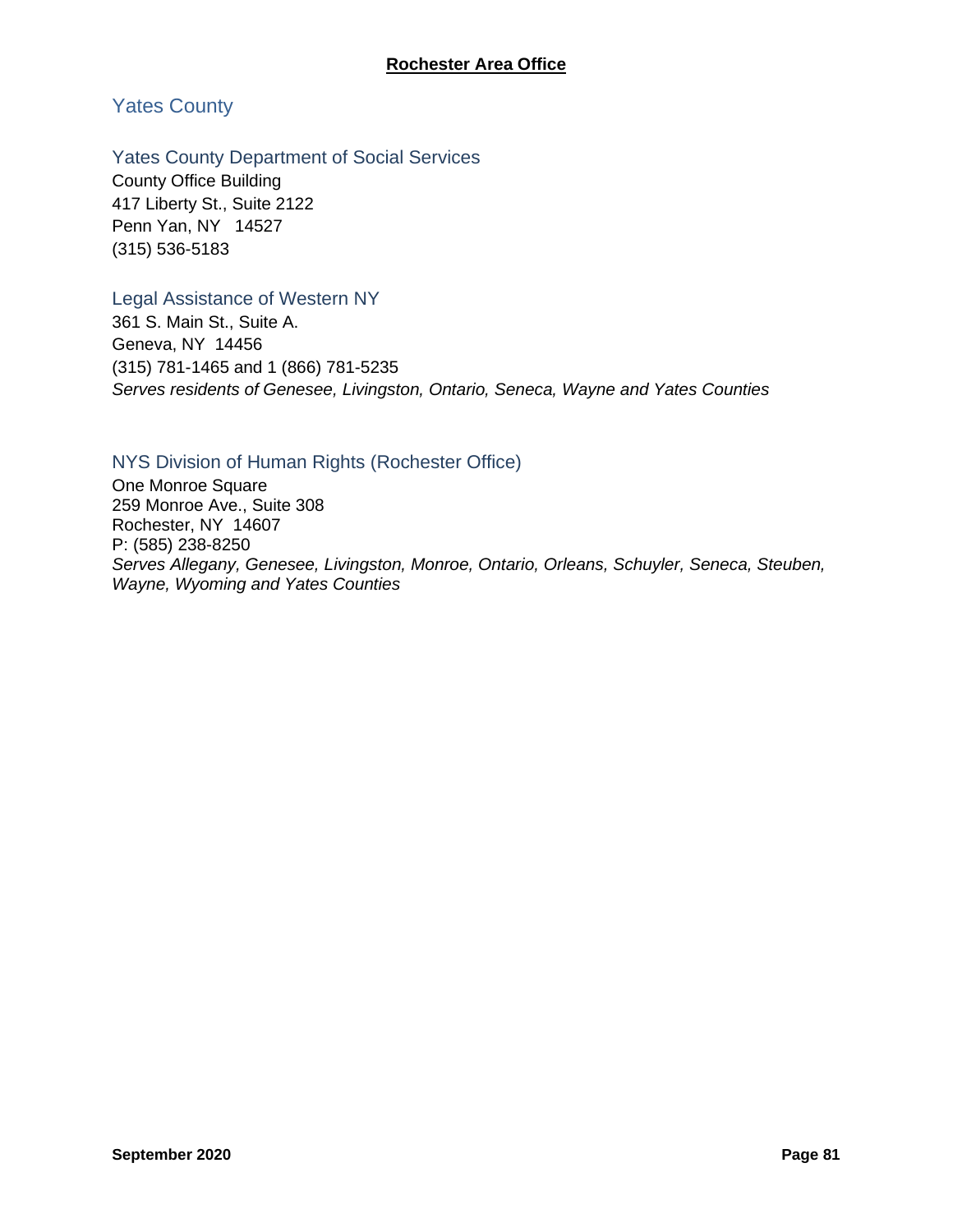# New York State Long Term Care Ombudsman Directory

#### **REGION 1 SUFFOLK COUNTY**

Family Service League 55 Horizon Drive Huntington, NY 11743 (631) 470-6755

# **REGION 2**

**NASSAU COUNTY**

Family and Children's Association Ombudservice – Suite 20 100 East Old Country Road Mineola, NY 11501 (516) 466-9718

# **REGION 3**

**NEW YORK CITY**

Center for Independence of the Disabled 841 Broadway, Suite 301 New York, NY 10003 For Bronx, Manhattan and Richmond (212) 812-2901 For Kings and Queens (212) 812-2911

## **REGION 4 PUTNAM/ROCKLAND**

## **WESTCHESTER COUNTIES**

Tri County Long Term Care Ombudsman Program 10 North Street Cold Spring, NY 10516 (914) 500-3406

## **REGION 5**

## **COLUMBIA/DUTCHESS/GREENE ORANGE/SULLIVAN/ULSTER COUNTIES**

Hudson Valley LTC Ombudsman Program 7 Pine Woods Road, Suite 3C Hyde Park, NY 12538 (845) 229-4680

## **REGION 6**

**ALBANY/FULTON/HAMILTON MONTGOMERY/RENSSELEAR SARATOGA/SCHENECTADY/SCHOHARIE WARREN/WASHINGTON COUNTIES**

Catholic Charities Senior/Caregiver Support 1462 Erie Boulevard, 2nd Floor Schenectady, NY 12305 (518) 372-5667, Ext. 213

**September 2020 Page 82**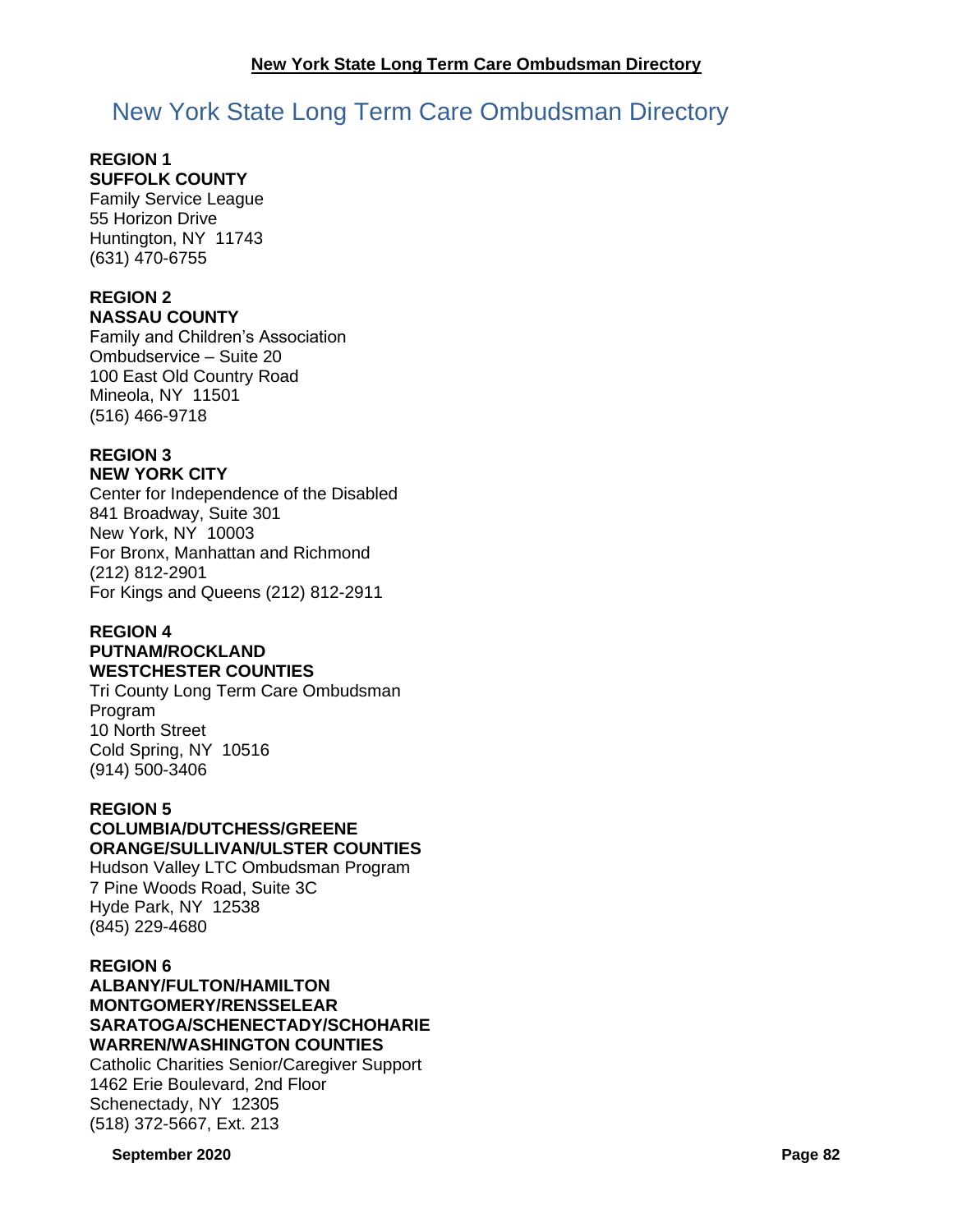## **REGION 7**

## **CLINTON/ESSEX/FRANKLIN COUNTIES**

North Country Center for Independence 80 Sharron Avenue Plattsburgh, NY 12901 (518) 562-1732

## **REGION 8**

#### **JEFFERSON/LEWIS/ST. LAWRENCE COUNTIES**

Northern Regional Center for Independent Living, Inc. 210 Court Street #107 Watertown, NY 13601 (315) 785-8703

#### **REGION 9 HERKIMER/MADISON/ONEIDA OTSEGO COUNTIES**

Resource Center for Independent Living, Inc. 409 Columbia Street/P.O. Box 210 Utica, NY 13503-0210 (315) 272-1872

## **REGION 10 CAYUGA/CORTLAND/ONONDAGA OSWEGO COUNTIES**

ARISE Child and Family Service, Inc 635 James St. Syracuse, NY 13203 (315) 671-5108

## **REGION 11**

#### **BROOME/CHENANGO/DELAWARE TIOGA COUNTIES**

Action for Older Persons 200 Plaza Dr., Suite B Vestal, NY 13850 (607) 722-1251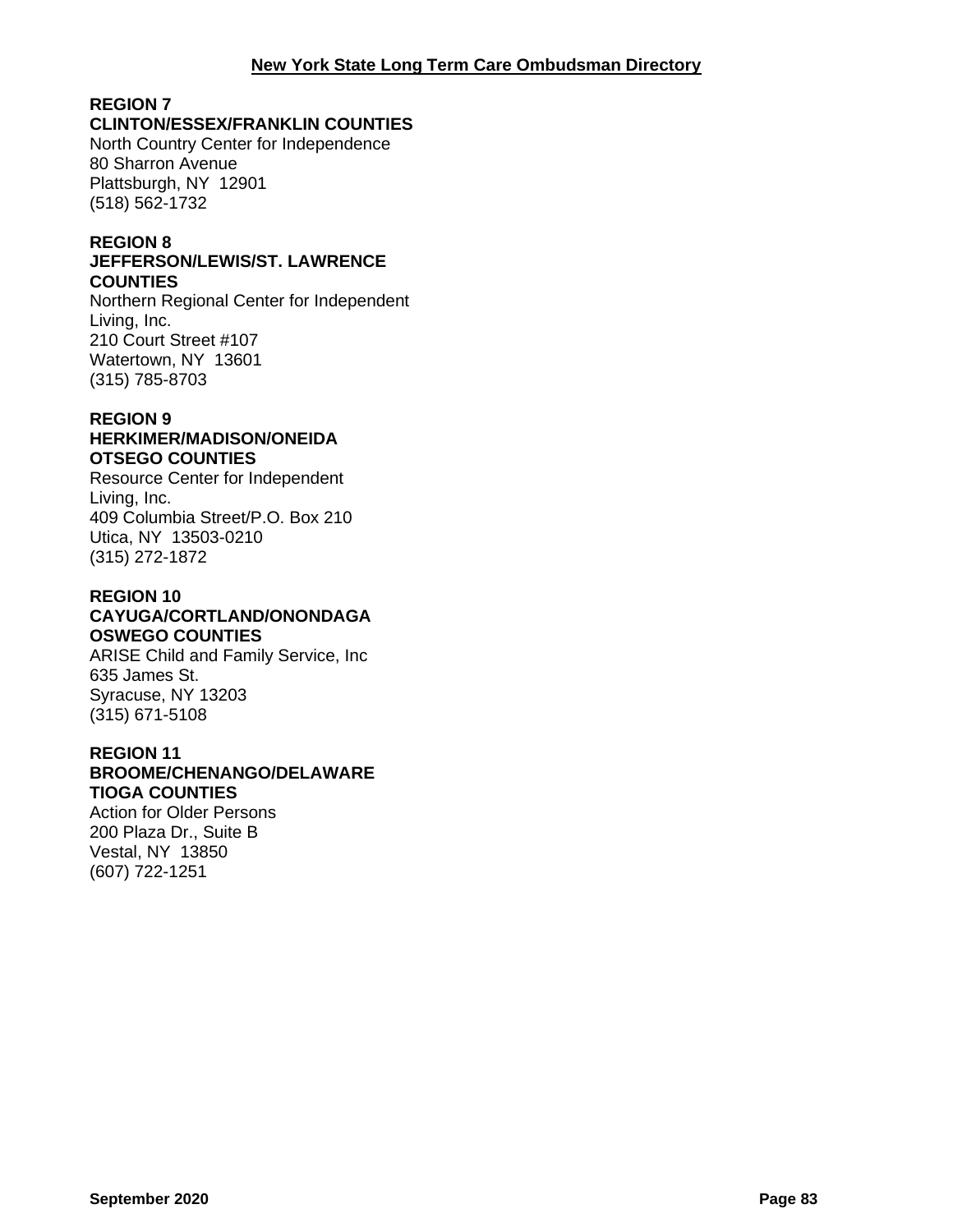#### **REGION 12 CHEMUNG/SCHUYLER/TOMPKINS COUNTIES**

Tompkins County Office for the Aging 214 West Martin Luther King Jr./State St. Ithaca, NY 14850 (607) 274-5498

## **REGION 13**

#### **MONROE/GENESEE/LIVINGSTON ONTARIO/ORLEANS/SENECA/WAYNE WYOMING/YATES COUNTIES LIFESPAN**

Long Term Care Ombudsman Program 1900 South Clinton Avenue, Suite 13 Rochester, NY 14618 (585) 287-6414 TOLL FREE # 1 (800) 454-5030

## **REGION 14**

## **ALLEGANY/STEUBEN COUNTIES**

AIM Independent Living Center, Inc. 271 E. First Street Corning, NY 14830 (607) 962-8225 ext.112

#### **REGION 15 CATTARAUGUS/CHAUTAUQUA ERIE/NIAGARA COUNTIES**

People Inc. 2747 Main Street, 2<sup>nd</sup> Floor Buffalo, NY 14214 (716) 817-9222

## **NEW YORK STATE**

Claudette Royal State Long Term Care Ombudsman NYS Office for the Aging 2 Empire State Plaza Albany, NY 12223-1251 (518) 408-1469 or (518) 473-8718 1 (855) 582-6769 Email: [claudette.royal@aging.ny.gov](mailto:claudette.royal@aging.ny.gov)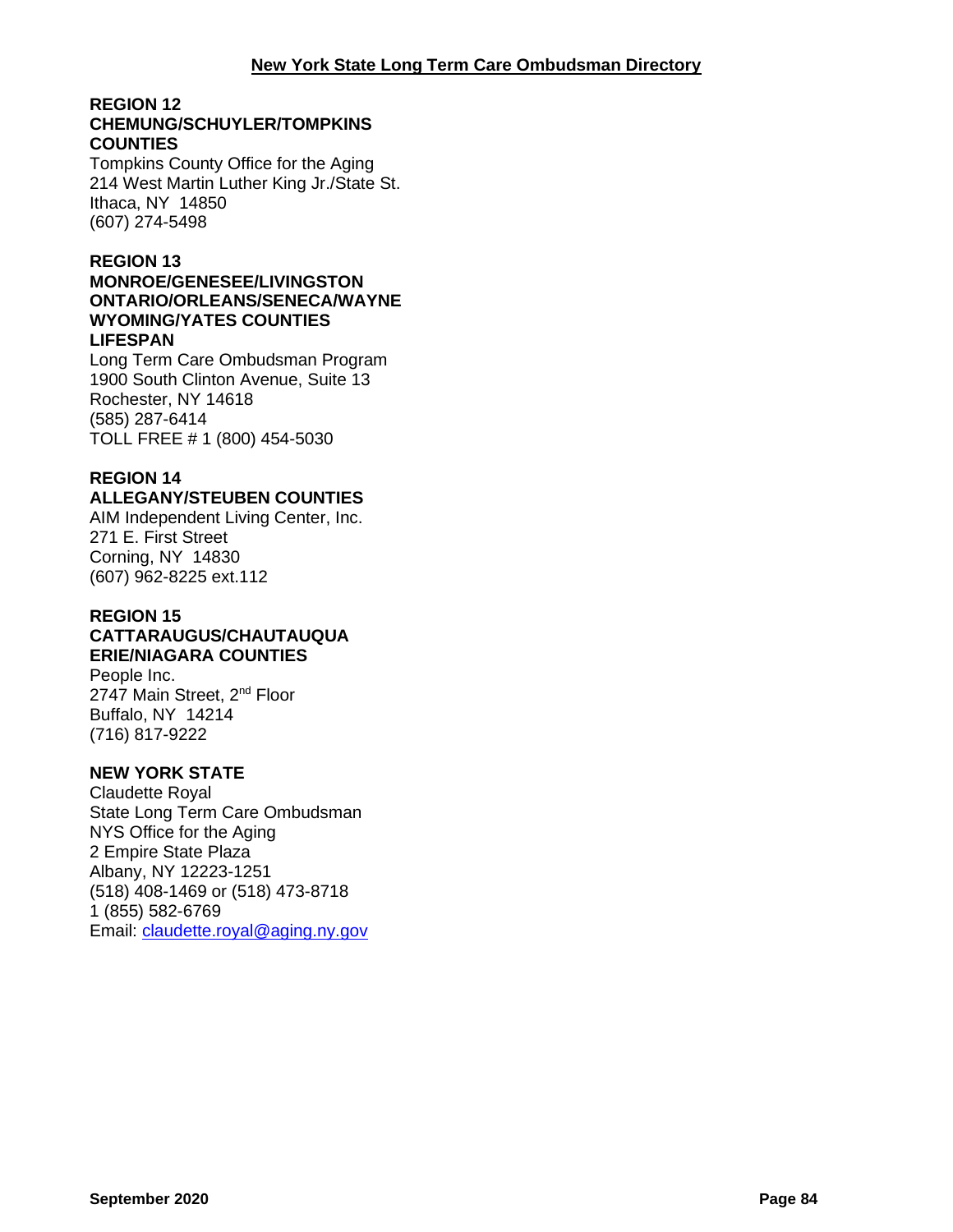# New York State Office for the Aging - Local Offices for the Aging

<https://aging.ny.gov/local-offices>

#### [Albany County Department for Aging](http://www.albanycounty.com/aging/)

162 Washington Ave Albany, NY 1221 (518) 447-7198 FAX: (518) 447-7188

## [Allegany County Office for the Aging](http://www.alleganyco.com/departments/office-for-the-aging/)

Anita Mattison, Director 6085 Route 19 N Belmont, NY 14813 (585) 268-9390 FAX: (585) 268-9657

## [Broome County Office for the Aging](http://www.gobroomecounty.com/senior/)

Lisa Schuhle, Acting Director Broome County Office Building 60 Hawley Street, 4th Floor PO Box 1766 Binghamton, NY 13902-1766 (607) 778-2411 FAX: (607) 778-2316 [ofa@co.broome.ny.us](mailto:ofa@co.broome.ny.us)

## [Cattaraugus County Department of Aging](https://www.cattco.org/aging)

Catherine M. Mackay, Director One Leo Moss Drive, Suite 7610 Olean, NY 14760-1101 (716) 373-8032 FAX: (716) 701-3730

## [Cayuga County Office for the Aging](https://www.cayugacounty.us/507/Office-for-the-Aging)

Brenda Wiemann, Director 160 Genesee Street Auburn, NY 13021-3483 (315) 253-1226 FAX: (315) 253-1151 [ccofa@cayugacounty.us](mailto:ccofa@cayugacounty.us)

## [Oneida County Office for the Aging/Continuing Care](http://ocgov.net/oneida/ofa)

Michael J. Romano, Director 120 Airline Street - Suite 201 Oriskany, NY 13424 (315) 798-5456 FAX: (315) 768-3656 [ofa@ocagov.net](mailto:ofa@ocagov.net)

## [Onondaga Department of Adult & Long Term Care](http://www.ongov.net/aging/)

**[Services](http://www.ongov.net/aging/)** Lisa D. Alford, Commissioner Civic Center - 10th Floor 421 Montgomery Street Syracuse, NY 13202 (315) 435-2362 FAX: (315) 435-3129

## [Ontario County Office for the Aging](http://www.co.ontario.ny.us/index.aspx?nid=100)

Irene Coveny, Director 3019 County Complex Drive Canandaigua, NY 14424-9502 (585) 396-4040 FAX: (585)396-7490 [onofa@co.ontario.ny.us](mailto:onofa@co.ontario.ny.us)

## [Orange County Office for the Aging](https://www.orangecountygov.com/151/Aging)

Ann Marie Maglione, Director 40 Matthews Street Third Floor, Suite 305 Goshen, NY 10924 (845) 615-3700 FAX: (845) 360-9266 [ofa@orangecountygov.com](mailto:ofa@orangecountygov.com)

## [Orleans County Office for the Aging](https://orleanscountyny.com/departments/office-for-the-aging/)

Melissa Blanar, Director County Administration Building 14016 Route 31 West Albion, NY 14411-9382 (585) 589-3191 FAX: (585) 589-3193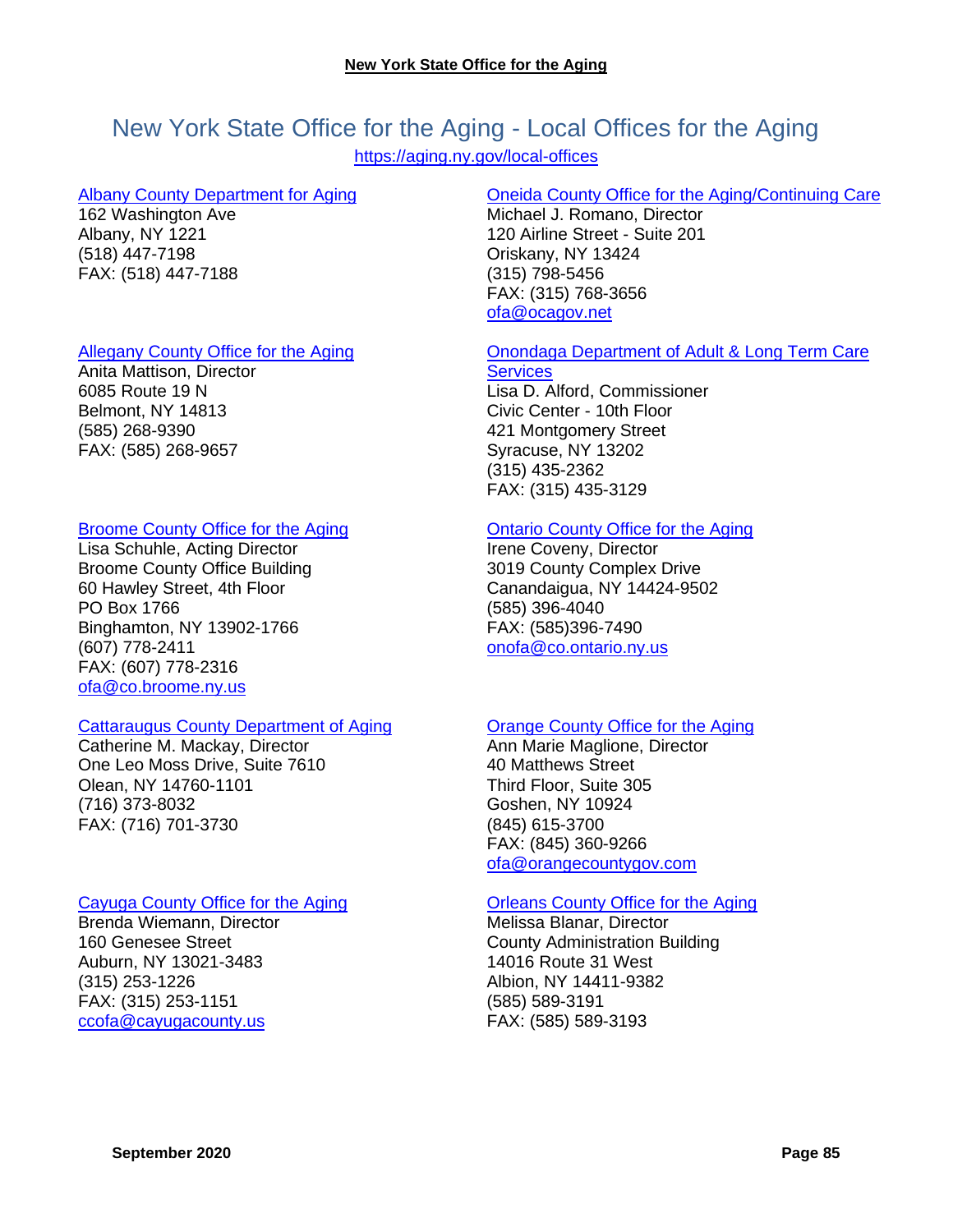#### **New York State Office for the Aging**

#### [Chautauqua County Office for the Aging](http://www.co.chautauqua.ny.us/321/Office-for-the-Aging)

Dr. Mary Ann Spanos, Director 7 North Erie Street Mayville, NY 14757-1027 (716) 753-4471 FAX: (716) 753-4477 [ccnyc@co.chautauqua.ny.us](mailto:ccnyc@co.chautauqua.ny.us)

#### [Chemung County Department of Aging & Long](https://www.chemungcountyny.gov/departments/a_-_f_departments/aging_and_long_term_care/index.php)

[Term Care](https://www.chemungcountyny.gov/departments/a_-_f_departments/aging_and_long_term_care/index.php) Kim Salisbury, Director P.O. Box 588 425 Pennsylvania Avenue Elmira, NY 14902-0588 (607) 737-5520 FAX: (607) 737-5521 [ofa@chemungcountyny.gov](mailto:ofa@chemungcountyny.gov)

#### [Chenango County Area Agency on Aging](http://www.co.chenango.ny.us/AAOA/)

Brian Wessels, Director County Office Bldg., 5 Court St. Norwich, NY 13815-1794 (607) 337-1770 FAX: (607) 337-1749 [chenaaoa@co.chenango.ny.us](mailto:chenaaoa@co.chenango.ny.us)

#### [Clinton County Office for the Aging](http://www.clintoncountygov.com/Departments/Aging/OFA-Home.html)

Crystal Carter, Director 135 Margaret Street, Suite 105 Plattsburgh, NY 12901-2966 (518) 565-4620 FAX: (518) 565-4812

## [Columbia County Office for the Aging](https://sites.google.com/a/columbiacountyny.com/columbia-county-office-for-the-aging/home)

Kevin McDonald, Administrator 325 Columbia Street Hudson, NY 12534 (518) 828-4258 FAX: (518) 822-0010

#### [Oswego County Office for the Aging](https://www.oswegocounty.com/departments/human_services/office_for_the_aging/index.php)

Sara Sunday, Administrator County Office Complex 70 Bunner St., PO Box 3080 Oswego, NY 13126-3080 (315) 349-3484 FAX: (315) 349-8413 [ofa@oswegocounty.com/](mailto:ofa@oswegocounty.com/)

#### [Otsego County Office for the Aging](https://www.otsegocounty.com/departments/office_for_the_aging/index.php)

Tamie Reed, Director Meadows Office Complex - Suite 5 140 Co Hwy 33W Cooperstown, NY 13326 (607) 547-4232 FAX: (607) 547-6492 [aginginfo@otsegocounty.com](mailto:aginginfo@otsegocounty.com)

#### [Putnam County Office for Senior Resources](http://www.putnamcountyny.com/osr/)

Michael Cunningham, Director 110 Old Route 6, Bldg. 1 Carmel, NY 10512-2196 (845) 808-1700 Ext. 47105 FAX: (845) 225-1915

## [Rensselaer County Unified Family Services](https://www.rensco.com/departments/department-of-aging/)

Carol Rosbozom, Commissioner Department for the Aging 1600 Seventh Avenue Troy, NY 12180-3798 (518) 270-2730 FAX: (518) 270-2736

## [Rockland County Office for the Aging](http://rocklandgov.com/departments/aging/)

Tina Cardoza-Izquierdo, Director Robert L. Yeager Health Center, Bldg. B 50 Sanatorium Road Pomona, NY 10970-0350 (845) 364-2110 FAX: (845) 364-2348 ofa@co.rockland.ny.us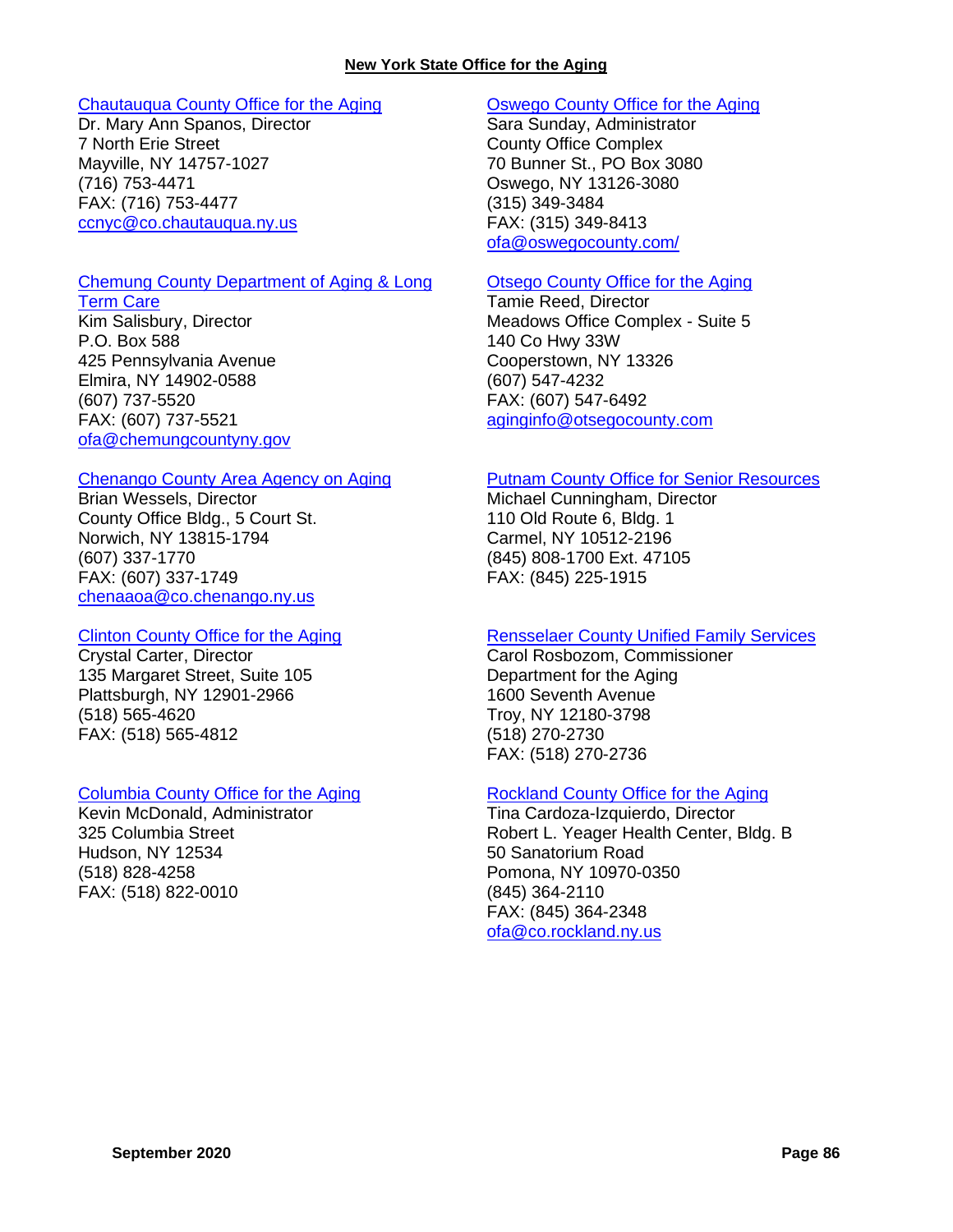#### [Cortland County Area Agency on Aging](http://www.cortland-co.org/434/Area-Agency-on-Aging)

Elizabeth Haskins, Director County Office Building 60 Central Avenue Cortland, NY 13045-2746 (607) 753-5060 FAX: (607) 758-5528 [ccaaa@cortland-co.org](mailto:ccaaa@cortland-co.org)

#### [Delaware County Office for the Aging](http://www.co.delaware.ny.us/departments/ofa/ofa.htm)

Wayne Shepard, Director 97 Main Street, Suite 2 Delhi, NY 13753-1066 607-832-5750 FAX: 607-832-6050 [ofa@co.delaware.ny.us](mailto:ofa@co.delaware.ny.us)

#### [Dutchess County Office for the Aging](http://www.co.dutchess.ny.us/Countygov/departments/aging/agindex.htm)

Todd Tancredi, Director 114 Delafield Street Poughkeepsie, NY 12601-1962 (845) 486-2555 FAX: (845) 486-2571 ofa@dutchessny.gov

#### [Erie County Dept. of Senior](http://www.erie.gov/depts/seniorservices/) Services

David Shenk, Commissioner Erie County Department of Senior Services 95 Franklin Street, Rm 1329 Buffalo, NY 14202-3985 (716) 858-8526 Fax (716) 858-6468 [SeniorInfo@erie.gov](mailto:SeniorInfo@erie.gov)

#### [Essex County Office for the Aging](https://www.co.essex.ny.us/wp/office-for-the-aging/)

Krissy Leerkes, Acting Director 132 Water Street, P.O. Box 217 Elizabethtown, NY 12932-0217 (518) 873-3695 FAX: (518) 873-3784

## [St. Lawrence County Office for the Aging](https://www.stlawco.org/Departments/OfficefortheAging)

Andrea Montgomery, Director 80 State Highway 310, Suite 7 Canton, NY 13617-1497 (315) 386-4730 FAX: (315) 386-8636

#### **[Saratoga County Office for the Aging](http://www.saratogacountyny.gov/?page_id=1168)**

Sandra Cross, Director 152 West High Street Ballston Spa, NY 12020-3528 (518) 884-4100 FAX: (518) 884-4104 aging@saratogacountyny.gov

#### [Schenectady County Department of Senior & Long](http://www.schenectadycounty.com/SLTC)

[Term Care Services](http://www.schenectadycounty.com/SLTC) Cathyrn Bern-Smith, Manager 107 Nott Terrace, Suite 305 Schaffer Heights Schenectady, NY 12308-3170 (518) 382-8481 FAX: (518) 382-0194 email: [cathryn.bern-smith@schenectadycounty.com](mailto:cathryn.bern-smith@schenectadycounty.com)

## [Schoharie County Office for the Aging](https://www4.schohariecounty-ny.gov/departments/ofa/)

Nancy Dingee, Director 113 Park Place, Suite 3 Schoharie, NY 12157 (518) 295-2001 FAX: (518) 295-2015

## [Schuyler County Office for the Aging](http://www.schuylercounty.us/index.aspx?NID=157)

Tamre Waite, Director 323 Owego Street, Suite 165 Montour Falls, NY 14865-9625 (607) 535-7108 FAX:(607) 535-6832 Mailing Address: 323 Owego Street, Unit 7 Montour Falls, NY 14865-9625 [ofa@co.schuyler.ny.us](mailto:ofa@co.schuyler.ny.us)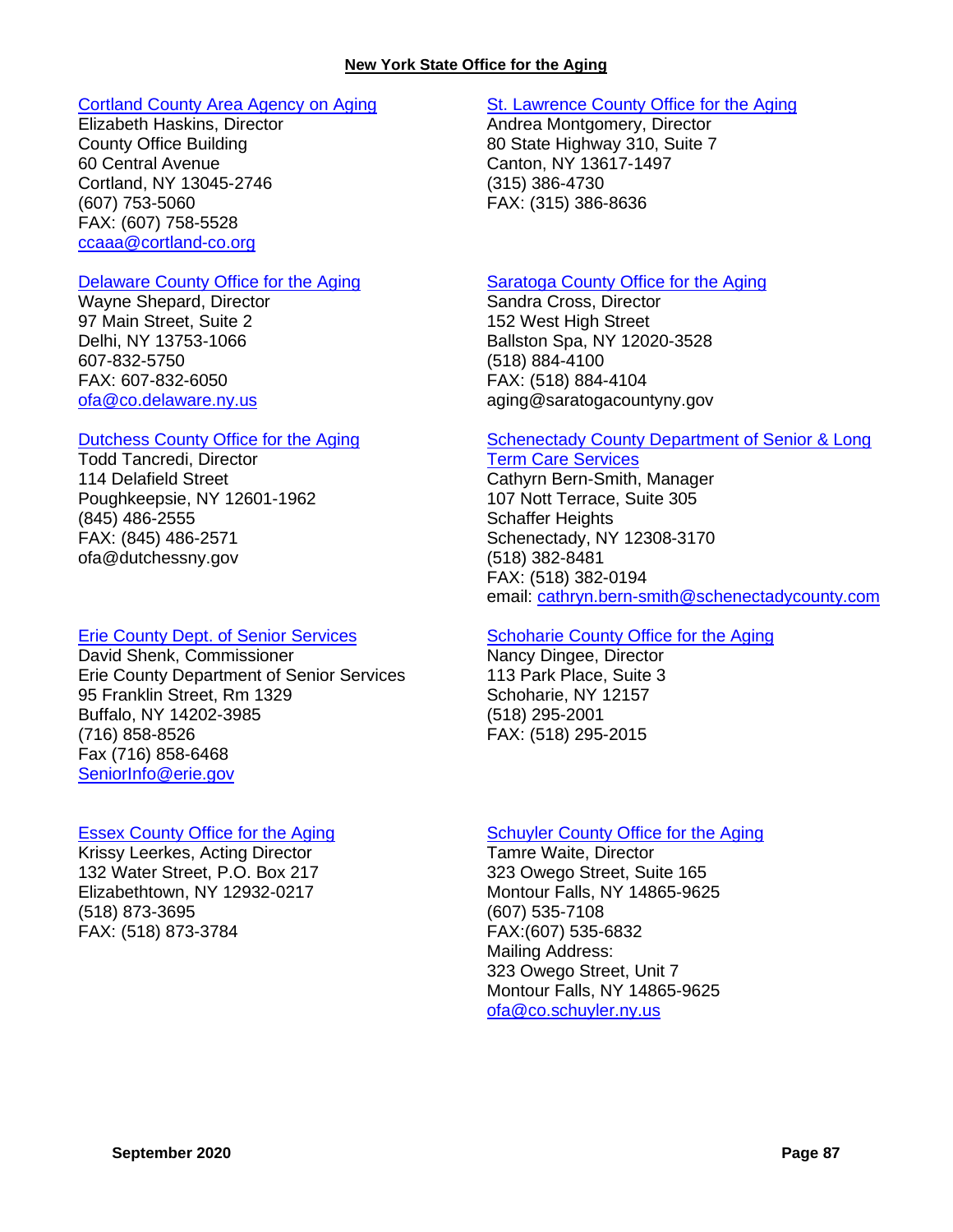#### [Franklin County Office for the Aging](http://franklincony.org/content/Departments/View/17)

Michelle Breen, Director 355 West Main Street, Suite 447 Malone, NY 12953-1826 (518) 481-1526 FAX: (518) 481-1635 [frankofa@franklincony.org](mailto:frankofa@franklincony.org)

#### [Fulton County Office for Aging and Youth](http://www.fcofa.org/)

Andrea Fettinger, Director 19 N. William Street Johnstown, NY 12095-2534 (518) 736-5650 FAX: (518) 762-0698 [fcofa@co.fulton.ny.us](mailto:fcofa@co.fulton.ny.us)

## [Genesee County Office for the Aging](http://www.co.genesee.ny.us/departments/office_for_the_aging/index.html)

Diana Fox, Director Batavia-Genesee Senior Center 2 Bank Street Batavia, NY 14020-2299 (585) 343-1611 FAX: (585) 345-3086 [ofa@co.genesee.ny.us](mailto:ofa@co.genesee.ny.us)

#### [Greene County Department for the Aging](http://greenegovernment.com/departments/human-services/)

Terry McGee Ward, Director of Aging Services 411 Main Street Catskill, NY 12414 (518) 719-3555 FAX: (518) 719-3798 [aging@discovergreene.com](mailto:aging@discovergreene.com)

## **Hamilton County \*\* see Warren/Hamilton [Suffolk County Office for the Aging](https://www.suffolkcountyny.gov/aging/)**

## [Herkimer County Office for the Aging](http://herkimercounty.org/content/Departments/View/3)

Kathy Fox, Director 109 Mary Street, Suite 1101 Herkimer, NY 13350-2924 (315) 867-1121 FAX: (315) 867-1448 [hcofa@herkimercounty.org](mailto:hcofa@herkimercounty.org)

## [Seneca County Office for the Aging](https://www.co.seneca.ny.us/gov/community/office-aging/)

Angela Reardon, Director 2465 Bonadent Drive, Suite 4 Waterloo, NY 13165-1681 (315) 539-1765 FAX: (315) 539-1923 [areardon@co.seneca.ny.us](mailto:areardon@co.seneca.ny.us)

## [Seneca County Office for the Aging](https://sni.org/departments/area-office-for-the-aging/)

**Seneca Nation of Indians Office for the Aging** Lesley Kennedy, Director 28 Thomas Indian School Drive Irving, NY 14081 (716) 532-5778 FAX: (716) 532-5077

#### [St. Regis Mohawk](http://www.srmt-nsn.gov/divisions/office_for_the_aging)

LoraLee LaFrance, Director 29 Business Park Road Hogansburg, NY 13655 (518) 358-2963 FAX: (518) 358-3071 Mailing: 412 State Route 37 Akwesasne, NY 13655

## [Steuben County Office for the Aging](http://www.steubencony.org/Pages.asp?PGID=31)

Patty Baroody, Director 3 E. Pulteney Square Bath, NY 14810-1510 (607) 664-2298 FAX: (607) 664-2371

Holly Rhodes-Teague, Director H. Lee Dennison Building, 3rd Floor 100 Veterans Memorial Highway P.O. Box 6100 Hauppauge, NY 11788-0099 (631) 853-8200 FAX: (631) 853-8225 [aging.office@suffolkcountyny.gov](mailto:aging.office@suffolkcountyny.gov)

## [Sullivan County Office for the Aging](https://sullivanny.us/Departments/Aging)

Lisa-Anne Deoul, Director 100 North Street, P.O. Box 5012 Sullivan County Government Center Monticello, NY 12701 (845) 807-0241 FAX: (845) 807-0260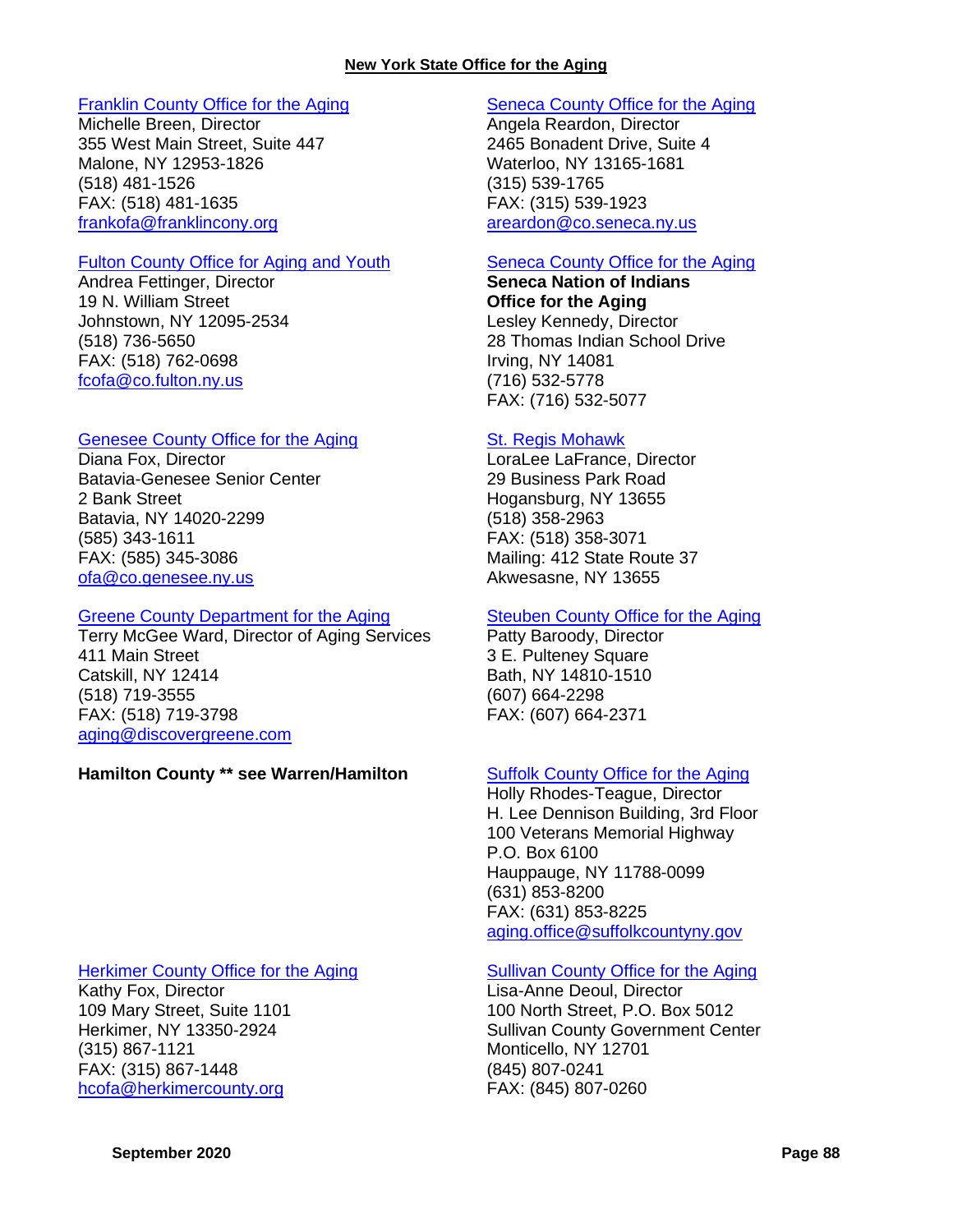#### **New York State Office for the Aging**

#### [Jefferson County Office for the Aging](https://co.jefferson.ny.us/departments/OfficefortheAging)

Chris Ingersoll, Director Jefferson County Office for the Aging 175 Arsenal Street 2nd Floor Watertown, NY 13601 (315) 785-3191 FAX: (315) 785-5095

#### [Lewis County Office for the Aging](https://www.lewiscounty.org/office-for-the-aging)

Crystal Collette, Director 7660 N. State Street Lowville, NY 13367-0408 (315) 376-5313 FAX: (315) 376-5105 [ofa@lewiscounty.ny.gov](mailto:ofa@lewiscounty.ny.gov)

#### [Livingston County Office for the Aging](http://www.co.livingston.state.ny.us/ofa.htm)

Sue Carlock, Director Livingston County Office for the Aging 3 Murray Hill Drive Mt. Morris, NY 14510-1601 (585) 243-7520 FAX: (585) 243-7516 [ofta@co.livingston.ny.us](mailto:ofta@co.livingston.ny.us)

#### [Madison County Office for](http://www.ofamadco.org/) the Aging

Julie Harney, Executive Director 138 Dominick Bruno Blvd. Canastota, NY 13032 (315) 697-5700 FAX: (315) 697-5777

## [Monroe County Office for the Aging](http://www.monroecounty.gov/aging-index.php)

Julie Allen Aldrich, Director Monroe Community Hospital 435 East Henrietta Road 3rd Floor, West (Faith Wing) Rochester, NY 14620 (585) 753-6280 FAX: (585) 753-6281 [MCOFA@monroecounty.gov](mailto:MCOFA@monroecounty.gov)

## [Tioga Opportunities, Inc.](https://aging.ny.gov/location/tioga-opportunities-inc)

Department of Aging Services Christine Shaver, Director Countryside Community Center 9 Sheldon Guile Blvd. Owego, NY 13827 (607) 687-4120 FAX: (607)687-4147

## [Tompkins County Office for the Aging](https://www2.tompkinscountyny.gov/cofa)

Lisa Monroe, Director 214 W. Martin Luther King Jr./State St. Ithaca, NY 14850 (607) 274-5482 FAX: (607) 274-5495

#### [Ulster County Office for the Aging](http://www.co.ulster.ny.us/aging/)

Susan Koppenhaver, Director 1003 Development Court Kingston, NY 12401 (845) 340-3456 FAX: (845) 340-3583

## [Warren/Hamilton Counties Offices for the Aging](http://www.warrencountyny.gov/ofa/)

Deana Park, Director Human Services Building 1340 State Route 9 Lake George, NY 12845 (518) 761-6347 FAX: (518) 761-6344

## [Washington County Office for the Aging & Disability](http://www.co.washington.ny.us/Departments/Ofa/ofa1.htm)

[Resource Center](http://www.co.washington.ny.us/Departments/Ofa/ofa1.htm) Gina Cantanucci-Mitchell, Director Office for Aging and Disability Resources 383 Broadway Fort Edward, NY 12828 (518) 746-2420 FAX: (518) 746-2418 [OfficeForTheAging@co.washington.ny.us](mailto:OfficeForTheAging@co.washington.ny.us)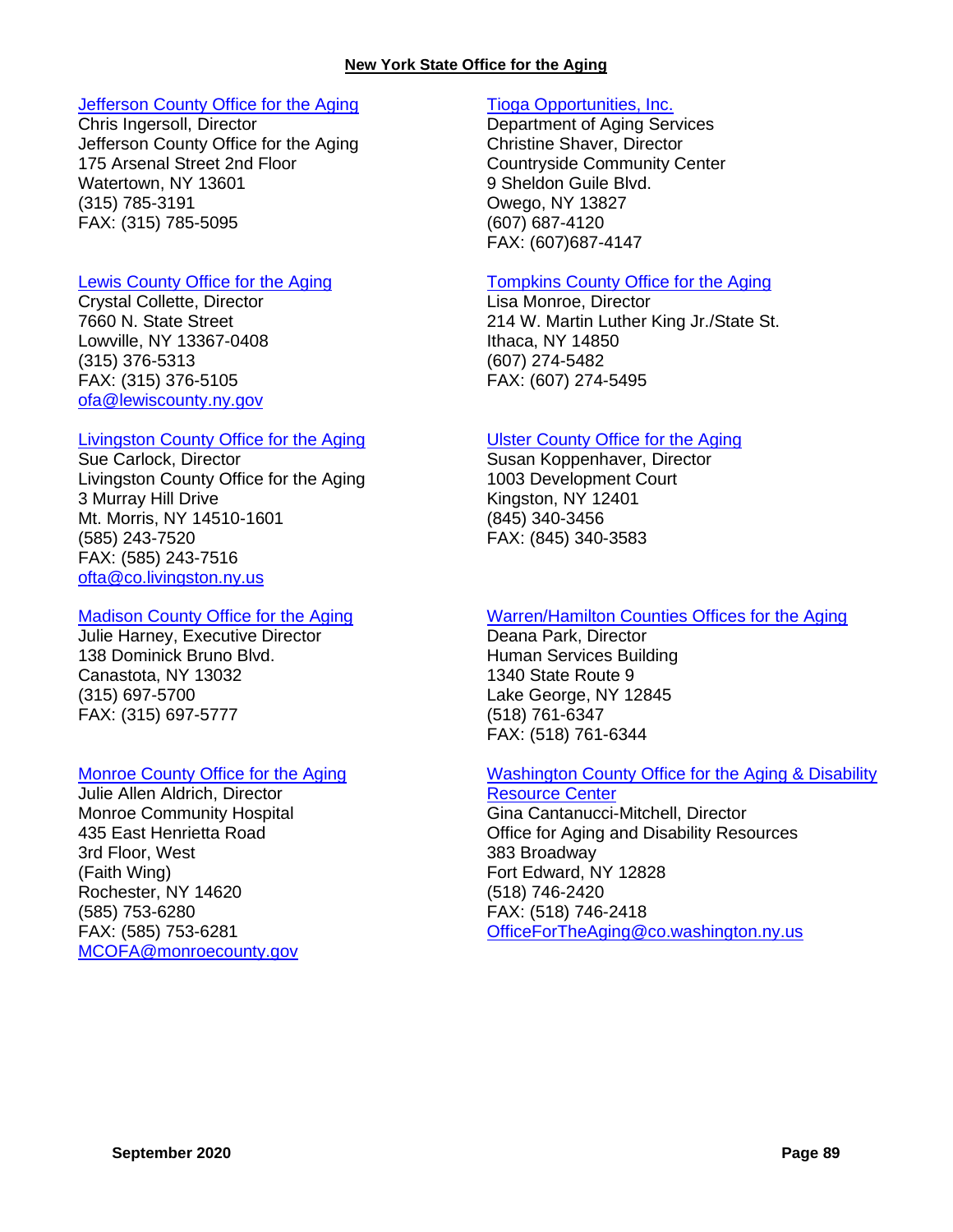#### [Montgomery County Office for the Aging, Inc.](http://officeforaging.com/)

David Jordan, Director 135 Guy Park Avenue Amsterdam, New York 12010 (518) 843-2300 Ext. 229 FAX: (518)843-7478 [mcofadjordan@nycap.rr.com](mailto:mcofadjordan@nycap.rr.com)

## Nassau [County Department of Human Services](http://www.nassaucountyny.gov/agencies/Seniors/index.html)

[Office for the Aging](http://www.nassaucountyny.gov/agencies/Seniors/index.html) Carolyn McCummings, Commissioner 60 Charles Lindbergh Boulevard Suite #260 Uniondale, NY 11553-3691 (516) 227-8900 FAX: (516) 227-8972 [seniors@hhsnassaucountyny.us](mailto:seniors@hhsnassaucountyny.us) 

#### [New York City Department for the Aging](https://www1.nyc.gov/site/dfta/index.page)

Lorraine Cortes-Vazquez, Ph.D., Commissioner 2 Lafayette Street, 7th Floor New York, NY 10007-1392 Within five boroughs of NYC - 311 Outside of buroughs - (212) 639-9675 TTY - (212) 504-4115 FAX: (212) 442-1095

## [Niagara County Office for the Aging](http://www.niagaracounty.com/aging/)

Kenneth M. Genewick, Director 111 Main Street, Suite 101 Lockport, NY 14094-3718 (716) 438-4020 FAX: (716) 438-4029 [OFA@niagaracounty.com](mailto:OFA@niagaracounty.com)

## [Wayne County Department of Aging and Youth](https://web.co.wayne.ny.us/index.php/ageyouth/aging-programs-and-services/)

Penny Shockley, Director of Aging & Youth 1519 Nye Road, Suite 300 Lyons, NY 14489-9111 (315) 946-5624 FAX: (315) 946-5649 [aging@co.wayne.ny.us](mailto:aging@co.wayne.ny.us)

## [Westchester County Department of Senior Programs](http://seniorcitizens.westchestergov.com/)

[& Services](http://seniorcitizens.westchestergov.com/) Mae Carpenter, Commissioner

9 South First Avenue, 10th Floor Mt. Vernon, NY 10550-3414 (914) 813-6400 FAX: (914) 813-6399 [jsw1@westchestergov.com](mailto:jsw1@westchestergov.com)

## [Wyoming County Office for Aging](https://www.wyomingco.net/328/Office-for-the-Aging)

Andrea Aldinger, Director 8 Perry Avenue Warsaw, NY 14569 (585) 786-8833 FAX: (585) 786-8832 [officeaging@wyomingco.net](mailto:officeaging@wyomingco.net)

## [Yates County Area Agency on Aging](http://www.proactioninc.org/seniors/)

Rebecca Bonsignore, Director 417 Liberty Street, Suite 1116 Penn Yan, NY 14527 (315) 536-5515 FAX: (315) 536-5514